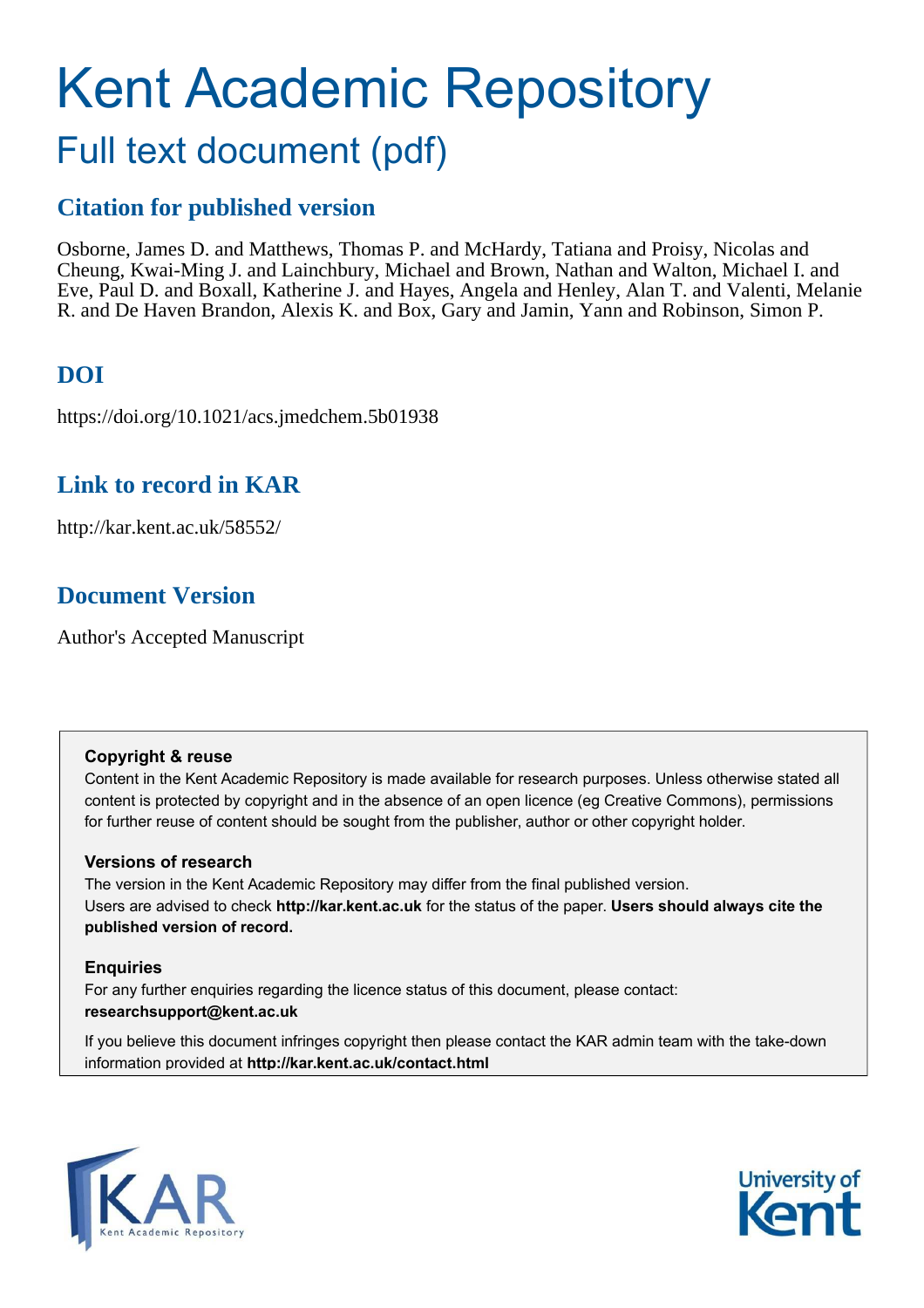# Multi-parameter lead optimization to give an oral checkpoint kinase 1 (CHK1) inhibitor clinical candidate: (R)-5-((4-((morpholin-2 ylmethyl)amino)-5-(trifluoromethyl)pyridin-2 yl)amino)pyrazine-2-carbonitrile (CCT245737).

*James D. Osborne,† Thomas P. Matthews,† Tatiana McHardy,† Nicolas Proisy,† Kwai-Ming J. Cheung,† Michael Lainchbury,† Nathan Brown,† Michael I. Walton,† Paul D. Eve,† Katherine J. Boxall,† Angela Hayes,† Alan T. Henley,† Melanie R. Valenti,† Alexis K. De Haven Brandon,† Gary Box, † Yann Jamin,* § *Simon P. Robinson,* § *Isaac M. Westwood,† Rob L. M. van Montfort, † Philip M. Leonard,‡ Marieke B. A. C. Lamers, ‡ John C. Reader,‡ G. Wynne Aherne,† Florence I. Raynaud,† Suzanne A. Eccles,† Michelle D. Garrett,† Ian Collins,†,\**

<sup>†</sup> Cancer Research UK Cancer Therapeutics Unit and <sup>§</sup> Division of Radiotherapy and Imaging, The Institute of Cancer Research, London, SM2 5NG, U.K.

‡ Sareum Ltd, Cambridge, CB22 3FX, U.K.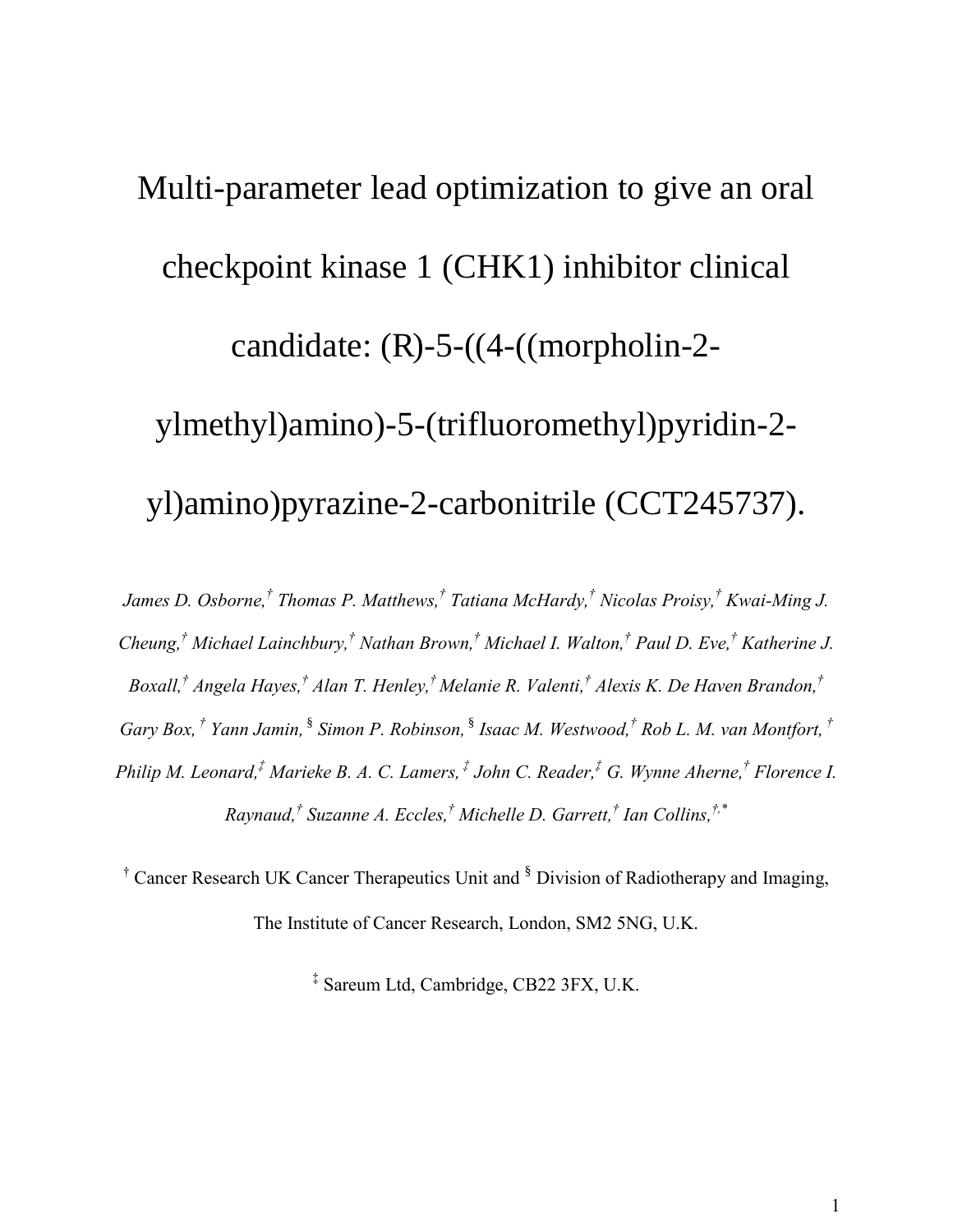#### ABSTRACT

Multi-parameter optimization of a series of 5-((4-aminopyridin-2-yl)amino)pyrazine-2 carbonitriles resulted in the identification of a potent and selective, oral CHK1 preclinical development candidate with *in vivo* efficacy as a potentiator of deoxyribonucleic acid (DNA) damaging chemotherapy and as a single agent. Cellular mechanism of action assays were used to give an integrated assessment of compound selectivity during optimization resulting in a highly CHK1 selective, adenosine triphosphate (ATP) competitive inhibitor. A single substituent vector directed away from the CHK1 kinase active site was unexpectedly found to drive the selective cellular efficacy of the compounds. Both CHK1 potency and off-target human ether-a-go-gorelated gene (hERG) ion channel inhibition were dependent on lipophilicity and basicity in this series. Optimization of CHK1 cellular potency and *in vivo* pharmacokinetic-pharmacodynamic (PK-PD) properties gave a compound with low predicted doses and exposures in humans which mitigated the residual weak *in vitro* hERG inhibition.

#### **INTRODUCTION**

The serine-threonine kinase CHK1 is a critical component of the cellular response to DNA damage, especially the repair of DNA breaks arising during replication or caused by DNAdamaging chemotherapies and ionizing radiation.<sup>1</sup> CHK1 is activated by the upstream kinases ataxia telangiectasia and Rad3-related (ATR), and to a lesser extent ataxia telangiectasia mutated  $(ATM)<sup>2</sup>$  CHK1 is phosphorylated on residues S317 and S345 by ATR, and undergoes autophosphorylation on  $S296$ <sup>3</sup>. The activated enzyme phosphorylates a range of substrates, including the cell division cycle 25 (CDC25) family of phosphatases that regulate cell cycle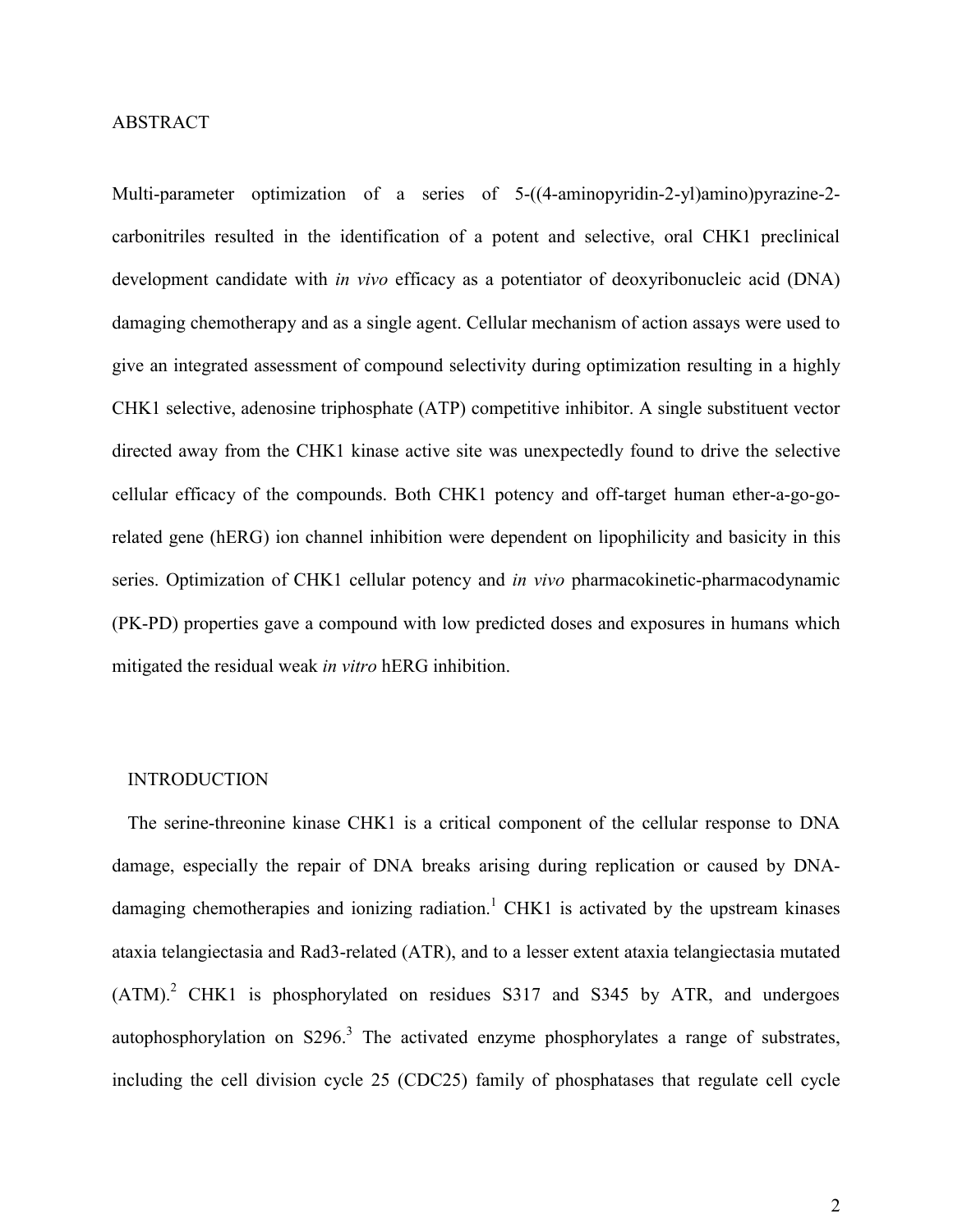progression, with the result that the cell cycle is halted at checkpoints in Synthesis (S) or Gap 2 (G2) phase.<sup>4</sup> At the same time, CHK1 initiates DNA repair by homologous recombination through signaling to the repair protein  $RAD51$ .<sup>5</sup> The cell cycle checkpoints controlled by CHK1 therefore provide an opportunity for repair of the damaged DNA before the replicating cell enters mitosis. If the damage is resolved the checkpoint is released and cell growth and division recommence, while prolonged activation of the checkpoint leads to senescence or cell death.

The DNA damage response (DDR) mediated by ATR-CHK1 provides a mechanism for cancer cells to resist DNA-damaging anti-cancer therapies and is an attractive point of intervention for new treatments.<sup>6</sup> A strong body of evidence shows that inhibition of CHK1 with small molecules, or depletion by ribonucleic acid (RNA) interference, selectively sensitizes tumor cells to genotoxic drugs and ionizing radiation.<sup>7</sup> Normal cells have multiple DNA-damage checkpoints, including the important p53-dependent Gap 1 (G1) phase checkpoint. However, many cancer cells harbor defects in one or more of these checkpoints, for example due to frequent deletion, mutation and loss of function of the tumor suppressor p53, and rely on the S and G2 checkpoints mediated by CHK1 to effect repair of DNA damage.<sup>8</sup>

The potential of CHK1 inhibition as a mono-therapy has been demonstrated in tumor cells with replication stress. These tumors rely on the CHK1-mediated DDR to repair intrinsically high levels of DNA strand breaks, for example arising from increased replication fork stalling in S phase, and include cancers driven by v-myc avian myelocytomatosis viral oncogene homolog (MYC) and v-myc avian myelocytomatosis viral oncogene neuroblastoma derived homolog  $(MYCN)$  oncogenes<sup>9,10</sup>, as well as some melanomas and triple-negative breast cancers.<sup>11,12</sup>

There has been substantial activity in developing CHK1 inhibitors for clinical study in combination with various DNA-damaging agents.<sup>7,13</sup> While the first clinical studies have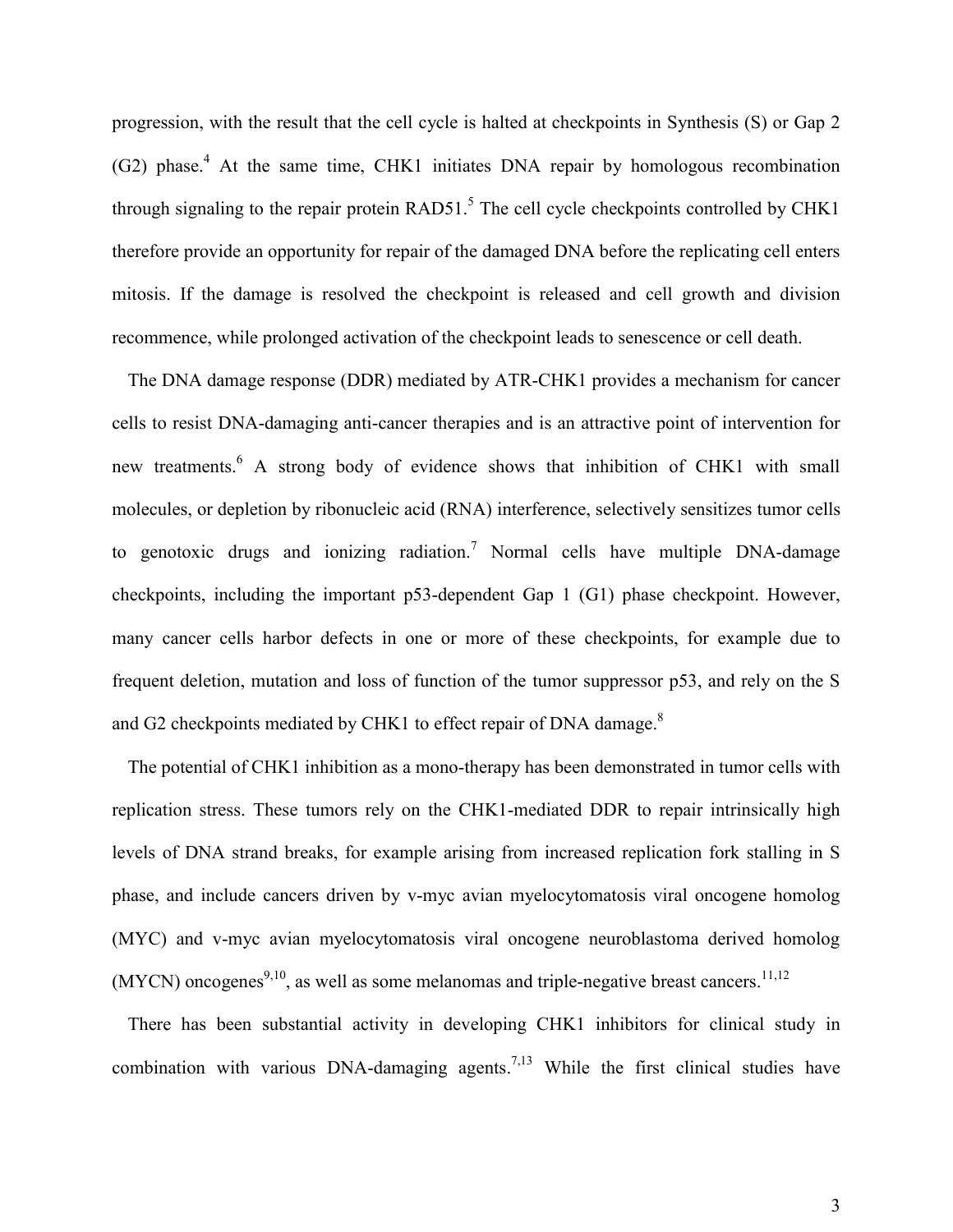demonstrated the tolerability of CHK1 inhibition, further progression has often been challenging and development of several agents has been halted after early phase clinical trials. Some of the first generation inhibitors have low selectivity for CHK1, and were developed as intravenous agents. Subsequent to the identification of these compounds, studies showed that maximum potentiation of gemcitabine efficacy in preclinical models was associated with exposure to the CHK1 inhibitor during a window beginning some 24 h after administration of the genotoxic agent.<sup>14,15</sup> Consequently, an oral compound would offer advantages of ease of administration and flexibility of scheduling. In addition, preclinical data on the emerging contexts for CHK1 monotherapy suggests that daily dosing may be needed, for which an oral drug would again be favored. The oral CHK1 inhibitors GDC-0425 and GDC-0575 have been reported in Phase I clinical trials.<sup>16,17</sup> There remains a clear need for highly selective, oral CHK1 inhibitors from different chemical series to advance to clinical studies.

We previously reported the discovery and optimization of the first published selective, oral CHK1 inhibitor (*R*)-3-((1-(dimethylamino)propan-2-yl)oxy)-5-((4-methoxy-5-(1-methyl-1Hpyrazol-4-yl)pyridin-2-yl)amino)pyrazine-2-carbonitrile (**1**) <sup>18</sup> through a scaffold hybridization strategy starting from potent, selective but highly metabolized inhibitor (*R*)-5-((8 chloroisoquinolin-3-yl)amino)-3-((1-(dimethylamino)propan-2-yl)oxy)pyrazine-2-carbonitrile (**2**) and the less potent but metabolically stable 5-((4-aminopyridin-2-yl)amino)pyrazine-2 carbonitrile  $3$  (Figure 1).<sup>19,20</sup> While effective in preclinical models, compound 1 was suboptimal due to low metabolic stability in human hepatocytes, leading to predictions of poor human pharmacokinetics (PK) and a requirement for high doses. In parallel with the discovery of **1**, we pursued the multi-parameter optimization of the 5-((4-aminopyridin-2-yl)amino)pyrazine-2 carbonitriles based on **3**, described herein, resulting in the identification of the potent and highly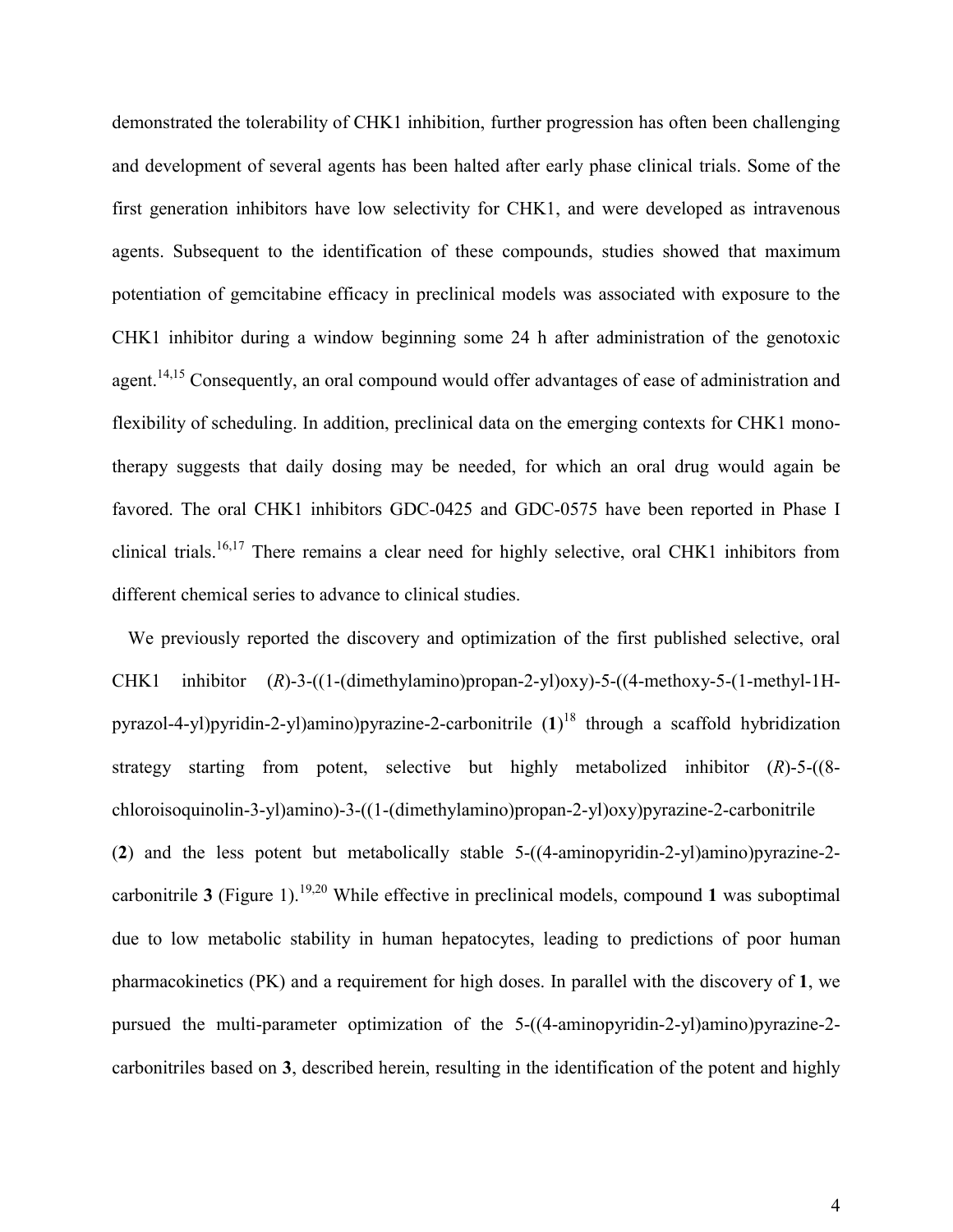selective, oral CHK1 clinical candidate, (*R*)-5-((4-((morpholin-2-ylmethyl)amino)-5- (trifluoromethyl)pyridin-2-yl)amino)pyrazine-2-carbonitrile (**4**; CCT245737).<sup>21</sup>



Figure 1. Summary of the evolution of the oral inhibitor tool compound  $1^{18}$  and oral clinical development candidate **4**. 21

#### RESULTS AND DISCUSSION

#### **Assay cascade and target candidate profile**

The desired candidate profile was developed based on our experience with compounds **1** and **2**. Potent biochemical inhibition of CHK1 (IC $_{50}$  <10 nM) was required. We measured CHK1 inhibition using a Dissociation-Enhanced Lanthanide Fluorescent Immunoassay (DELFIA), format and also developed a microfluidic assay for CHK1 substrate phosphorylation with a larger dynamic range to accurately assess tight-binding compounds. High selectivity for CHK1 over other kinases was considered essential. In particular, inhibition of the structurally distinct DDR protein, checkpoint kinase 2 (CHK2), has been shown to be detrimental to the potentiation of the cytotoxicity of DNA damaging agents and radiotherapy by CHK1 inhibition.<sup>22</sup> In contrast to *CHEK1*, encoding for the CHK1 protein, the *CHEK2* gene is a tumor susceptibility gene, and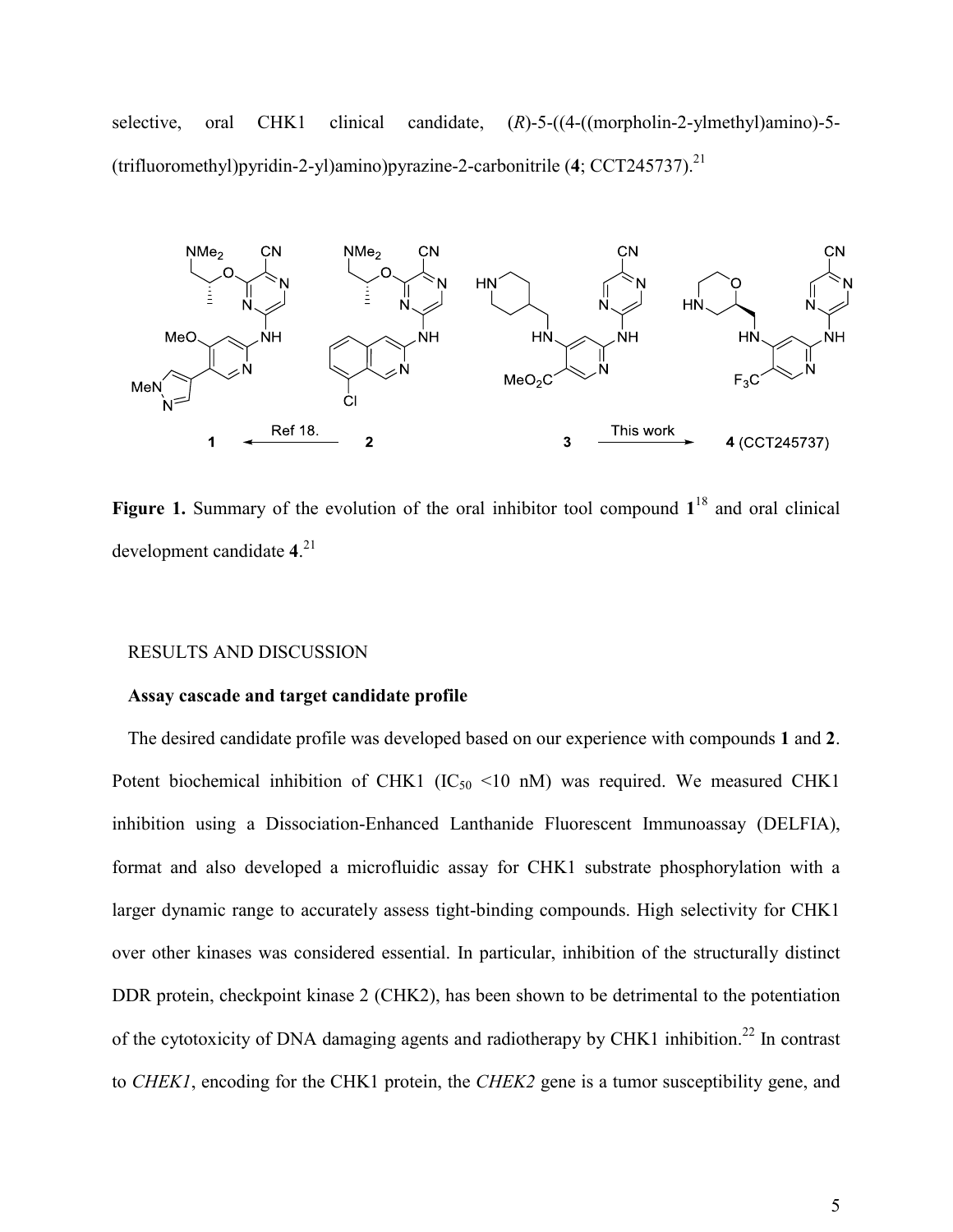selective inhibition of CHK2 does not sensitize cancer cells to a range of DNA-damaging agents.<sup>23,24</sup> We also monitored compounds for inhibition of the cell cycle regulatory kinase, cyclin dependent kinase 1 (CDK1). Continued cell cycle progression into mitosis is necessary to expose cancer cells to the deleterious effects of enhanced DNA damage through checkpoint abrogation. Inhibition of cell cycle regulatory kinases such as CDK1, itself an indirect downstream target of activated CHK1, would lead to CHK1-independent cell cycle arrest that would confound interpretation of the cellular activity of the compounds. In both cases, we considered biochemical selectivity of >100-fold a minimum requirement. As lipophilic bases present a general risk of ion channel inhibition, we monitored hERG inhibition as a representative and clinically relevant off-target during lead optimization.

Potent and highly selective inhibition of CHK1-dependent effects in human cancer cells was considered essential and we specified an  $IC_{50}$  <100 nM for the abrogation of a CHK1-dependent etoposide-induced G2/M checkpoint in p53-deficient HT29 human colon cancer cells.<sup>20</sup> To measure CHK1 selective effects in cells, the potency for the CHK1-specific checkpoint abrogation was compared with the non-specific anti-proliferative effect of the inhibitors in the same cell line, with a minimum requirement of five-fold cellular selectivity.<sup>20</sup> We used this ratio of cellular effects as an integrated surrogate for kinome-wide or other large scale biochemical profiling of multiple compounds during lead optimization. The growth of HT29 cells is not highly sensitive to selective inhibition of CHK1, thus the ratio of the potency for this CHK1independent effect to that for the CHK1-dependent checkpoint abrogation informs on the target selectivity of the compounds. Compounds with sufficient cellular potency and selectivity were assessed for their ability to potentiate the cytotoxicity of the DNA-damaging agent gemcitabine in SW620 human colon cancer cells. CHK1 inhibition has been shown to synergize maximally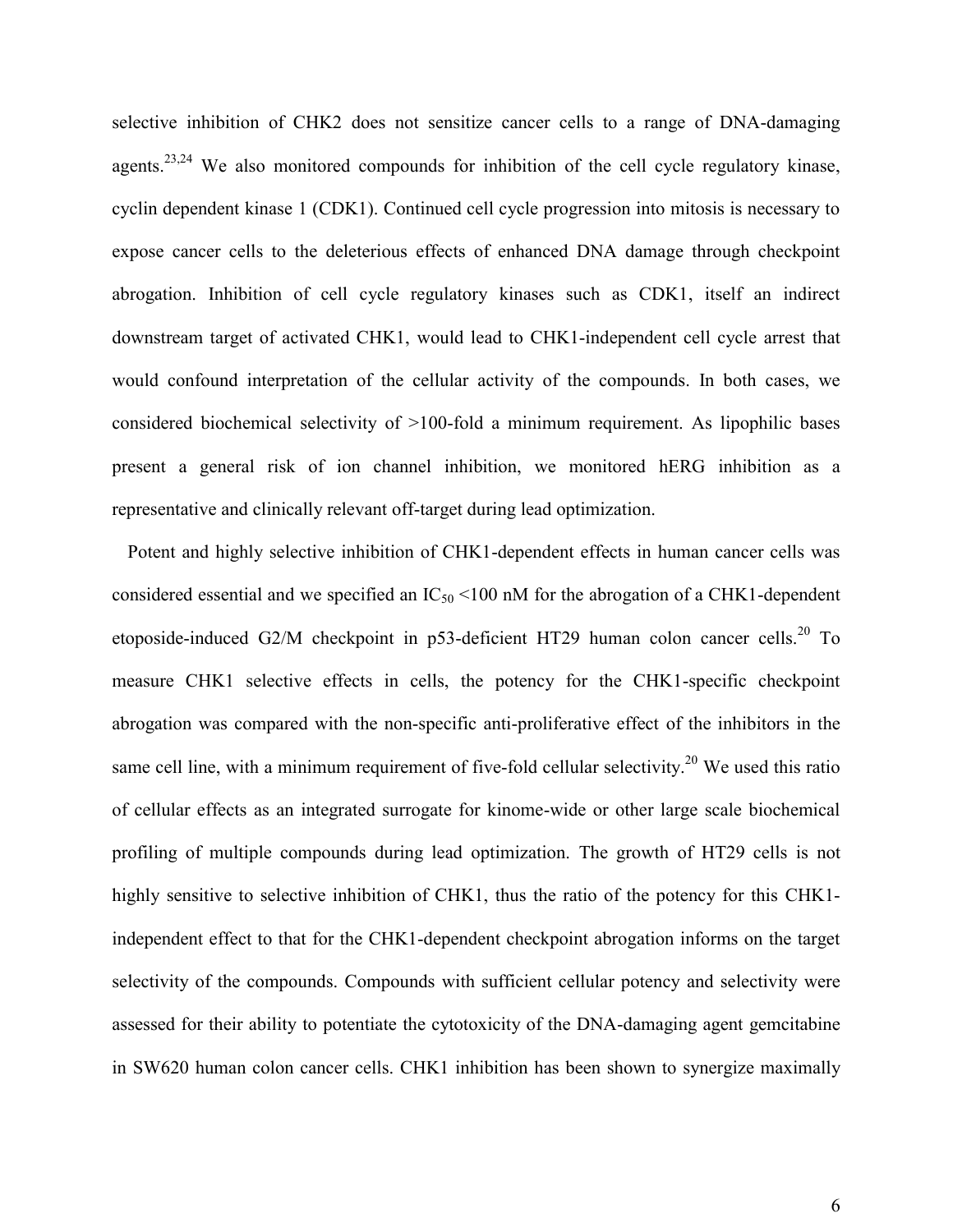with anti-metabolites such as gemeitabine compared with other classes of DNA-damaging chemotherapies.<sup>25</sup>

Cellular studies of the tool compound **1** had shown that sustained inhibition of CHK1 signaling after administration of the DNA-damaging agent was required for maximal potentiation of the efficacy of the cytotoxic agent.<sup>14</sup> Therefore; compounds with sufficient metabolic stability, plasma concentration and pharmacodynamic (PD) duration of action to give 24 h inhibition of the target following a single oral dose were sought. Inhibition of the autophosphorylation of CHK1 on S296 in HT29 human tumor xenografts was used as a PD measure of target protein engagement.<sup>14</sup>

#### **Optimization of** *in vitro* **and PK properties**

Compound **3** (Table 1) presented an encouraging starting point for realization of the desired clinical candidate profile. While requiring increases in cellular potency and selectivity, the compound showed more than 400-fold selectivity for *in vitro* inhibition of CHK1 over CHK2, and was stable in mouse liver microsomes (MLM) (9% metabolized after 30 min; Table S1, Supporting Information). To improve on **3** we chose to retain the 5-aminopyrazine-2-carbonitrile group, as our extensive structural biology studies to develop the series had shown this group to interact optimally with unique protein-bound water molecules in CHK1, conferring high selectivity over other kinases.<sup>19</sup> Basic substitution at  $C$ -4 of the pyridine core was retained to maximize affinity through potential interactions with polar residues in the ribose binding pocket of the CHK1 active site, as we had previously shown for 5-((6-((piperidin-4 ylmethyl)amino)pyrimidin-4-yl)amino)pyrazine-2-carbonitrile (PDB: 2YM7) and other compounds prepared during the identification of **3**. 19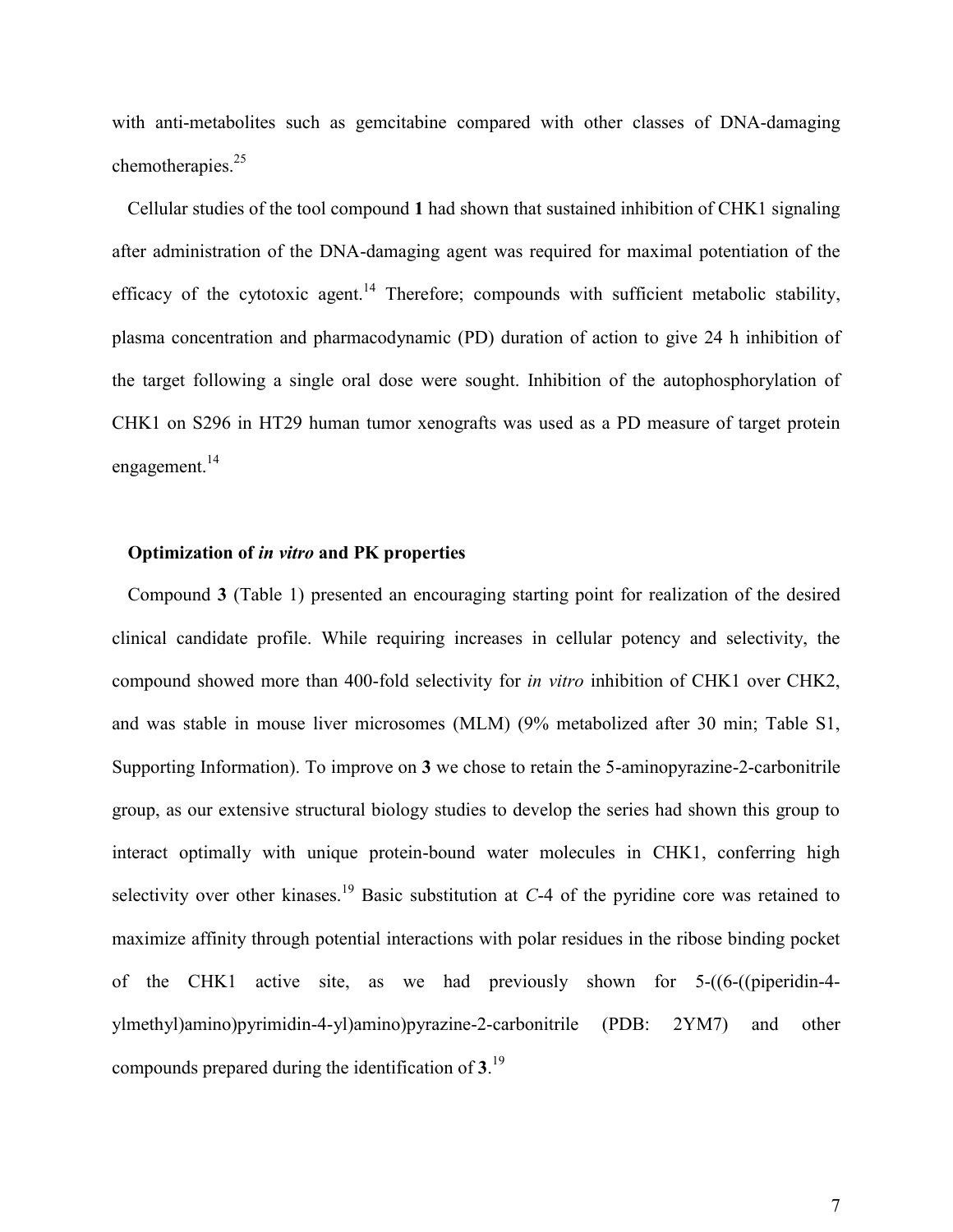| MeO <sub>2</sub> C | $R_1^1$<br>HŃ       | CN<br>NΗ                  | $R^2$<br>$R^1 =$<br>$\overline{A}$ | <b>NH</b><br>$\boldsymbol{B}$ | Me<br>C<br>D                              | $R^2$<br>E                | Me<br>HŃ<br>F                                      | <b>HN</b><br>O<br>G |
|--------------------|---------------------|---------------------------|------------------------------------|-------------------------------|-------------------------------------------|---------------------------|----------------------------------------------------|---------------------|
| No                 | R <sup>1</sup>      | $R^2$                     | CHK1                               | $\overline{\text{CHK2}}$      | Checkpoint                                | Cellular                  | hERG                                               |                     |
|                    |                     |                           | $IC_{50}$ (nM) <sup>a</sup>        | $IC_{50}(\mu M)^b$            | abrogation<br>$IC_{50}$ (nM) <sup>c</sup> | selectivity<br>$(fold)^d$ | (%inhibition)<br>$\omega$ 10 $\mu$ M) <sup>e</sup> |                     |
| $\mathbf{3}$       | $\boldsymbol{A}$    | H                         | 21 $(\pm 6)$                       | $9.6 (\pm 2.4)$               | 825 $(\pm 125)$                           | 3.8                       | 39                                                 |                     |
| 5                  | $\boldsymbol{B}$    |                           | 11 $(\pm 0.1)$                     | 9.8 $(\pm 1.3)$               | 440 $(\pm 130)$                           | 5.1                       | 55                                                 |                     |
| 6                  | $\boldsymbol{A}$    | Me                        | 19(±1)                             | $\blacksquare$                | $850 (\pm 450)$                           | 4.3                       | 82                                                 |                     |
| $\overline{7}$     | $\mathcal{C}$       |                           | $2.9 \ (\pm 0.1)$                  | $14^f$                        | 129 $(\pm 62)$                            | 4.4                       | 69                                                 |                     |
| 8                  | $(s)-D$             | $\boldsymbol{\mathrm{H}}$ | 1.0 <sup>f</sup>                   | 11 $(\pm 5)$                  | 21 <sup>f</sup>                           | 6.2                       | $\overline{58}$                                    |                     |
| 9                  | $D^{\rm g}$         | Me                        | $0.5^{\text{f,h}}$                 | $2.2^f$                       | 12 $(\pm 6)$                              | 7.5                       | 91                                                 |                     |
| 10                 | $(s)-E$             |                           | $7.0 (\pm 0.3)$                    | $\overline{\phantom{a}}$      | 2500 <sup>f</sup>                         | 6.8                       | 60                                                 |                     |
| 11                 | $rac{-F}{\sqrt{2}}$ | $\overline{\phantom{a}}$  | $56^{b,f}$                         | $\overline{\phantom{a}}$      | 1100 <sup>f</sup>                         | 3.5                       | 42                                                 |                     |
| 12                 | $rac-G$             | $\overline{a}$            | 2.2 $(\pm 0.3)$                    | 5.0 <sup>f</sup>              | $310^f$                                   | 3.5                       | 24                                                 |                     |

**Table 1:** *In vitro* properties of selected 4-amino-substituted methyl 6-((5-cyanopyrazin-2 yl)amino)nicotinates

<sup>a</sup> Determined in Caliper microfluidic assay, mean  $(\pm SD)$  for n=2. <sup>b</sup> Determined in DELFIA, mean  $(\pm SD)$  for n=2. <sup>c</sup> Abrogation of etoposide-induced G2 checkpoint arrest in HT29 human colon cancer cells, mean  $(\pm SD)$  for n=2. <sup>d</sup> Ratio of antiproliferative  $GI_{50}$  (measured in duplicate by sulforhodamine B (SRB) assay) to  $IC_{50}$  for CHK1-mediated abrogation of etoposide-induced G2 checkpoint arrest in HT29 human cancer cells. <sup>e</sup> Inhibition of hERG ion current in HEK cells overexpressing hERG ion channel (PatchExpress, Millipore Inc.), single determination at 10 µM. <sup>f</sup> Single determination. <sup>g</sup> Prepared as a mixture of (3s) and (3r) isomers. <sup>h</sup> Below tight-binding limit of assay.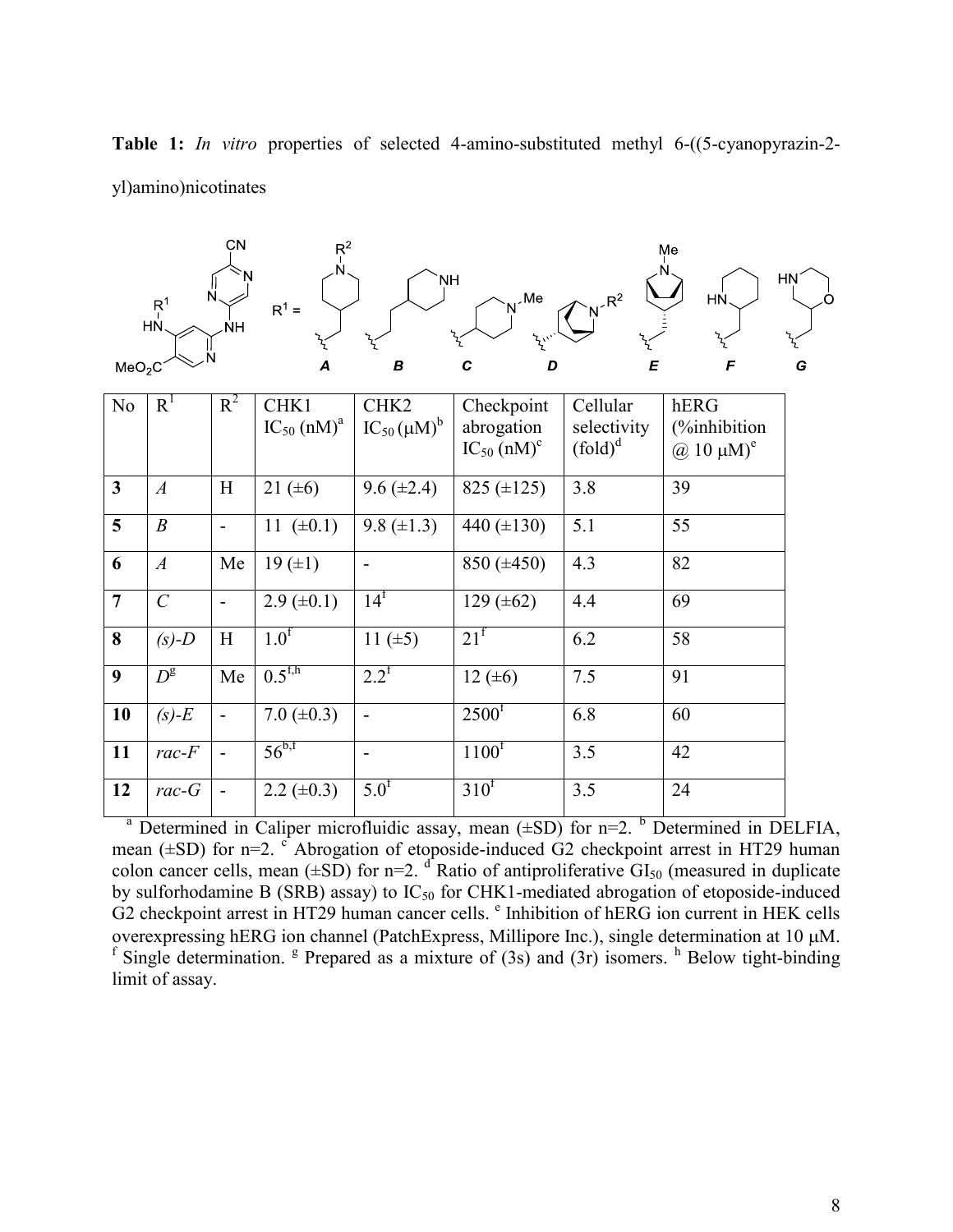Initially we examined a range of 4-amino-substituted methyl 6-((5-cyanopyrazin-2 yl)amino)nicotinates to determine the scope for replacing the 4-(piperidine-4-methyl) substituent of **3**, with selected examples shown in Table 1. Homologation (**5**) or truncation (**7**) of the linking alkyl chain, and *N*-methylation (**6** and **7**) of the piperidine were tolerated, with increased CHK1 inhibition and cellular potency for **7**. The tropane derivatives **8**, **9** and **10** showed potent inhibition of CHK1 activity (IC<sub>50</sub> <10 nM), translating to cellular potency of <100 nM for **8** and **9** and cellular selectivity exceeding the target threshold of five-fold. The racemic piperidin-2 methyl analogue **11** retained the profile of **3** while the racemic morpholin-2-yl-methyl derivative **12** had enhanced biochemical inhibition compared to the piperidines **3** and **11**, with more potent checkpoint abrogation in cells, but a greater differential between biochemical and cellular activities.

While the increased lipophilicity of the tropane derivatives led to improved potency and cellular selectivity, it was also associated with more potent hERG inhibition, particularly for the *N*-methyl derivative **9**. In contrast, the racemic morpholin-2-yl-methyl derivative **12** delivered enhanced CHK1 affinity with minimal hERG inhibition. Reductions of amine lipophilicity or basicity are documented as strategies for reducing hERG activity.<sup>26</sup> hERG inhibition by a wider group of 4-amino-substituted methyl 6-((5-cyanopyrazin-2-yl)amino)nicotinates prepared during this study, including those exemplified in Table 1, showed a correlation with calculated ALogP (Figure 2). Less potent hERG inhibition was more frequently associated with secondary amines with a total of 3 hydrogen bond donors (HBD) in the molecule, as shown by compounds **3**, **11** and **12**, compared to tertiary amines (2 HBD). This indicated that an increased risk of hERG inhibition would be associated with compounds with higher calculated AlogP in this series, but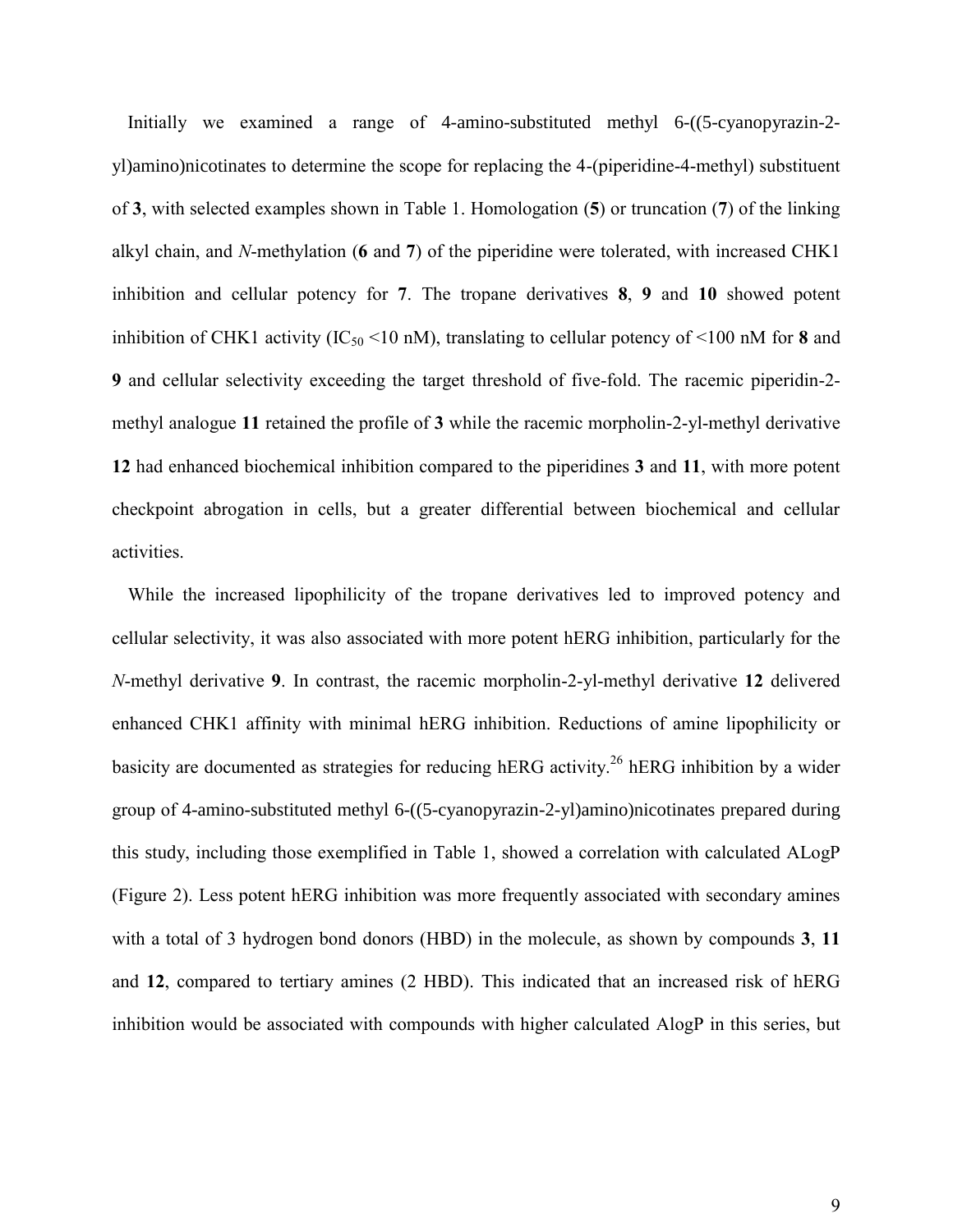this would need to be balanced with the potential for improved CHK1 cellular potency and selectivity with more lipophilic amines.



Figure 2. Relationship of hERG inhibition to calculated AlogP and HBD count for 4-aminosubstituted methyl 6-((5-cyanopyrazin-2-yl)amino)nicotinates including examples specified in Table 1.

During the optimization of the series, selected compounds were screened for metabolic stability in MLM and typically showed <30% metabolism of the parent compound after 30 min (see Table S1, Supporting Information). The mouse PK profiles of the esters **5** and **7** were determined (Table 2). Compound **5** showed moderate oral bioavailability (44%), high volume of distribution, and clearance greater than liver blood flow. *In vivo* clearance was substantially increased for the *N*-methyl piperidine analogue **7** despite similar MLM *in vitro* stability (26% and 28% metabolized after 30 min for **5** and **7**, respectively; Table S1, Supporting Information). A number of methyl ester-substituted analogues in the related 3-alkoxy-5-(pyridin-2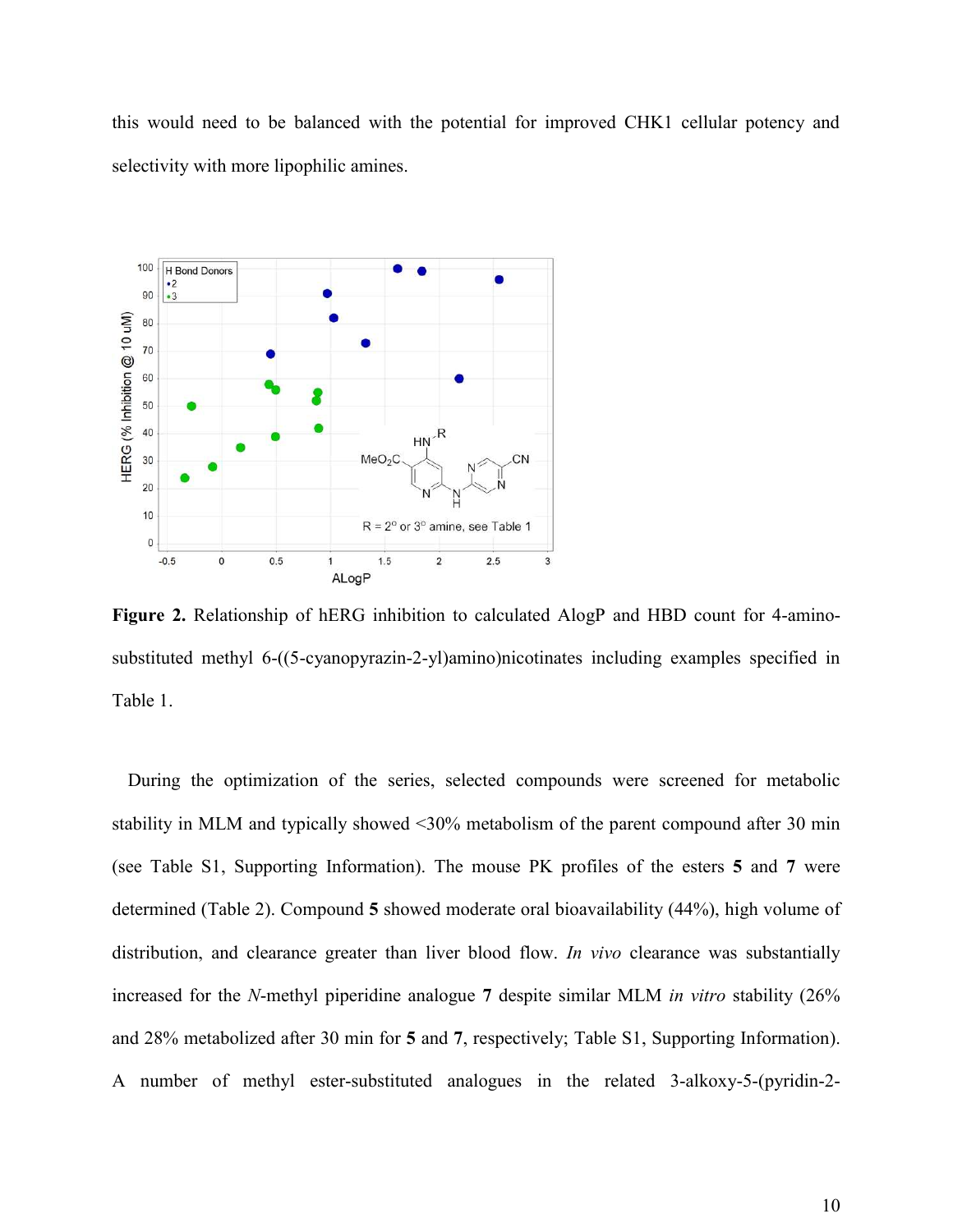ylamino)pyrazine-2-carbonitrile scaffold<sup>19</sup> were assessed for stability in human plasma, but no evidence for degradation was seen during a 60 min incubation (data not shown). To efficiently discriminate compounds on the basis of PK performance, we used a limited sampling strategy that compared plasma levels at 1 h and 6 h after i.v. and p.o. dosing<sup>18</sup> to assess compounds *in vivo* with promising *in vitro* potency and selectivity, or with structural features important to the development of structure-activity relationships. This strategy provided a useful ranking of relative oral bioavailability and clearance. Selected compounds were subsequently progressed to full PK determinations (Table 2).

**Table 2:** *In vivo* mouse PK properties of selected compounds following intravenous (i.v.) or oral (p.o.) dosing.

| No.                     | i.v. Dose    | Cl <sup>a</sup> | $Vss^a$      | $\overline{T_{1/2}}^a$ | p.o. Dose | $F^c$          |
|-------------------------|--------------|-----------------|--------------|------------------------|-----------|----------------|
|                         | (mg/kg)      | $(L/h/kg)^b$    | $(L/kg)^{b}$ | (h)                    | (mg/kg)   | $(\%)$         |
| 5                       | 5            | 8.45            | 60.5         | 11                     | 5         | 44             |
| $\overline{7}$          | 5            | 54.7            | 20.2         | 0.36                   | 5         | 10             |
| 15                      | 5            | 7.85            | 7.25         | 1.6                    | 5         | $\overline{0}$ |
| 25                      | 10           | 6.75            | 26.8         | 4.3                    | 10        | 53             |
| 30                      | $\mathbf{1}$ | 0.50            | 1.15         | 2.0                    | 5         | 16             |
| 36                      | 10           | 8.25            | 10.4         | 3.8                    | 10        | 10             |
| 38                      | 5            | 6.35            | 14.8         | 2.2                    | 5         | 68             |
| 40                      | 10           | 6.70            | 43.9         | 8.1                    | 10        | 68             |
| 41                      | 10           | 2.75            | 10.1         | 3.4                    | 10        | 84             |
| $\overline{\mathbf{4}}$ | 10           | 2.65            | 9.25         | 2.9                    | 10        | 105            |

<sup>a</sup> Parameters from i.v. PK profile. <sup>b</sup> Calculated based on a 20 g mouse body weight. <sup>c</sup> Oral bioavailability.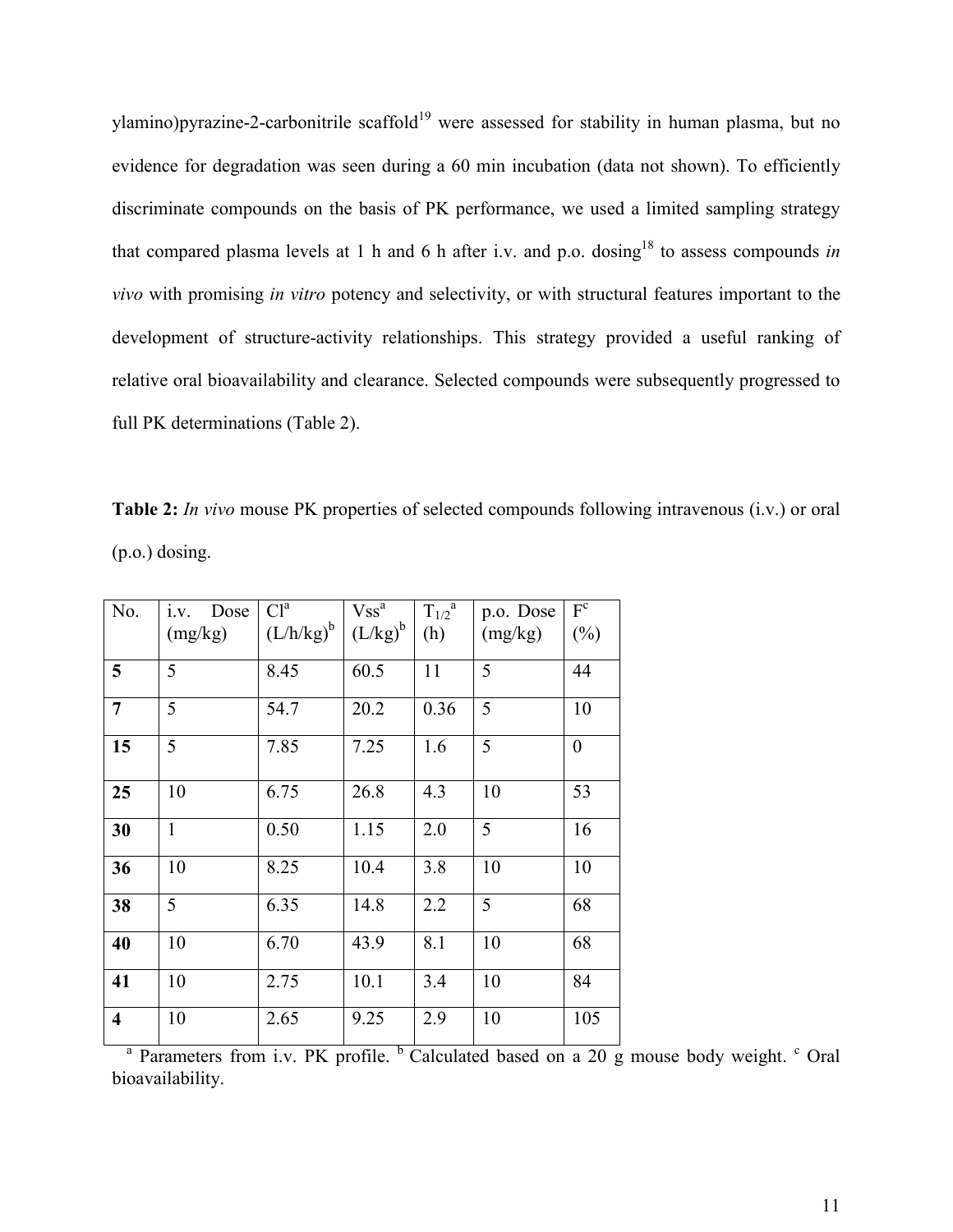The crystal structure of **12** bound to CHK1 was determined (PDB: 5F4N, Figure 3). The 2 aminopyridine core formed hydrogen bonds with Glu85 and Cys87 in the kinase hinge region, as seen previously for compounds such as 2 (PDB: 2YM8).<sup>19</sup> The cyanopyrazine was positioned close to the side-chain of Lys38. Importantly, both the nitrile and *N*-4 of the pyrazine ring were positioned to interact with bound water at the entrance to the pocket beyond the gatekeeper residue, one of a network of conserved water molecules resulting from the presence of the unique polar residue Asn59 in this pocket in CHK1 instead of the more common lipophilic side chains. Interactions with these bound waters are a CHK1 selectivity determinant for this and other series of CHK1 inhibitors, including other pyrazines.27,28 Consistent with this, compounds **3**, **5**, **6**, **7**, **9**, and 12 did not inhibit CDK1 ( $IC_{50}$  >10  $\mu$ M).



**Figure 3**: Detail of the crystal structure (PDB: 5F4N) showing **12** (green) bound in the CHK1 ATP site with key residues (grey) and water molecules (red spheres) shown.

The crystallographic model indicated only the  $(R)$ -enantiomer of the morpholine to be bound. The protonated amine of the morpholine engaged in direct interactions with the side-chain of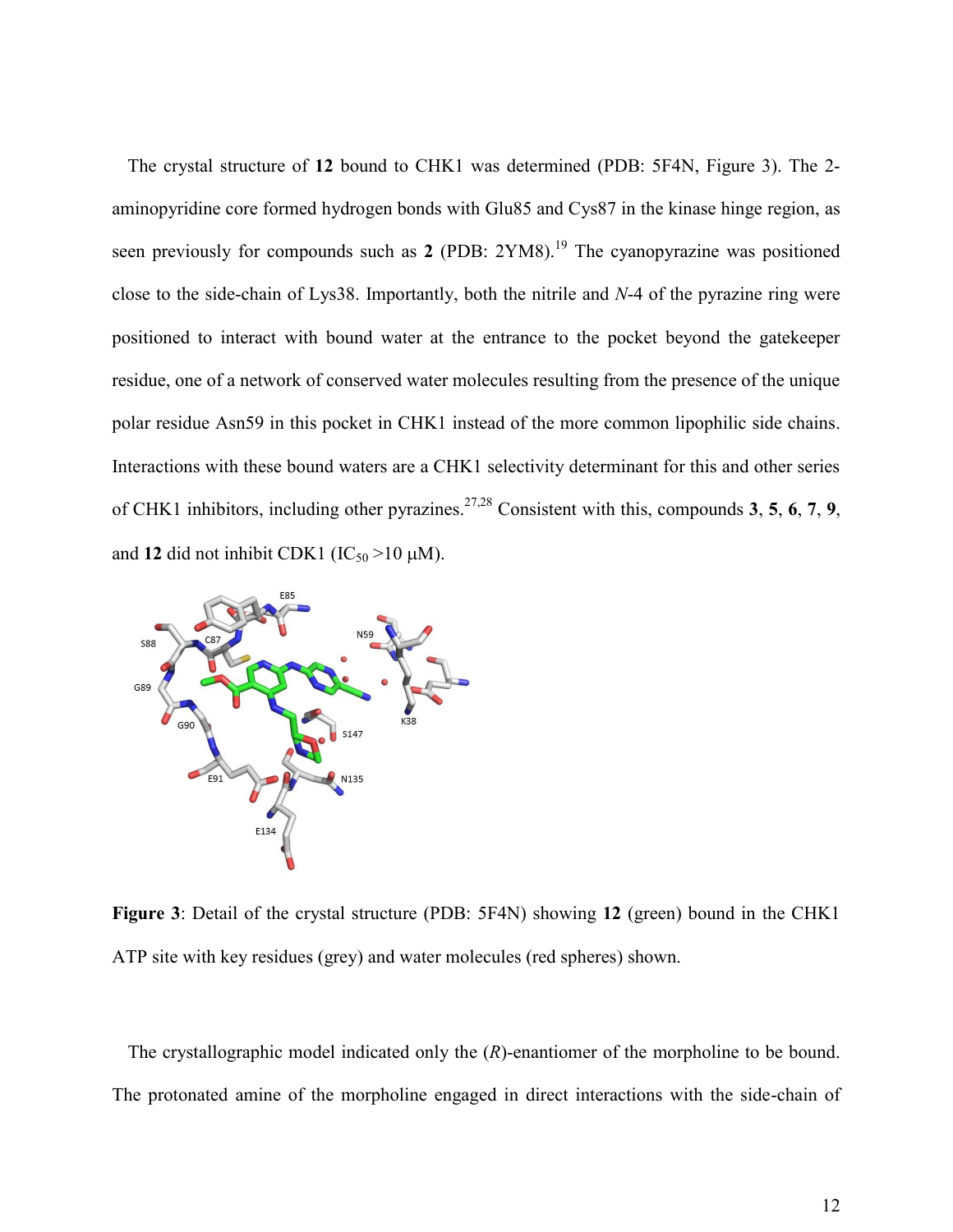Glu91 and the main-chain carbonyl of Glu134. In addition, water-mediated interactions to Asn135 and Ser147 were observed, illustrating the rich set of potential contacts available to basic substituents in this region of the kinase and consistent with the generally high CHK1 affinity of the amine variants in Table 1. The morpholine projected towards the main chain of residues Leu15, Gly16 and Glu17 in the P-loop but did not form close contacts. At the entrance to the ATP-pocket, the *C*-5 methyl ester substituent lay over the selectivity surface formed by Ser88, Gly89 and Gly90. No direct polar interactions of the ester to this moderately hydrophobic surface were observed, suggesting scope for optimization of contacts to the protein. Interestingly, binding of a second molecule of the inhibitor was detected in the crystal structure at a separate hydrophobic site in the *N*-terminal domain defined by Trp9, Tyr71 and Phe83, however no specific polar interactions of the ligand to the protein were evident and this is unlikely to represent a biologically relevant site of action.

In parallel with variation of the *C*-4 substituent, investigation of substitution at the *C*-5 position of **3** was undertaken. The *C*-5 ester substituent projects towards solvent and was anticipated to provide a handle to optimize *in vitro* activity and allow for modulation of PK properties. A diverse set of substituents from multiple scaffolds has been shown to be capable of binding in this region of CHK1.<sup>27</sup> Compounds were chosen to explore a range of physicochemical properties and the resulting structure-activity relationship is illustrated for specific examples of different substituent types (Table 3).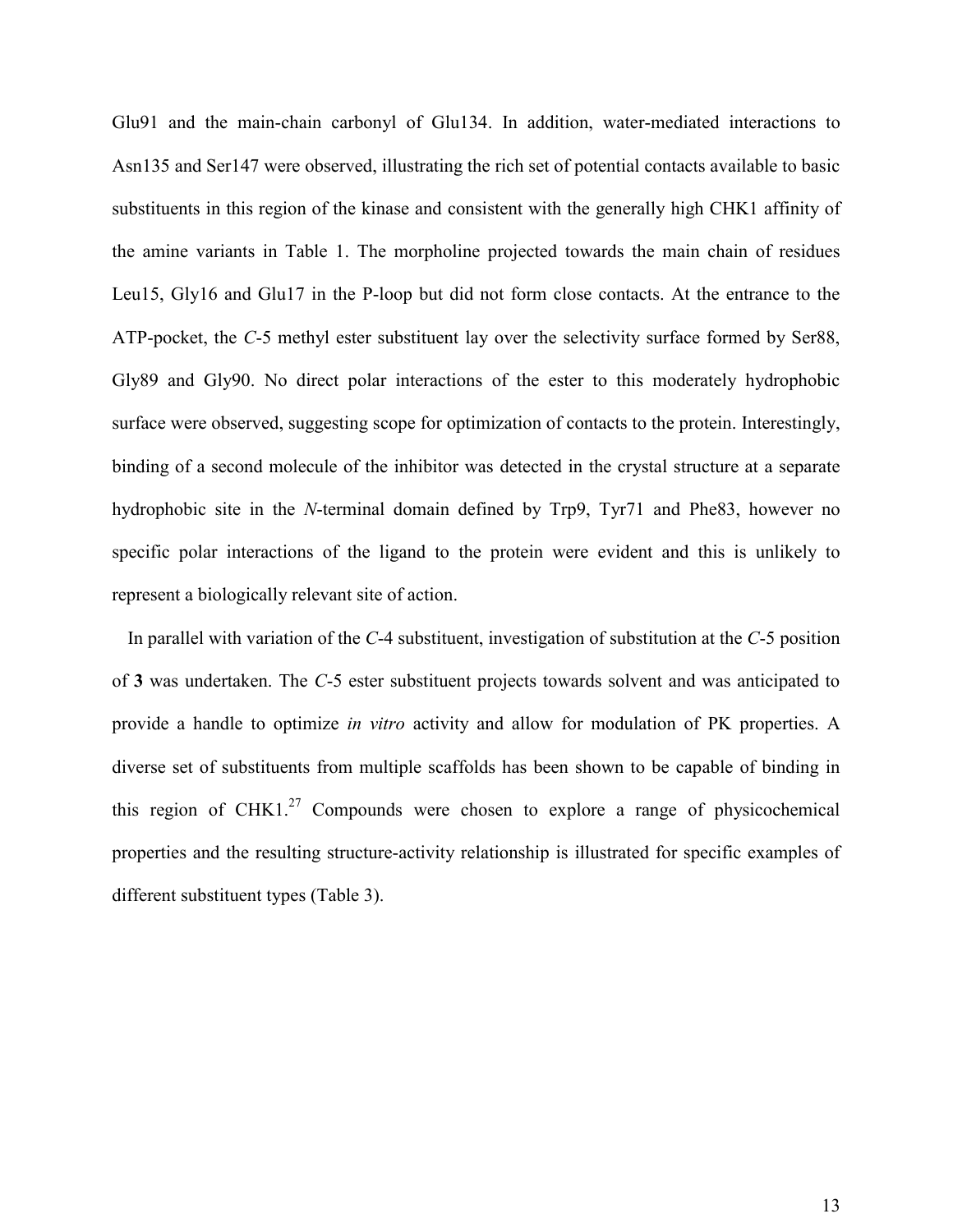**Table 3:** *In vitro* properties of selected substituted 5-((4-((piperidin-4-ylmethyl)amino)pyridin-2 yl)amino)pyrazine-2-carbonitriles



| No. | CHK1                        | Checkpoint                  | Cellular    | hERG                                      |
|-----|-----------------------------|-----------------------------|-------------|-------------------------------------------|
|     |                             |                             |             |                                           |
|     | $IC_{50}$ (nM) <sup>a</sup> | abrogation                  | selectivity | $\left(\frac{\%}{\sinh}{\text{b}}\right)$ |
|     |                             | $IC_{50}$ (nM) <sup>b</sup> | $(fold)^c$  | $10 \mu M$ <sup>d</sup>                   |
|     |                             |                             |             |                                           |
| 13  | 398 $(\pm 48)$              |                             |             |                                           |
|     |                             |                             |             |                                           |
| 14  | 8.8 $(\pm 0.7)$             | 4400 $(\pm 400)^e$          | 5.6         | 76                                        |
|     |                             |                             |             |                                           |
| 15  | $55^{f,g}$                  | 500                         | 7.6         | 26                                        |
|     |                             |                             |             |                                           |
| 16  | 54 $(\pm 4)$                | >10000                      |             |                                           |
|     |                             |                             |             |                                           |
| 17  | 4.7 $(\pm 0.8)^f$           | 4000                        | 4.8         | 52                                        |
|     |                             |                             |             |                                           |
| 18  | $12 (+1)$                   | 3100                        | 4.8         | 34                                        |
|     |                             |                             |             |                                           |
| 19  | $50^{f,g}$                  | 440                         | 5.9         | 59                                        |
|     |                             |                             |             |                                           |
| 20  | 177 $(\pm 8)$               | 600                         | 3.0         |                                           |
|     |                             |                             |             |                                           |
| 21  | $92 \ (\pm 7)$              | 2500                        | 7.6         | 64                                        |
|     |                             |                             |             |                                           |

<sup>a</sup> Determined in Caliper microfluidic assay, mean  $(\pm SD)$  for n=2. <sup>b</sup> Abrogation of etoposideinduced G2 checkpoint arrest in HT29 human colon cancer cells, single determination. <sup>c</sup> Ratio of antiproliferative  $GI_{50}$  (measured in duplicate by SRB assay) to  $IC_{50}$  for CHK1-mediated abrogation of etoposide-induced G2 checkpoint arrest in HT29 human cancer cells. <sup>d</sup> Inhibition of hERG ion current in HEK cells overexpressing hERG ion channel (PatchExpress, Millipore Inc.), single determination at 10  $\mu$ M.  $\text{e}$  Mean ( $\pm$ SD) for n=2. <sup>f</sup> Determined in DELFIA assay. <sup>g</sup> Single determination.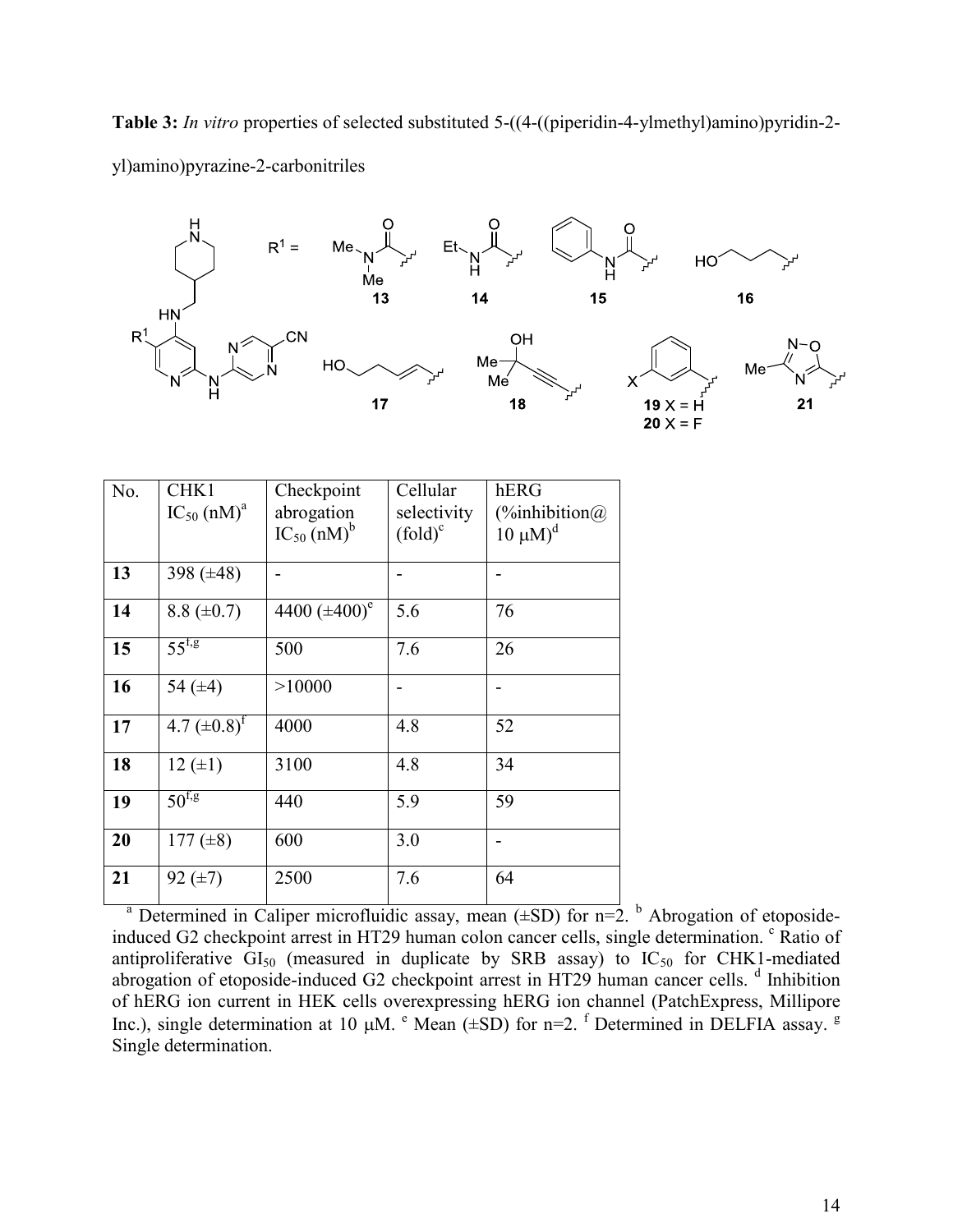Replacement of the ester with tertiary alkyl amides led to decreased CHK1 inhibition, e.g. **13**  (Table 3). Secondary alkyl amides, e.g. **14**, were better tolerated for CHK1 affinity but had poor cellular activity, presumably as a result of the increased polarity and additional HBD compared to **3**. Secondary aryl amides such as **15** offered a better range of CHK1 potencies and retained some cellular activity with increased cellular selectivity over the ester **3**. Compound **15** also showed low hERG inhibition despite the addition of the lipophilic aryl substituent. However, the PK properties of **15** were discouraging, with high clearance and no detectable oral bioavailability (Table 2). Substitution with alkyl, alkenyl and alkynyl groups at *C*-5 was tolerated for CHK1 inhibition, with a general preference for the unsaturated functionality at *C*-5 as represented by **17** and **18** compared to **16**. Aryl and heteroaryl substitution also retained CHK1 inhibition, as for example the phenyl **19** and oxadiazole **21** analogues. CHK1 inhibition was sensitive to substitution on the *C*-5 aryl group, as exemplified by 3-fluorophenyl analogue **20**.

As the inhibitors are ATP-competitive, binding to an active conformation of CHK1 kinase (Figure 3), we expected a decrease in potency in transferring from the CHK1 biochemical assays  $([ATP] = 30 \mu M)$  to cells with high endogenous [ATP]. Esters (see Table 1), aryl amides and heteroaryl or aryl *C*-5 substituents generally gave the most favorable ratio of potency for G2/M checkpoint abrogation to CHK1 biochemical inhibition (<100-fold).

The SAR described above showed that identifying a clinical candidate CHK1 inhibitor would require balancing the lipophilicity and basicity of the molecules to generate potent CHK1 biochemical inhibition that translated to effective cellular activity and favorable PK properties, while minimizing the risk of ion channel inhibition. We focused on  $5-(4-((morphism2$ ylmethyl)amino)pyridin-2-yl)amino)pyrazine-2-carbonitriles related to morpholine **12**. To help prioritize the selection of *C*-5 substituents, three *in silico* classification models were generated.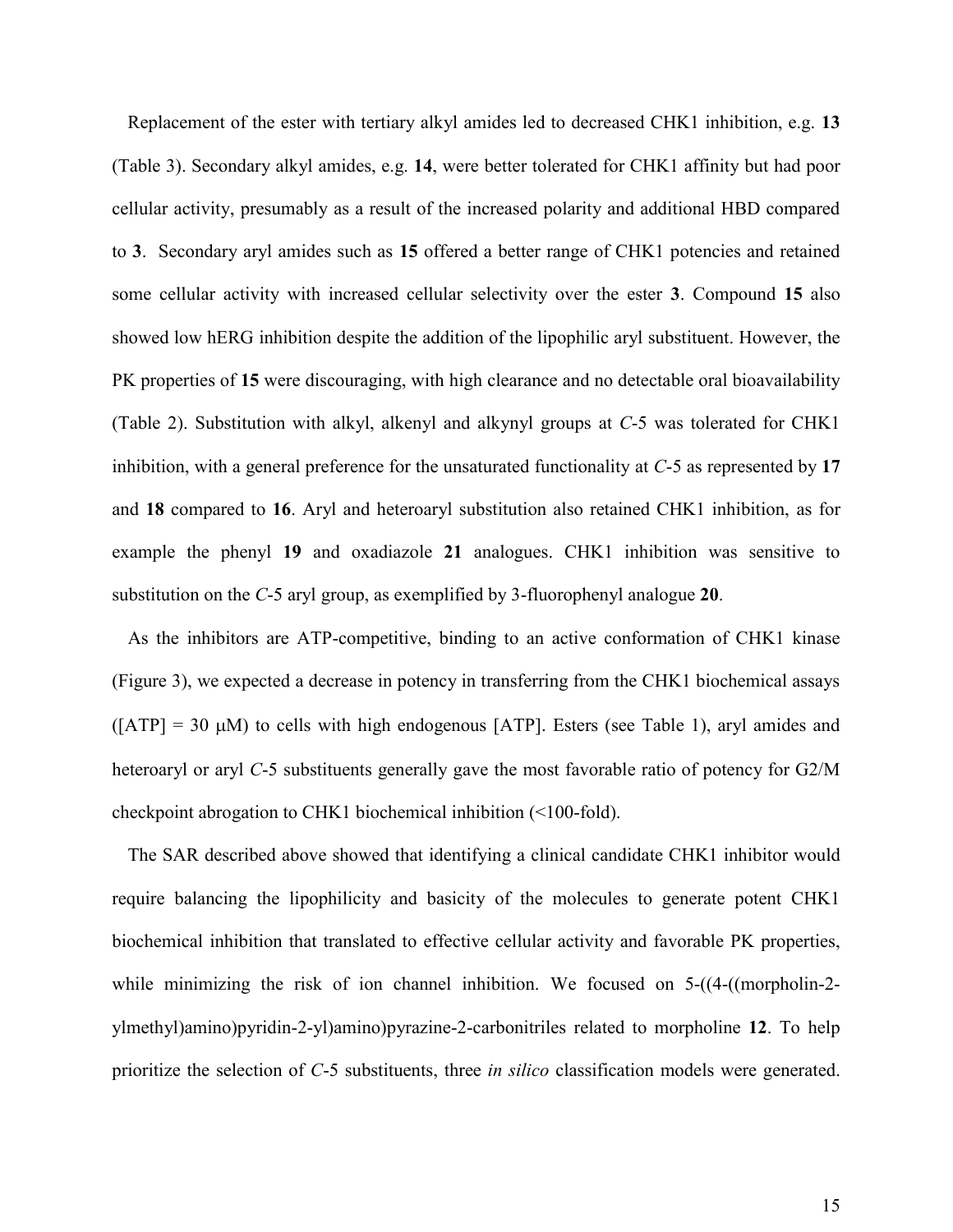These considered: CHK1 biochemical potency, ratio of CHK1-dependent cellular activity to CHK1 biochemical potency, and inhibition of the hERG ion channel (see Supporting Information). The CHK1 biochemical potency model classified compounds with  $IC_{50}$  < 25 nM as active, while the model for the ratio of CHK1-dependent cellular and enzyme activities classed as desirable those compounds that had a less than 50-fold ratio of cellular to enzyme potency. The focus on the translation to cellular potency was driven by the anticipated need for highly potent compounds to achieve a low projected dose in humans. As CHK1 inhibitors will be used as potentiators of conventional cytotoxic chemotherapy, it is important to minimize nonmechanism related toxicity to achieve tolerable combination schedules. Lastly, the hERG model classified compounds as hERG-inactive if their percentage inhibition was less than 40%  $\omega$  10 M. Virtual molecules were constructed from two chemotypes that varied in one substituent position (Figure S1, Supporting Information). The first structure, relevant to this work, was based on morpholine **12** with variation of the *C*-5 substituent. The other structure considered was for the previously described series related to compound  $1<sup>18</sup>$  Of the substituents selected to replace the *C*-5 group in the virtual library, 135 were selected by medicinal chemists and 1514 were extracted from commercially available building blocks. The combinatorial library was enumerated and, after the application of Lipinski Rule-of-Five heuristics, 1649 virtual structures were taken forward for prediction in the three models. The resulting predictions for each of these virtual molecules were used to aid selection of compounds for synthesis, using the normalized probabilities of satisfying the objectives of each of the three models and visual inspection.

Representative 5-((4-((morpholin-2-ylmethyl)amino)pyridin-2-yl)amino)pyrazine-2 carbonitriles related to morpholine **12** are described in Table 4. Replacing the ester of **12** with substituted phenyl groups led to the single enantiomers **22-29**. *In vitro* inhibition of CHK1 was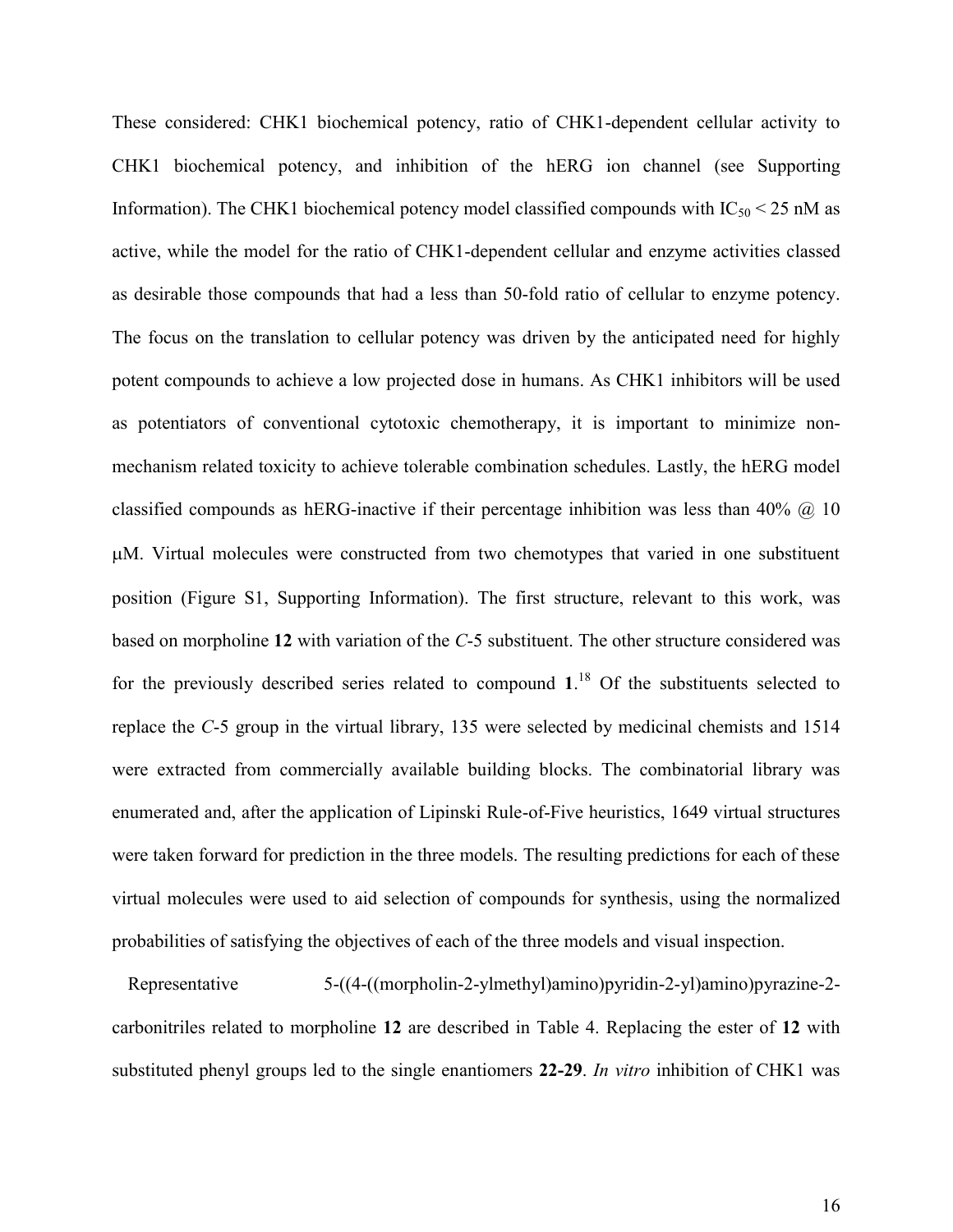higher for the morpholine (*R*)-enantiomers (compare **22** vs. **23** and **25** vs. **26**) consistent with the observation of the (*R*)-enantiomer of **12** bound to CHK1 (Figure 3). Compounds **22**, **23**, **25** and **26** were tested for inhibition of CHK2 and retained >100-fold selectivity for CHK1. The cellular profiles of these compounds were similar to **12**, with no improvement in cellular potency except for the 3-fluorophenyl analogue **25**. hERG inhibition was increased over **12** for these lipophilic analogues. Replacing the *C*-5-aryl groups by monocyclic heteroaromatics improved cellular potency, e.g. thiazole **30** and *N*-methyl pyrazole **31**. The (*R*)-enantiomer of the morpholine was again preferred (compare **31** vs. **32**). Combining the polar pyrazole and lipophilic phenyl functionalities in the *N*-methylindazoles **33** and **34** compromised the cellular potency and selectivity compared to the corresponding pyrazole **31**.

The ability of selected compounds to potentiate the efficacy of the cytotoxic drug gemcitabine in p53-deficient SW620 human colon cancer cells was investigated (Table 4). The cell active *C*-5-aryl analogues **25** and **26** had moderate cellular selectivity, and both potentiated the efficacy of gemcitabine. While the thiazole and pyrazole analogues **30**-**32** strongly potentiated gemcitabine cytotoxicity in cells, the indazoles **33** and **34** surprisingly showed minimal activity. The cellular selectivities of **33** and **34** were reduced compared with other analogues, suggesting that off-target activities may be confounding the CHK1-dependent effects.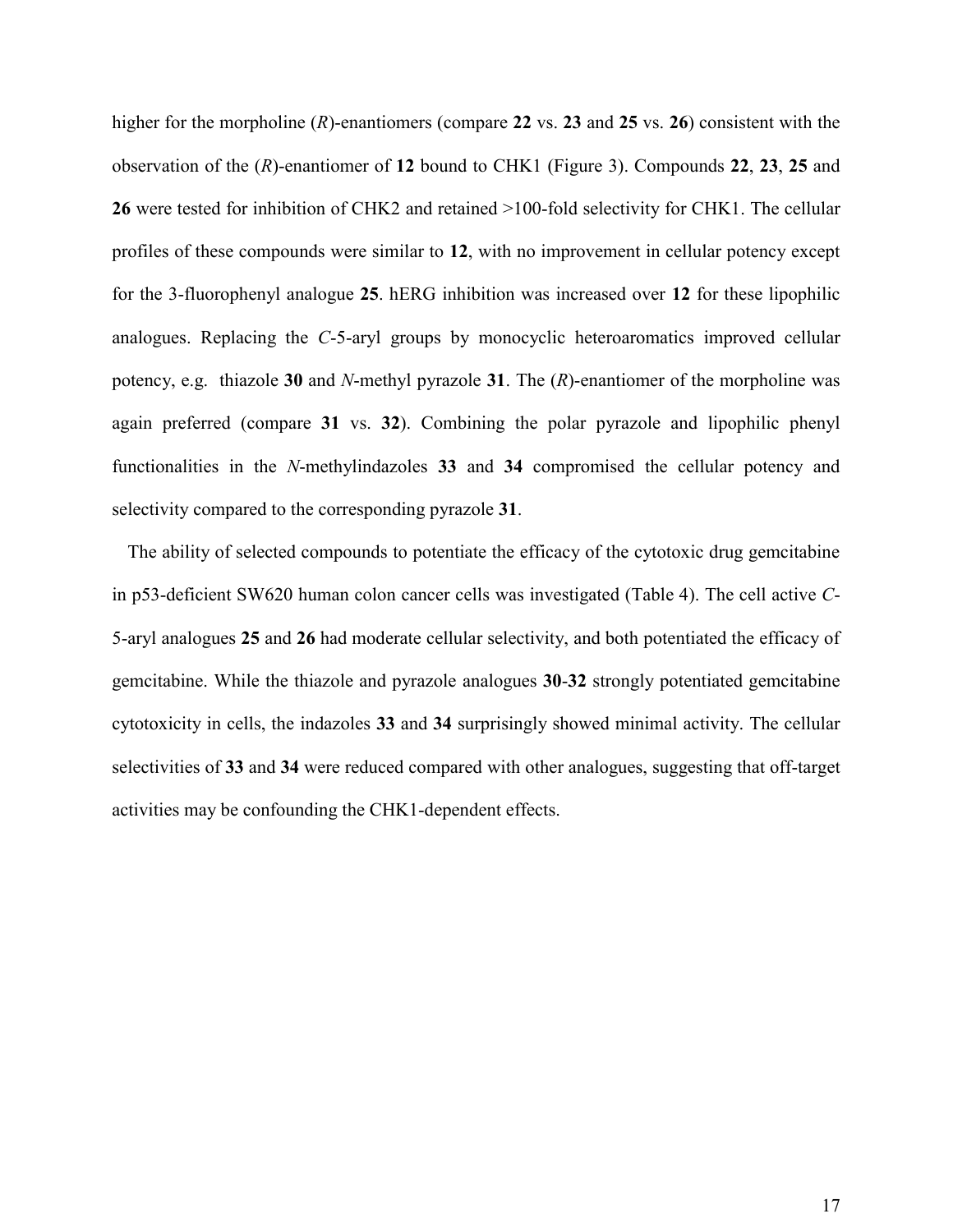**Table 4:** Properties of selected substituted 5-((4-((morpholin-2-ylmethyl)amino)pyridin-2 yl)amino)pyrazine-2-carbonitriles.



| No. | $R^1$       | $R^2$            | $R^3$                    | CHK1<br>$IC_{50}$ (nM) <sup>a</sup> | Checkpoint<br>abrogation<br>$IC_{50}$ (nM) <sup>b</sup> | Cellular<br>selectivity<br>$(fold)^c$ | Cellular<br>efficacy<br>$(fold)^d$ | hERG<br>%inhibition<br>$(IC_{50}, \mu M)^e$ |
|-----|-------------|------------------|--------------------------|-------------------------------------|---------------------------------------------------------|---------------------------------------|------------------------------------|---------------------------------------------|
|     |             |                  |                          |                                     |                                                         |                                       |                                    |                                             |
| 22  | $(R)$ - $A$ | $\boldsymbol{B}$ | 4-OMe                    | $6.4 (\pm 0.1)$                     | 900                                                     | 4.3                                   | $\overline{a}$                     | 86                                          |
| 23  | $(S)-A$     | $\boldsymbol{B}$ | 4-OMe                    | 11 <sup>f</sup>                     | 1500                                                    | 4.5                                   | $\blacksquare$                     | 73                                          |
| 24  | $(S)$ - $A$ | $\boldsymbol{B}$ | $4-F$                    | $25 (\pm 1)$                        | 800                                                     | 6                                     | $\blacksquare$                     | 64                                          |
| 25  | $(R)$ - $A$ | $\boldsymbol{B}$ | $3-F$                    | $6.4 (\pm 0.6)$                     | 120                                                     | 5.8                                   | 7.9                                | 71(8.8)                                     |
| 26  | $(S)-A$     | $\boldsymbol{B}$ | $3-F$                    | 17 $(±4)$                           | 390                                                     | 10                                    | 4.8                                | 71(8.1)                                     |
| 27  | $(R)$ - $A$ | $\boldsymbol{B}$ | $3-C1$                   | 5.2 $(\pm 1)$                       | 600                                                     | 2.2                                   | $\overline{a}$                     | 63                                          |
| 28  | $(R)$ - $A$ | $\boldsymbol{B}$ | $3,4-F_2$                | 14 $(\pm 0.5)$                      | $\Box$                                                  | $\frac{1}{2}$                         | $\overline{\phantom{a}}$           | $\blacksquare$                              |
| 29  | $(R)$ - $A$ | $\boldsymbol{B}$ | $3,5-F_2$                | $12 (+2)$                           | 630                                                     | 6.7                                   | 7.6                                | 38                                          |
| 30  | $(R)$ - $A$ | $\mathcal{C}$    | $\blacksquare$           | $0.5^{f,g}$                         | 13                                                      | 6.3                                   | 8.2                                | 38 (56)                                     |
| 31  | $(R)$ - $A$ | $\boldsymbol{D}$ | $\blacksquare$           | $0.9^g (\pm 0.1)$                   | 60                                                      | 11                                    | 7.4                                | 67(8.6)                                     |
| 32  | $(S)-A$     | $\boldsymbol{D}$ | $\blacksquare$           | 3.2 $(\pm 0.8)$                     | 400                                                     | $\overline{3.5}$                      | $\overline{8}$                     | 26(22)                                      |
| 33  | $(R)$ - $A$ | $\cal E$         | $\blacksquare$           | $8.5 (\pm 1)$                       | 1000                                                    | 4.2                                   | 1.9                                | 51(16)                                      |
| 34  | $(R)$ - $A$ | $\cal F$         | $\overline{\phantom{a}}$ | 4.6 $(\pm 0.4)$                     | 240                                                     | 3.8                                   | 1.9                                | 69                                          |
| 35  | $(R)$ - $A$ | G                | $\blacksquare$           | $0.5^{\rm f,g}$                     | 280                                                     | 4.3                                   | $\blacksquare$                     | 39                                          |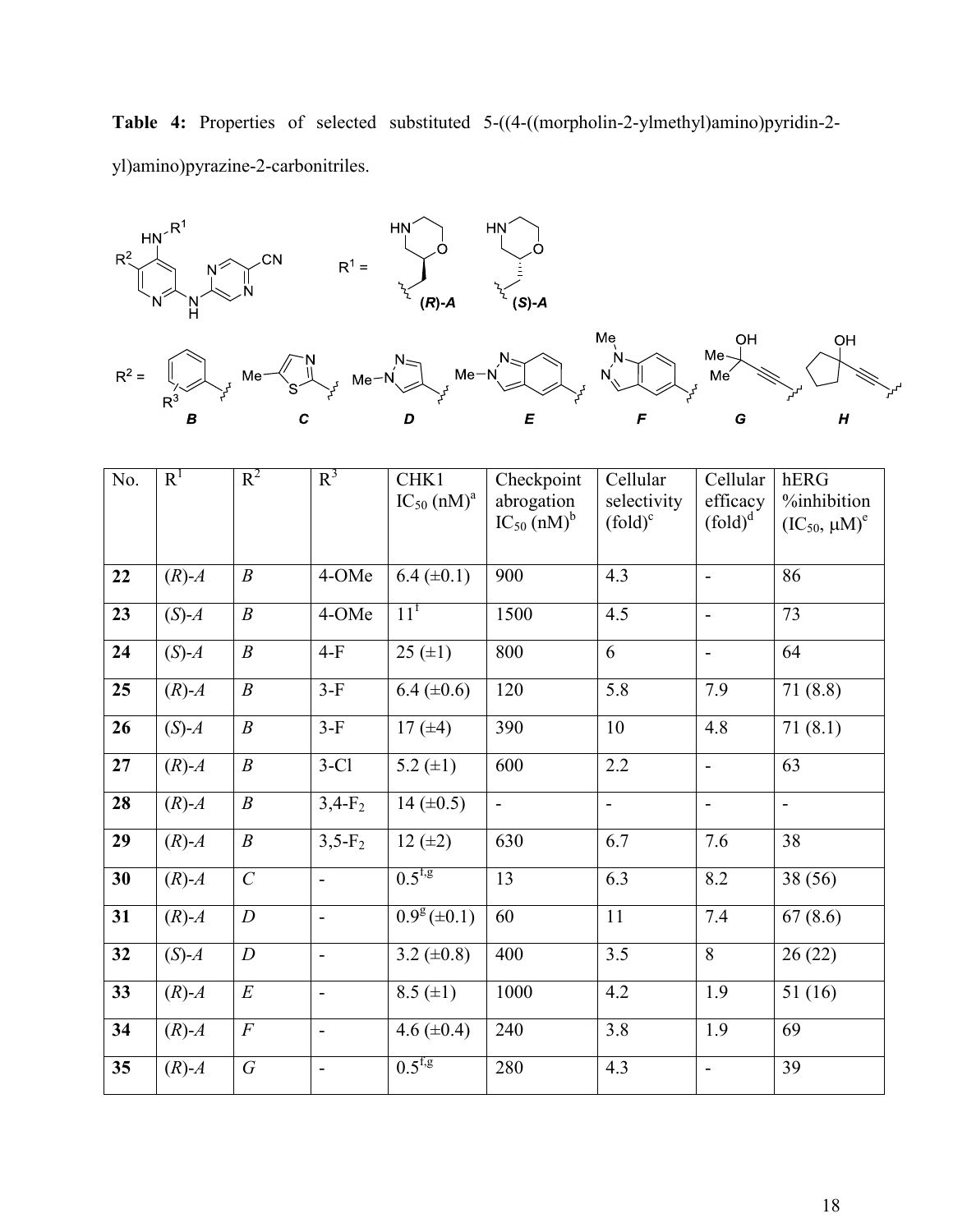| 36                      | $(S)$ - $A$    | $\mathcal G$  | $\blacksquare$           | 2.2 $(\pm 0.4)$   | 180              | 9.2 | 8.6 | 28(26)   |
|-------------------------|----------------|---------------|--------------------------|-------------------|------------------|-----|-----|----------|
| 37                      | $(S)$ - $A$    | H             | $\overline{\phantom{a}}$ | 2.1 $(\pm 0.1)$   | 72               | 12  | 5.6 | 47(16)   |
| 38                      | $(S)-A$        | $-C\equiv CH$ | $\overline{\phantom{a}}$ | 5.2 $(\pm 0.8)$   | 100              | 29  | 22  | 68 (8.2) |
| 39                      | $rac{-(A)}{A}$ | $-C \equiv N$ | $\overline{\phantom{a}}$ | 23 $(\pm 3)$      | 1600             | 24  |     | 8        |
| 40                      | $(S)-A$        | $-cyc$ -Pr    | $\overline{\phantom{a}}$ | 7.4 $(\pm 1.4)$   | 100              | 9   | 7.3 | 79 (6.6) |
| $\overline{\mathbf{4}}$ | $(R)$ - $A$    | $-CF_3$       | $\overline{\phantom{a}}$ | 1.3 $(\pm 0.4)$   | 30 $(\pm 11)^h$  | 23  | 17  | 76(6.2)  |
| 41                      | $(R)$ - $A$    | $-Cl$         | $\overline{\phantom{a}}$ | $1.9 \ (\pm 0.8)$ | 157 $(\pm 37)^h$ | 14  | 18  | 83(6.1)  |
| 42                      | $(R)$ - $A$    | $-F$          |                          | 14 $(\pm 1)$      |                  |     |     | 39       |

<sup>a</sup> Determined in Caliper microfluidic assay, mean  $(\pm SD)$  for n $\geq$ . <sup>b</sup> Abrogation of etoposideinduced G2 checkpoint arrest in HT29 human colon cancer cells, single determination. <sup>c</sup> Ratio of antiproliferative  $GI_{50}$  (measured in duplicate by SRB assay) to  $IC_{50}$  for CHK1-mediated abrogation of etoposide-induced G2 checkpoint arrest in HT29 human cancer cells. <sup>d</sup> Foldpotentiation of gemcitabine cytotoxicity in SW620 human colon cancer cells, determined as the ratio of  $GI_{50}$  (test compound)/ $GI_{50}$  (test compound + fixed dose Gemcitabine) in an SRB assay (ref 19). <sup>e</sup> Inhibition of hERG ion current in HEK cells overexpressing hERG ion channel (PatchExpress, Millipore Inc.), single determination at test concentration of 10  $\mu$ M, IC<sub>50</sub> determination  $(n=1)$  in parentheses. <sup>f</sup> Single determination in DELFIA assay. <sup>g</sup> Below tightbinding limit of assay.  $^h$  Mean ( $\pm$ SD), n $\geq$ 3.

Key *C*-5-aryl and *C*-5-heteroaryl analogues were screened for *in vivo* PK properties (Table 2). The 3-fluorophenyl derivative **25** showed a similar *in vivo* clearance and bioavailability to the ester **5**. The thiazole **30** had low *in vivo* clearance but poor oral bioavailability, presumed to be due to poor absorption and consistent with the 20-fold lower volume of distribution for this compound. The potent pyrazole **31** was assessed *in vivo* by limited sampling PK, where a drop in plasma levels at 6 h to <20% of those at 1 h indicated a high clearance relative to **5** and the compound was not profiled further.

In tandem with (hetero)aryl groups, non-aryl *C*-5-substituents were prepared in the 5-((4- ((morpholin-2-ylmethyl)amino)pyridin-2-yl)amino)pyrazine-2-carbonitrile series (Table 4). The 2-methylbut-3-yn-2-ols **35** and **36** potently inhibited CHK1 with cellular activity and selectivity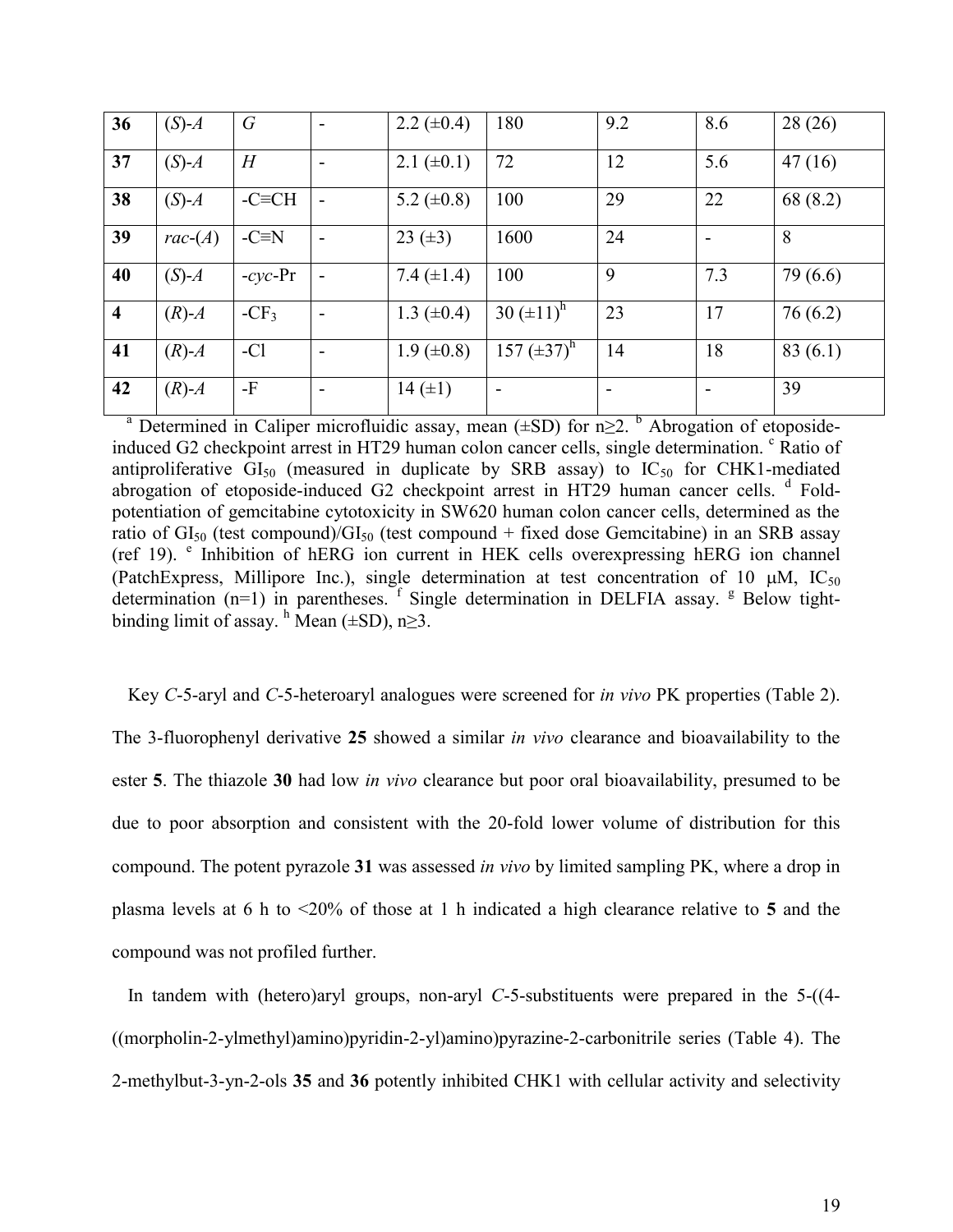similar to the aryl substituted analogues. The 1-ethynylcyclopentan-1-ol analogue **37** increased potency *in vitro* and in cells. Both **36** and **37** potentiated the efficacy of gemcitabine in SW620 cells but the PK profile of **36** showed high clearance and low oral bioavailability (Table 2).

The terminal alkyne derivative **38** was found to retain cellular activity, and to have exceptionally high cellular selectivity compared to other compounds in this series. The potentiation of the anti-proliferative effects of gemcitabine by the alkyne **38** was also increased. The nitrile analogue **39** gave very high cellular selectivity but with reduced biochemical and cellular potency. Other small substituents at *C*-5 were investigated (Table 4) and the structureactivity relationship for the potentiation of gemcitabine cytoxicity in SW620 human colon cancer cells revealed an inverse correlation to the size of the *C*-5 substituent, as measured by molecular weight or heavy atom count (Figure 4). The cellular selectivity for CHK1-mediated effects followed a similar trend. The crystal structure of **12** bound to CHK1 (Figure 3) indicated that substitution at the *C*-5-position would become directed into solvent with increasing size rather than making contacts with the CHK1 protein. We therefore speculate that the structure-activity relationships for high cellular efficacy and selectivity reflected confounding off-target interactions, possibly one or more kinases, that increased with increasing size of the *C*-5 substituent and interfered with the ability of the CHK1 inhibitor to potentiate genotoxic efficacy.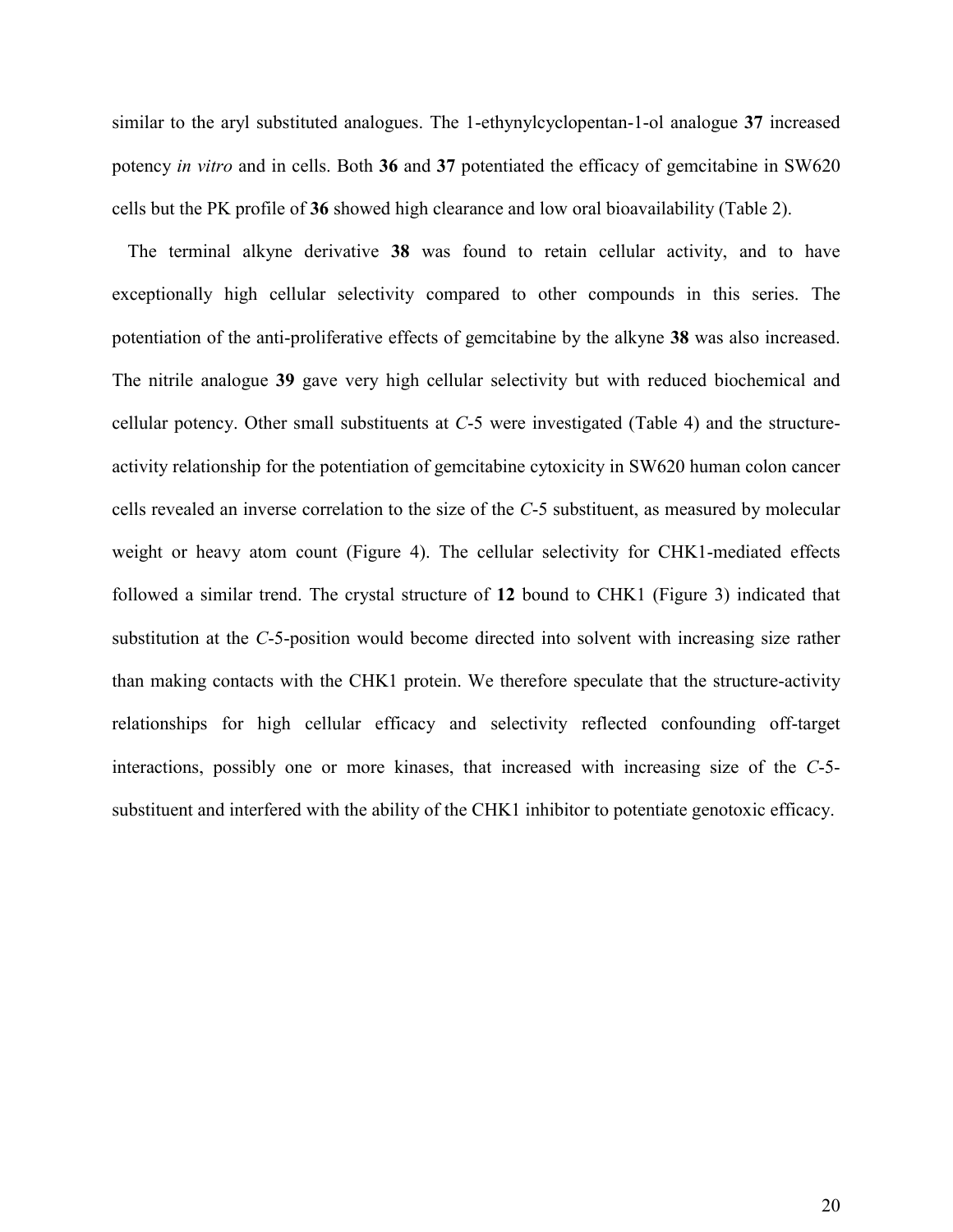

**Figure 4.** Relationship of efficacy and selectivity in SW620 colon cancer cells to molecular weight for 5-((4-((morpholin-2-ylmethyl)amino)pyridin-2-yl)amino)pyrazine-2-carbonitriles with *C*-5 substituents of various sizes, exemplified in Table 4. Points are color-coded by CHK1 cellular selectivity (red – low, green – high) and labelled with compound identifiers.

Among the smaller substituents investigated at *C*-5, the cyclopropyl analogue **40** maintained potency but with decreased cellular selectivity and efficacy. In contrast, both the trifluoromethyl**-4** and chloro-derivative **41** had excellent potency and cellular selectivity, and were strong potentiators of gemcitabine efficacy in cancer cells. Consistent with the cellular profile, these compounds were more than 1000-fold selective for CHK1 over CHK2 and CDK1. The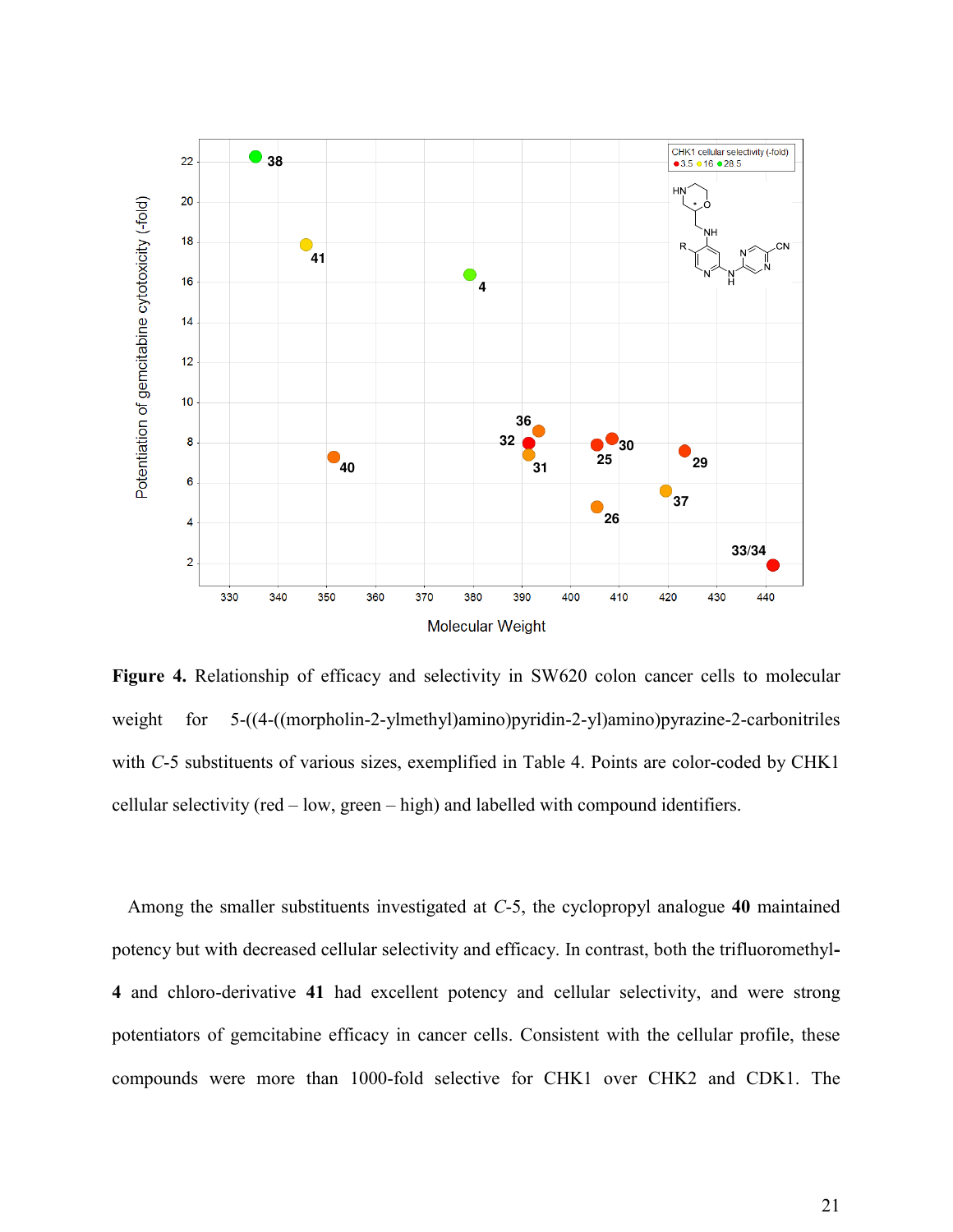importance of the presence of a suitable *C*-5 substituent for CHK1 affinity was shown by the fluoro analogue **42** which was ten-fold less potent than **4**. Although more potent and efficacious in cells, the smaller and more lipophilic *C*-5 substituents were associated with micromolar hERG inhibition. This was balanced by an improvement in PK properties. Thus, the terminal alkyne **38** and cyclopropane **40** had improved oral bioavailability compared to **5**, while both the trifluoromethyl **4** and chloro analogue **41** had substantially reduced *in vivo* clearance and increased oral bioavailability (Table 2). Inhibition of CYP450 enzymes was determined for selected analogues, and compounds **36**, **38**, **40**, **41** and **4** all showed IC<sub>50</sub> >10  $\mu$ M against the 6 isoforms tested (1A2, 2A6, 2C9, 2C19, 2D6, 3A4).

#### **Optimization of in vivo target engagement and efficacy**

In parallel with the optimization of *in vitro* and PK properties, the PD properties of this series of CHK1 inhibitors were assessed *in vivo*. Following DNA damage, CHK1 is activated through phosphorylation on Ser317 and Ser345 by the upstream kinase ATR, and undergoes autophosphorylation on Ser296. We therefore chose inhibition of the gemcitabine-induced CHK1 Ser296 autophosphorylation as a direct PD biomarker of CHK1 inhibition *in vivo*. Selected compounds with moderate to good oral bioavailability, high cellular selectivity and gemcitabine-potentiating efficacy were assessed for tolerability in mice when administered in combination with gemcitabine (60 mg/kg i.v.). The compounds were then tested at the maximum tolerated combination dose for their ability to inhibit gemcitabine-induced pSer296 CHK1 in SW620 human colon cancer xenografts. It has been shown that maximum potentiation of genotoxic efficacy in cells and *in vivo* requires sustained inhibition of CHK1 signaling to prevent effective tumor cell DNA repair, and inhibition of CHK1 for at least  $24 - 48$  h following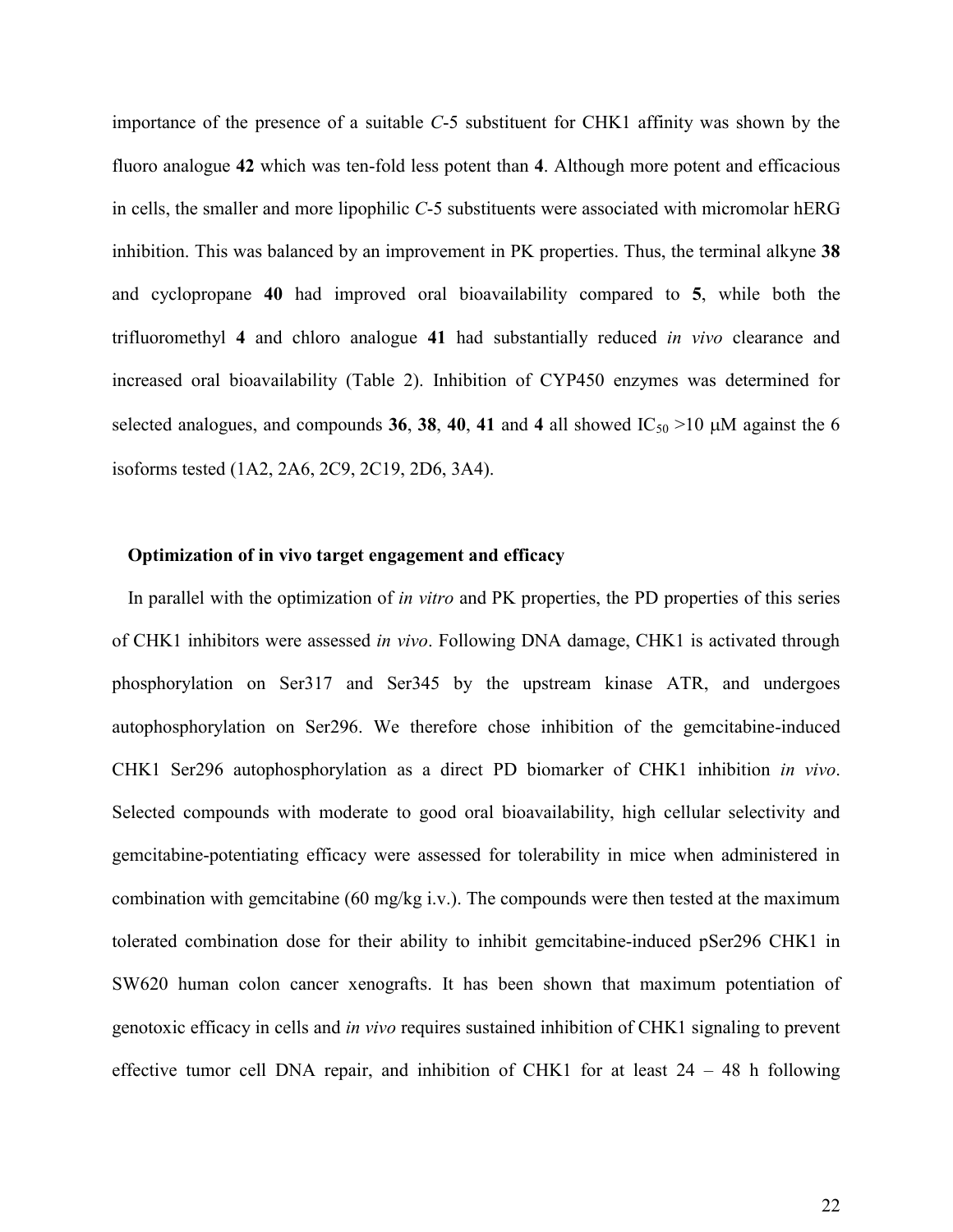administration may be desirable.<sup>14,15</sup> We therefore sought compounds showing robust  $p$ Ser296 inhibition up to 24 h following a single oral dose.

The dose of compound **25** (80 mg/kg) was restricted by toxicity, although a partial inhibition of the CHK1 pSer296 signal was seen at 6 h (data not shown). In contrast, single doses of compounds **38** (300 mg/kg), **41** (300 mg/kg), and **4** (300 mg/kg) were very well tolerated. Compound **38** inhibited the gemcitabine-induced autophosphorylation of CHK1 at 6 h (not shown), but CHK1 kinase activity had recovered by 24 h (Figure 5A). In contrast, the two compounds **41** and **4** inhibited gemcitabine-induced pS296 CHK1 for up to 24 h (Figure 5B, C).

| д            | <u>Veh</u> |                 |                | Gem          |                |              |              | 38             |     |  |
|--------------|------------|-----------------|----------------|--------------|----------------|--------------|--------------|----------------|-----|--|
|              | 1          |                 | 2 <sub>3</sub> | $\mathbf{1}$ | $\overline{2}$ | $\mathbf{3}$ | $\mathbf{1}$ | $\overline{2}$ | 3   |  |
| pS296 CHK1   |            |                 |                |              |                |              |              |                |     |  |
| <b>GAPDH</b> |            |                 |                |              |                |              |              |                |     |  |
|              |            |                 |                |              |                |              |              |                |     |  |
| B            |            | Veh             |                |              | Gem            |              |              | 41             |     |  |
|              |            | $1\quad2\quad3$ |                | 1            | $\overline{2}$ | $\mathbf{3}$ | 1            | 2              | 3   |  |
| pS296 CHK1   |            |                 |                |              |                |              |              |                |     |  |
| <b>GAPDH</b> |            |                 |                |              |                |              |              |                |     |  |
| C            |            |                 |                |              |                |              |              |                |     |  |
|              | Veh        |                 |                | Gem          |                |              | 4            |                |     |  |
|              | 1          |                 |                |              | 2 3 1 2 3      |              | 1            | $\mathbf{2}$   | - 3 |  |
| pS296 CHK1   |            |                 |                |              |                |              |              |                |     |  |
| <b>GAPDH</b> |            |                 |                |              |                |              |              |                |     |  |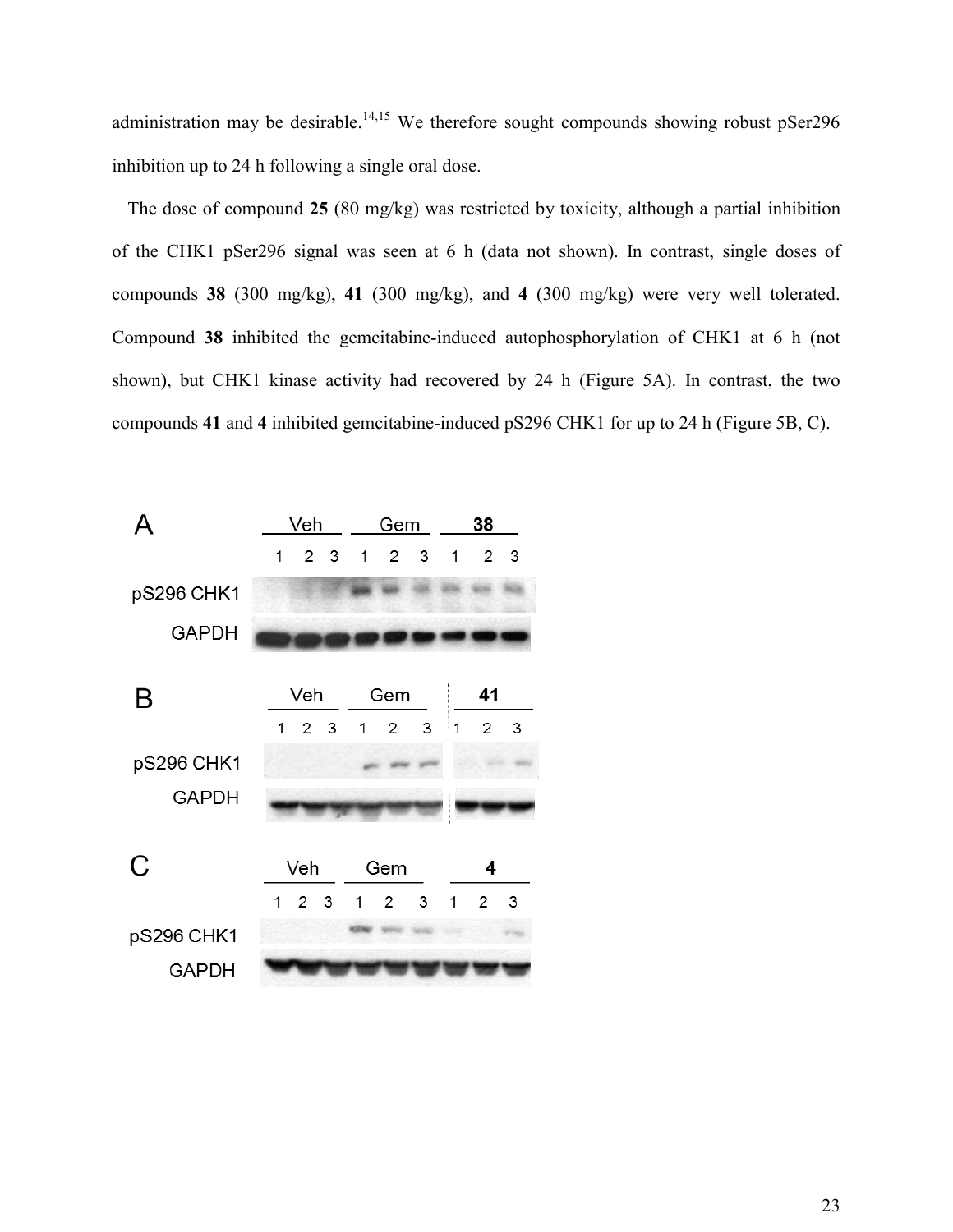

**Figure 5:** Inhibition of gemcitabine (60 mg/kg i.v.)-induced pSer296 CHK1 autophosphorylation at 24 h by 300 mg/kg p.o. of A) **38**, B) **41** and C) **4** in SW620 human colon cancer xenografts. Dashed line indicates where western blot image has been cut. D) Total inhibitor concentrations of **38**, **41** and **4** in plasma and SW620 tumor xenografts at 24 h after a single 300 mg/kg p.o. dose  $(mean \pm SD, n=3)$ .

Inhibitor concentrations at 24 h were measured in plasma and the tumor xenografts (Figure 5D). Plasma levels of between  $4 - 8$   $\mu$ M were seen for **38**, 41 and 4. Similar levels of **38** were observed despite the higher clearance of this compound compared with **41** and **4** (Table 2). Distribution to tumor tissue was seen for all compounds, with **4** achieving the highest tumor concentration.

The antitumor efficacies of **41** and **4** were investigated in combination with gemcitabine in HT29 human colon cancer xenografts. The dosing schedule was selected based on our previous studies of the oral CHK1 tool compound  $1<sup>14</sup>$  and involved the administration of two doses of the CHK1 inhibitors at 24 and 48 h after gemcitabine (100 mg/kg i.v.) in each of three, weekly treatment cycles. Compounds **41** and **4** were dosed at their maximum tolerated dose (MTD) (150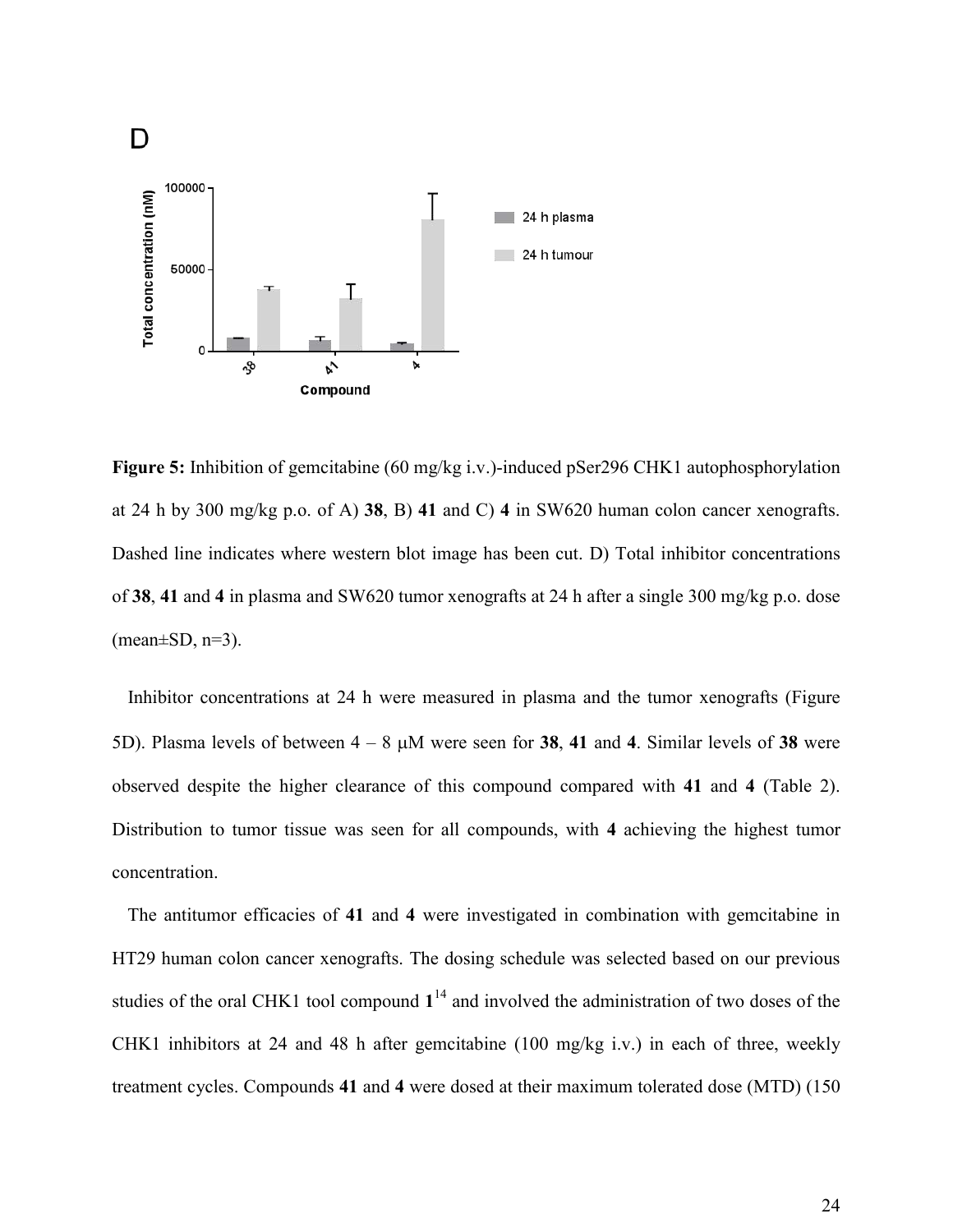mg.kg p.o.) for this schedule in the xenograft tumor model (Figure 6). Both compounds were well tolerated in combination with no significant decrease in body weight. A strong potentiation of the anti-tumor effect of gemcitabine was seen, consistent with the cell-based studies (Table 4), with minimal effects of the CHK1 inhibitors alone in this model. At these doses, tumor regressions were observed in 83% (**41**) and 100% (**4**) of the combination-treated cohorts at day 17 immediately following completion of the final treatment cycle.



**Figure 6:** Anti-tumor efficacies of **41** (150 mg/kg p.o.) and **4** (150 mg/kg p.o.) in combination with gemcitabine (100 mg/kg i.v.) in HT29 colon cancer xenografts. The CHK1 inhibitors were administered as suspensions in DMSO-Tween80-PEG400-water (0.05:0.2:0.65:0.1) 24 and 48 h after gemcitabine in each of three weekly treatment cycles. Inset: body weights of cohorts as described in main figure. N=4-6 per cohort.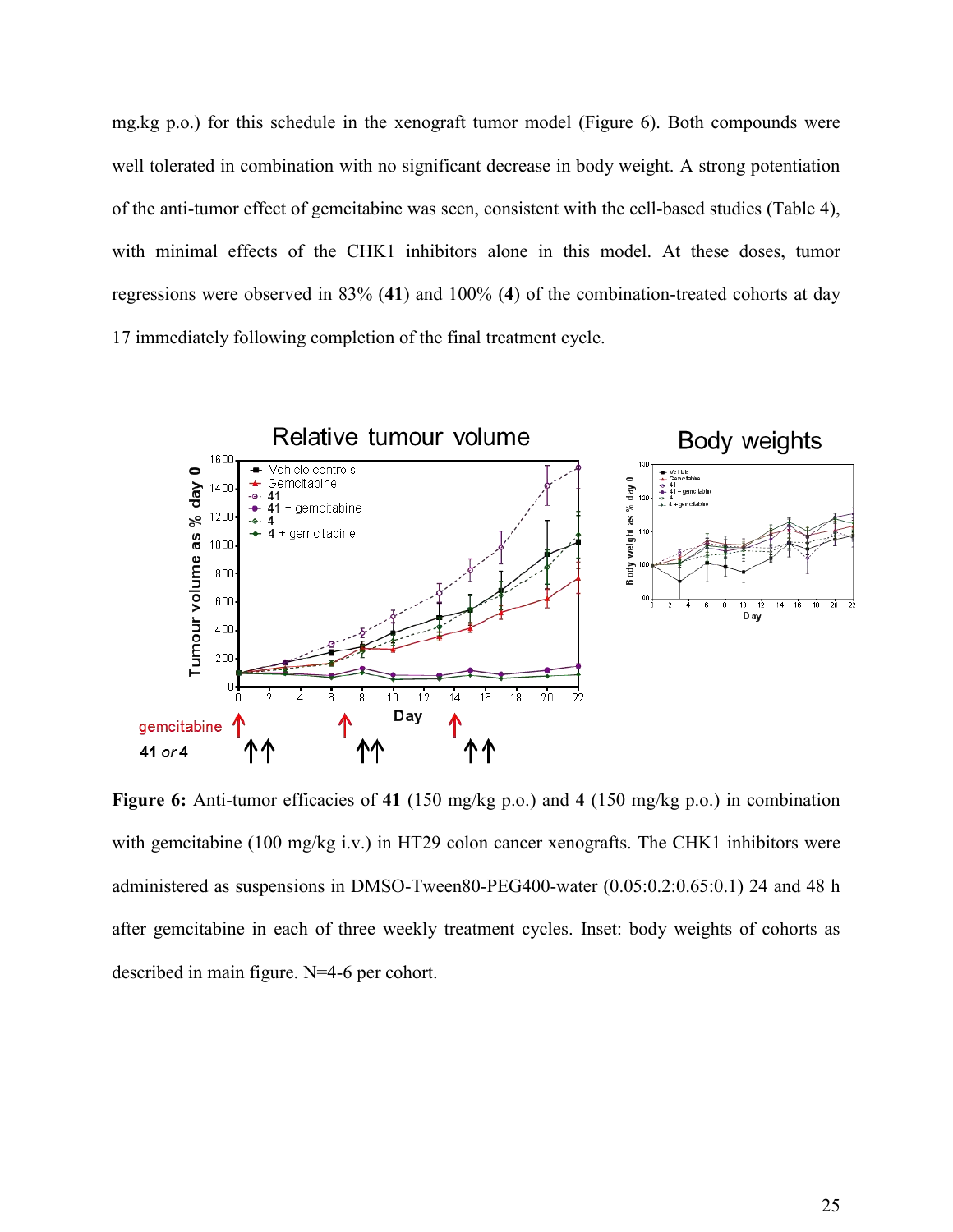The *in vitro* and *in vivo* PK properties of **41** and **4** were investigated further (Table 5). Both compounds had low oral bioavailability in rats. Although both were high clearance compounds, **4** had a lower clearance than **41**. Pleasingly, determination of the intrinsic clearance (CLint) in hepatocytes showed both compounds were substantially more stable in human hepatocytes than mouse, and **4** was more stable in human than rat and dog hepatocytes. In particular, **4** had a favorable low human hepatocyte CLint. Predictions of human clearance were made using physiological-based PK (PBPK) modelling<sup>29</sup> and suggested that 4 would have a clearance in humans of 6% liver blood flow.

|                                    |                    | 41                | $\overline{\mathbf{4}}$ |
|------------------------------------|--------------------|-------------------|-------------------------|
| Rat PK                             | CL (L/h/kg)        | 5.17              | 3.50                    |
|                                    | Vss (L/kg)         | 7.45              | 4.60                    |
|                                    | F(%)               | 22                | 38                      |
| Hepatocyte CLint                   | Mouse <sup>b</sup> | 22.1 $(\pm 2.6)$  | $25.7 (\pm 3.4)$        |
| $(\mu L/min/10^6 \text{ cells})^a$ | Rat                | $n.d^c$           | 43.4 $(\pm 9.96)$       |
|                                    | Dog                | $n.d^c$           | 55.0 $(\pm 2.1)$        |
|                                    | Human <sup>d</sup> | 4.82 $(\pm 0.91)$ | 2.72 $(\pm 0.61)$       |

**Table 5:** Additional *in vivo* and *in vitro* PK data for **41** and **4**.

<sup>a</sup> Determined at Cyprotex. Incubations at 3  $\mu$ M. Mean  $(\pm SE)^{b}$  Incubations in male CD-1 mouse hepatocytes. <sup>c</sup> not determined. <sup>d</sup> Incubations in mixed gender human hepatocytes.

#### *In vitro* **and** *in vivo* **profile of compound 4**

Compound **4** was further profiled *in vitro* and *in vivo*. The solubility of **4** in pure water was 0.09 mg mL<sup>-1</sup>, rising to 1.5 mg mL<sup>-1</sup> in pH 6.5 phosphate buffer, consistent with the moderate basicity (pKa = 7.87  $\pm 0.07$ )<sup>30</sup> and lipophilicity (LogD<sub>7.4</sub> = 1.47  $\pm 0.04$ )<sup>30</sup> and indicating good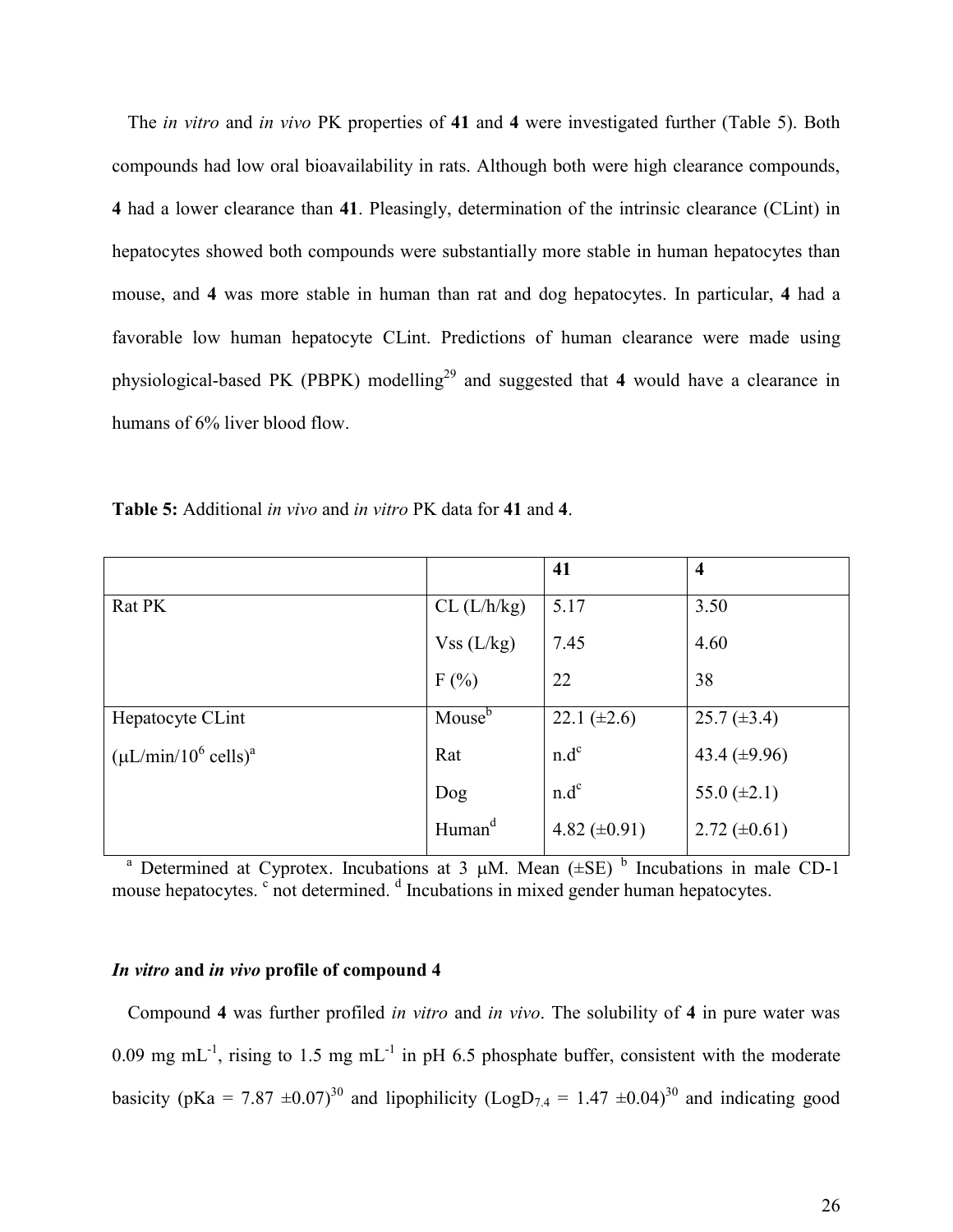prospects for formulation as a salt. Compound **4** showed passive permeability across a CaCo2 cell monolayer ( $P_e = 25 \times 10^{-6}$  cms<sup>-1</sup>). The plasma protein binding of 4 was moderate (mouse Fu = 0.19; human Fu = 0.21, measured using dialysis with pH control). No change in the metabolic stability of **4** was observed in human liver microsomes in the presence and absence of glutathione, indicating that **4** does not undergo metabolic activation. While some electrondeficient heterocyclic nitriles have been reported to be chemically reactive under physiological conditions,<sup>31</sup> we speculate that the balanced electronic donor-acceptor substitution pattern of the 5-aminopyrazine-2-carbonitrile prevents this reactivity. Compound **4** was not metabolized by human aldehyde oxidase.

The kinome selectivity of **4** was assessed against a panel of 124 representative kinases in substrate phosphorylation assays ( $[ATP] = K_{mATP}$ ).<sup>32</sup> Compound 4 showed <50% inhibition at 10  $\mu$ M for 85/121 kinases, representing a selectivity for CHK1 inhibition of >5000-fold over these enzymes, while  $12/124$  (including CHK1) showed  $>80\%$  inhibition at 10  $\mu$ M (Table S2, Supporting Information). The activity of these enzymes, along with the potential off-targets  $CDK1/2$  and 5'-AMP-activated protein kinase  $(AMPK)^{33}$  were titrated (Table S3, Supporting Information). Sub-micromolar activity was identified for seven kinases in this panel, with **4** showing 100-fold selectivity for CHK1 over the most potent off-target kinase activity identified (mitogen-activated protein kinase 15, ERK8) and more than 200-fold selectivity for CHK1 over other kinases tested. These data confirmed the expectation of high CHK1 selectivity from the cellular selectivity of **4**. While medium-throughput whole-kinome profiling during lead optimization is feasible, interpretation of the functional relevance of off-target binding assays remains difficult.<sup>34</sup> Our experience with this inhibitor series shows that appropriate cell-based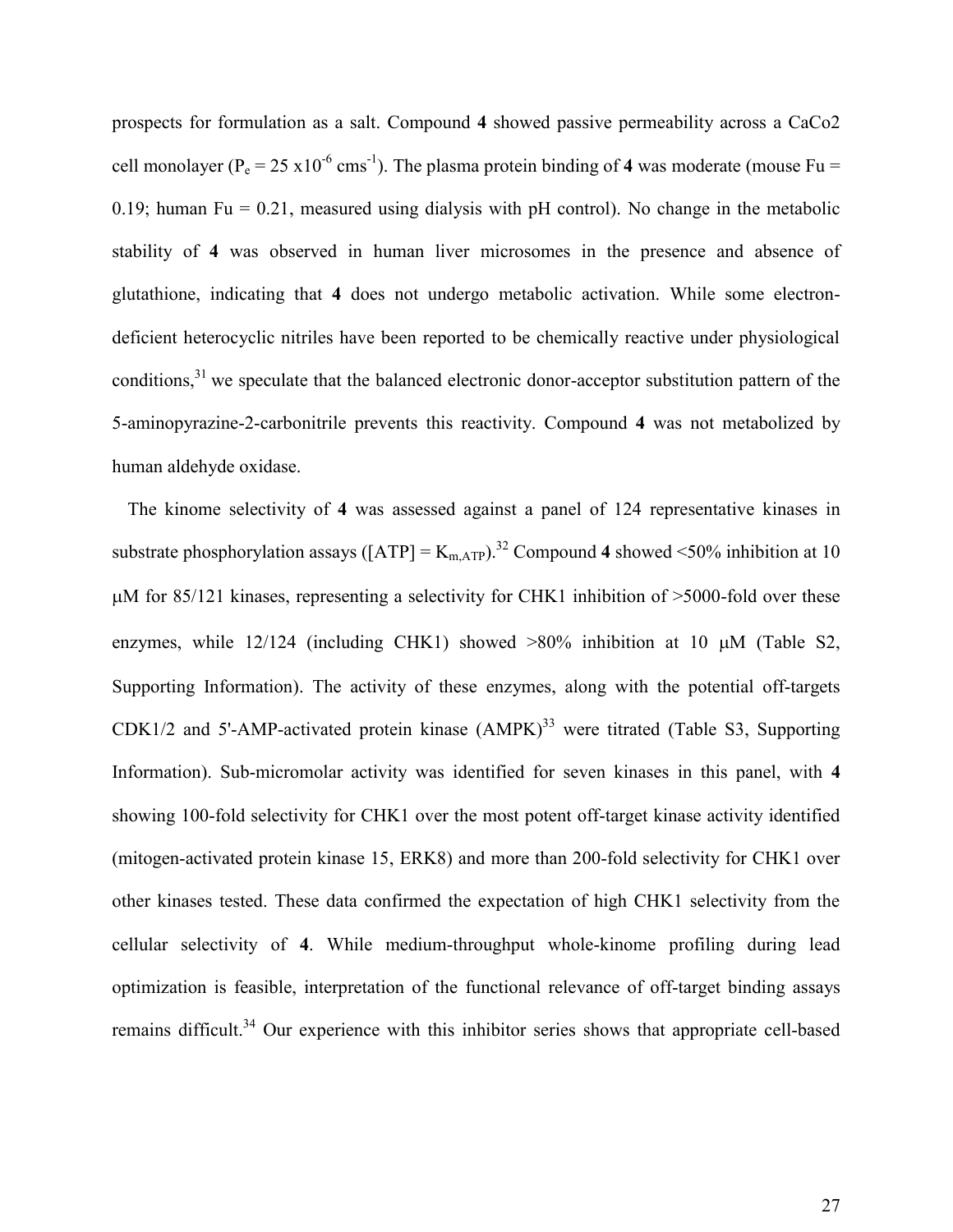mechanistic assays can drive compounds towards high kinome selectivity based on an integrative assessment of on- *vs.* off-target outcomes in cancer cell lines.

The ability of compound **4** to potentiate the anti-cancer efficacy of DNA-damaging agents was determined in a wider range of cancer cell lines (Supporting Information, Table  $S4$ ).<sup>21</sup> Potentiation of the efficacy of the anti-metabolite gemcitabine  $(8 - 23$ -fold) was significantly greater than that for SN38 (1.8 – 3-fold), the active metabolite of the clinical topoisomerase 1 inhibitor irinotecan. Importantly, in addition to efficacy in colon cancer cell lines, compound **4**  strongly potentiated gemcitabine efficacy in non-small cell lung cancer (NSCLC) and pancreatic cancer cell lines. These represent clinical indications where gemcitabine is part of current chemotherapy regimens, and where tumors have a high frequency of p53 mutation or loss-offunction.<sup>35,36</sup> Compromise of the p53-dependent DDR checkpoint may enhance the effectiveness of CHK1 inhibition in combination with genotoxic agents.<sup>7</sup> The inhibition of CHK1 and antitumor efficacy of **4** was confirmed in NSCLC and pancreatic cancer tumor xenografts. In particular, **4** potentiated the efficacy of a gemcitabine and carboplatin combination in RAS mutant Calu6 human NSCLC xenografts.<sup>21</sup> *In vivo* efficacy in combination with gemcitabine was further demonstrated in the KPC1 genetically engineered mouse model (GEMM) of p53- and V-Ki-ras2 Kirsten rat sarcoma viral oncogene homolog (KRAS)-deficient pancreatic ductal adenocarcinoma.<sup>37</sup> In cells derived from this model, 4 potentiated the anti-proliferative effect of gemcitabine 18-fold *in vitro*. Allografts from established KPC1 mouse tumors were grown subcutaneously in female NCr athymic mice, and treated with gemcitabine and three dose levels of **4** using the schedule developed during lead optimization. Some single agent efficacy of the highest dose of CHK1 inhibitor was observed in this model in addition to dose-dependent potentiation of gemcitabine efficacy (Figure 7).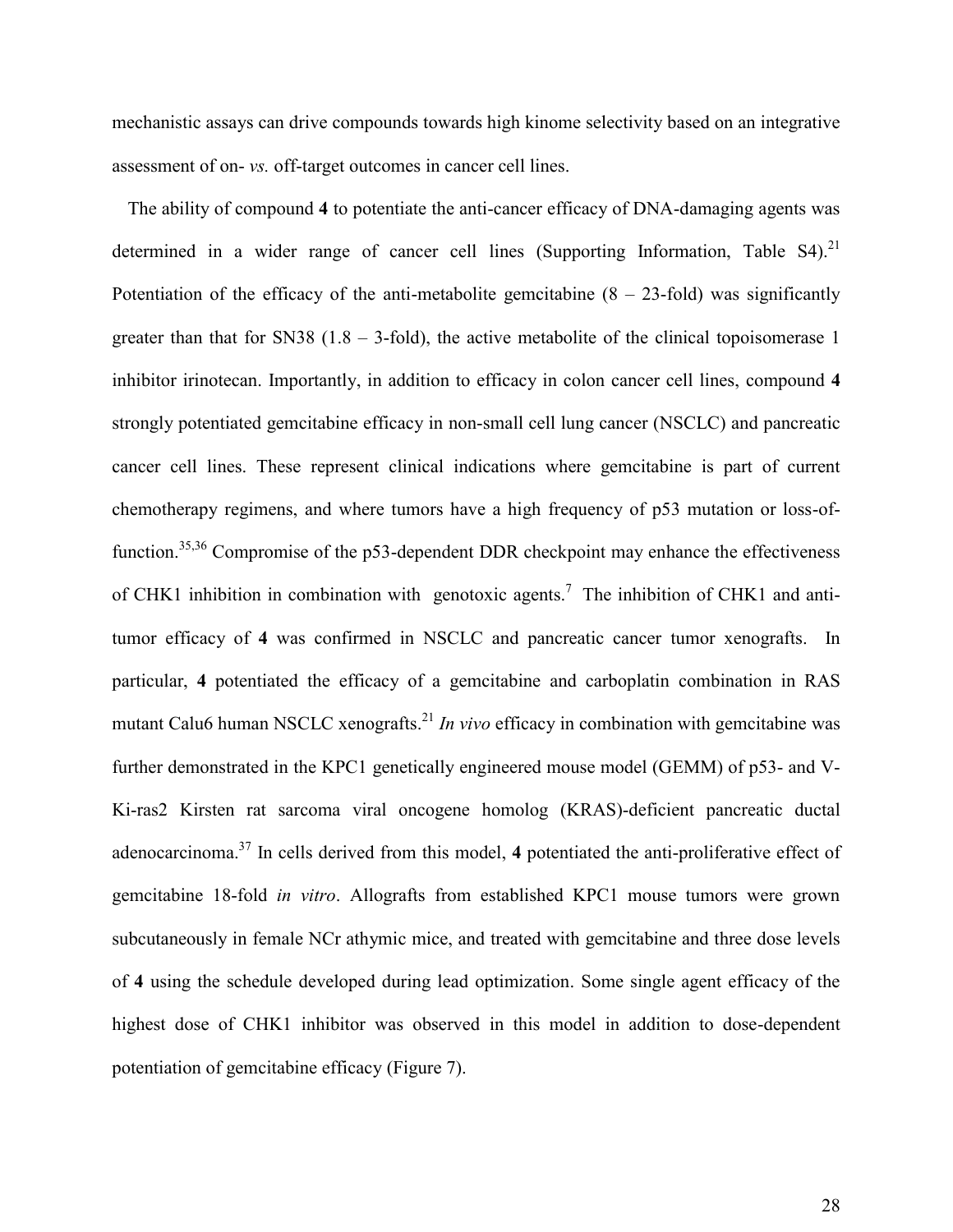

**Figure 7**: **4** (150 mg/kg p.o.) potentiates the tumor growth delay of gemcitabine in allograft KPC1 p53- and KRAS-deficient mouse pancreatic adenocarcinomas.<sup>37</sup> N=8 per cohort. Red arrow = gemcitabine dosed; blue arrow = **4** dosed.

Single agent CHK1 inhibition has recently been identified as a potential therapeutic strategy for MYC-driven tumors that rely on the CHK1-mediated DDR pathway as a result of replication stress.9,10 We therefore assessed the efficacy of compound **4** *in vivo* in a GEMM of pediatric MYCN-driven neuroblastoma.<sup>38</sup> After treatment for 7 days with compound 4 (150 mg/kg p.o. UID), the weights of excised abdominal tumors were reduced compared with vehicle treated cohorts ( $T/C = 13\%$ ) and an individual mouse assessed by magnetic resonance imaging (MRI)<sup>39</sup> before and after dosing of **4** showed 85% reduction in the pre-treatment tumor volume (Figure 8). Single agent efficacy of **4** was also demonstrated in an Eµ-Myc driven mouse model of B-cell lymphoma.<sup>21</sup>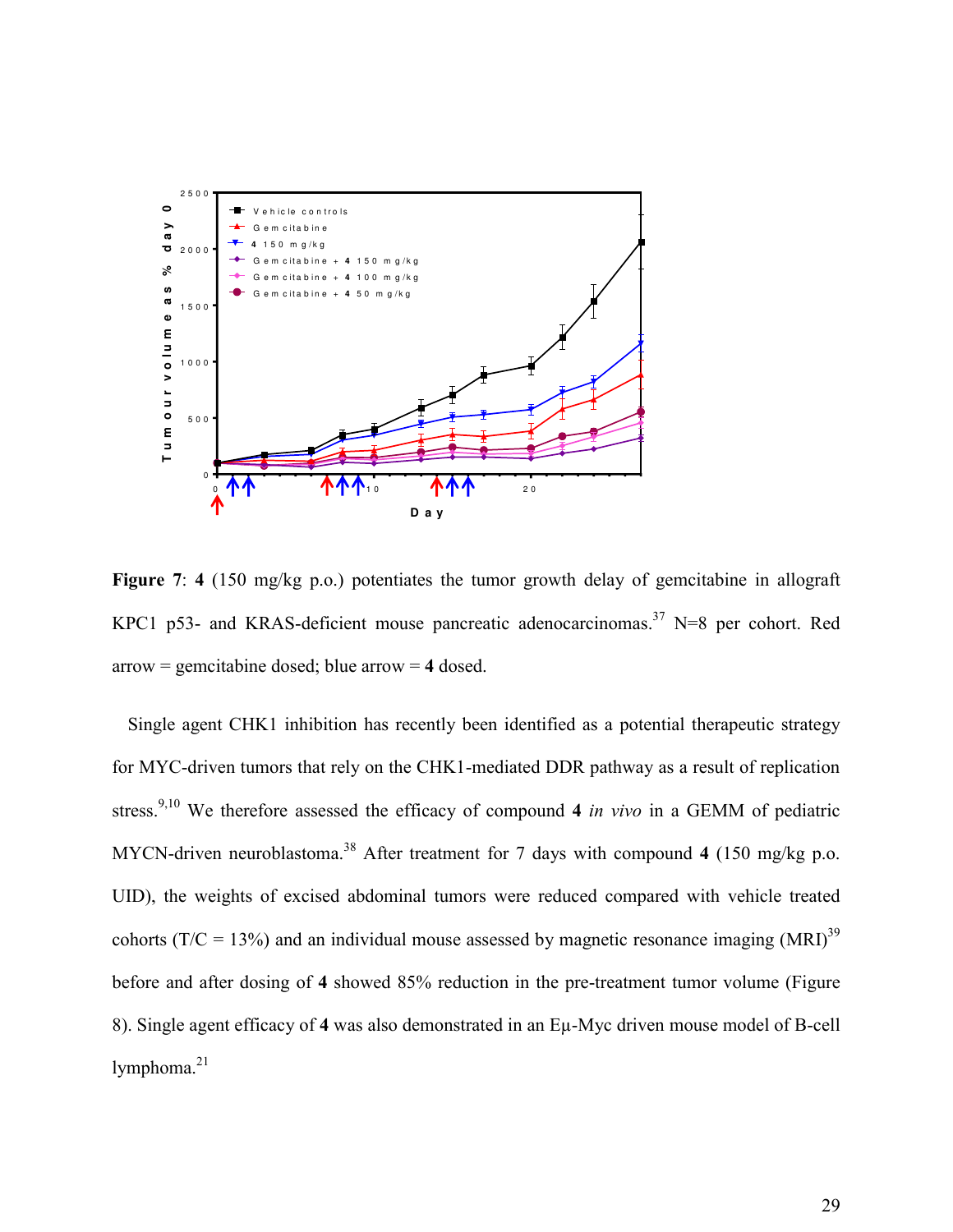

**Figure 8: 4** (150 mg/kg p.o. UID for 7 d) inhibits tumor growth in the TH-MYCN GEMM of neuroblastoma.<sup>38</sup> A) Comparison of tumor weights for vehicle- and compound-treated cohorts (Mean  $\pm$ SEM, n=8); B) Pre- and post-treatment T<sub>2</sub>-weighted MRI<sup>39</sup> assessment of an abdominal tumor in a single mouse treated with  $4$ .  $k =$  kidney

Dose titration of **4** in combination with gemcitabine (100 mg/kg i.v.) was carried out in HT29 colon cancer xenografts to establish *in vivo* PK-PD relationships and determine a minimum effective dose in this preclinical tumor model. Compound **4** showed an increase in plasma and tumor concentrations between  $3 - 100$  mg/kg p.o.<sup>21</sup> Modulation of the pSer296 CHK1 autophosphorylation was assessed by western blot from tumor lysates at 24 h after a single dose of **4**, administered 24 h after gemcitabine. Inhibition of pSer296 CHK1 at this time point was observed from 12.5 – 100 mg/kg dose of **4** with no effect for lower doses. Dose-dependent potentiation of gemcitabine efficacy in this model was also observed from doses of 12.5 mg/kg upwards.<sup>21</sup> Calculation of the plasma free drug levels of **4** from the PD dose-titration suggested that complete CHK1 inhibition for 24 h after dosing of **4** was associated with achieving free drug levels of at least 15 nM at 24 h. Single species scaling from mouse<sup>40</sup> and PBPK methods using Simcyp with limited and full simulations were used to predict human clearance and a dose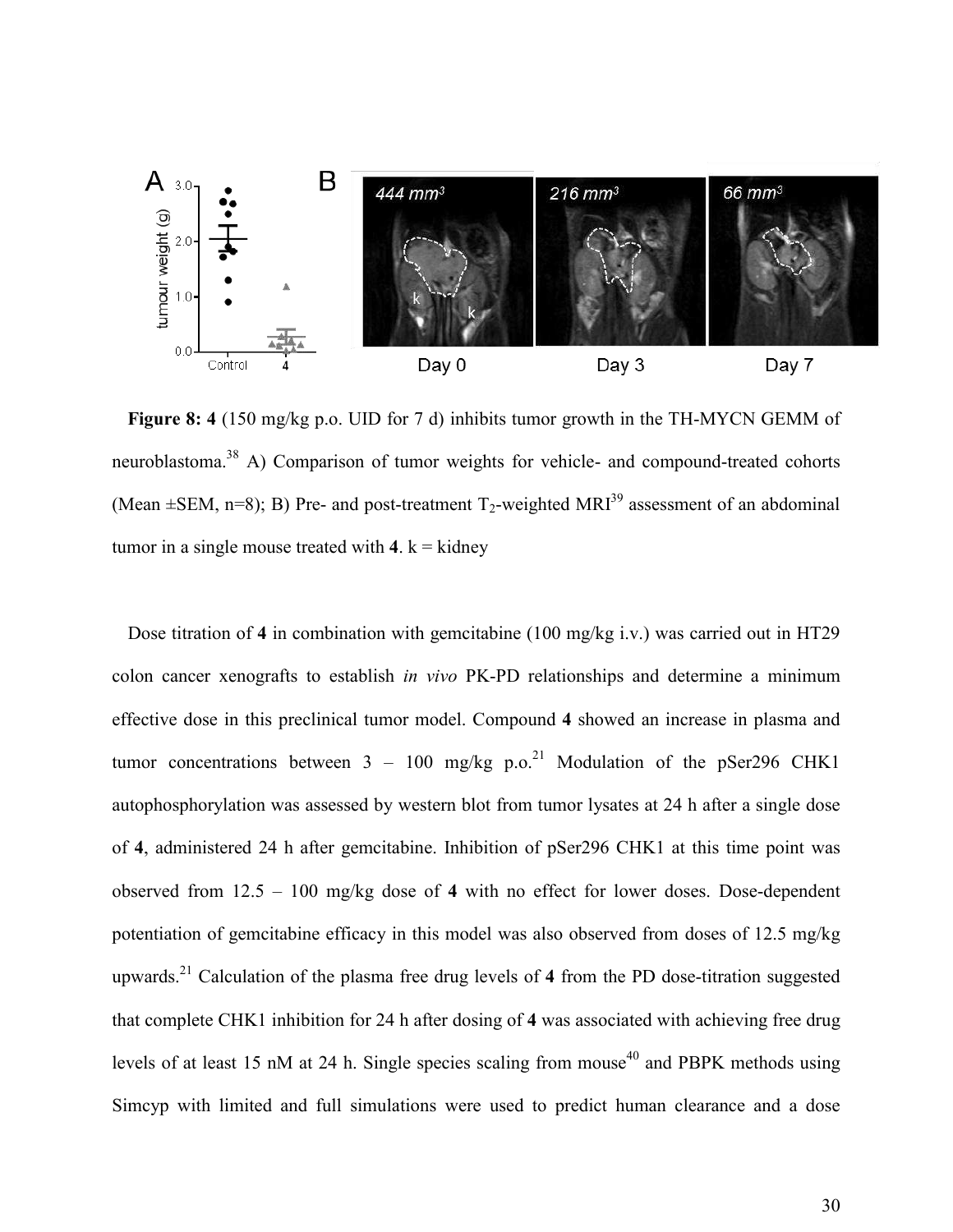equivalent to the minimum effective dose of 12.5 mg/kg in mice. Both methods predicted that **4** would show CHK1-dependent effects below 1 mg/kg in humans. For example, the simulated PK profile for a 25 mg total dose in humans predicted a plasma  $C_{\text{max}}$ , free of *ca*. 70 nM and  $C_{\text{24h}}$ , free of *ca.* 30 nM, suggesting an acceptable window over the *in vitro* potential for hERG inhibition existed at doses predicted to give free concentrations exceeding those relevant to preclinical biological activity in the human tumor model. Further profiling of cardiac ion channel inhibition was conducted, and 4 showed no inhibition  $(IC_{50} >10 \mu M)$  for seven other K, Ca and Na ion channels (Table S5, Supporting Information).<sup>41</sup> The therapeutic window over potential cardiovascular effects was confirmed by an *in vivo* cardiovascular pharmacology study (data not shown). Compound **4** was selected for progression to preclinical development.

**Chemistry.** General procedures were developed for the synthesis of the *C*-4 amino-substituted methyl 6-((5-cyanopyrazin-2-yl)amino)nicotinates **3** and **5-12** (Scheme 1). Methyl 4,6 dichloronicotinate (43) underwent selective  $S<sub>N</sub>Ar$  reaction with a range of amines to give the methyl 4-amino-6-chloronicotinate derivatives (**44**). The substituted pyrazine was introduced by Buchwald couplings of the chlorides **44** with 5-aminopyrazine-2-carbonitrile. The majority of compounds were prepared using tris(dibenzylideneacetone)dipalladium(0) and xantphos as the catalyst precursors and cesium carbonate as the base. When these conditions gave poor yields, we found that using tris(dibenzylideneacetone)dipalladium(0), 2,2'-bis(diphenylphosphino)-1,1' binaphthyl) (BINAP) and sodium *tert*-butoxide was successful. Deprotection of *N*-*tert*butyloxycarbonyl (*N*-Boc) groups with trifluoroacetic acid was applied where required to generate the test compounds.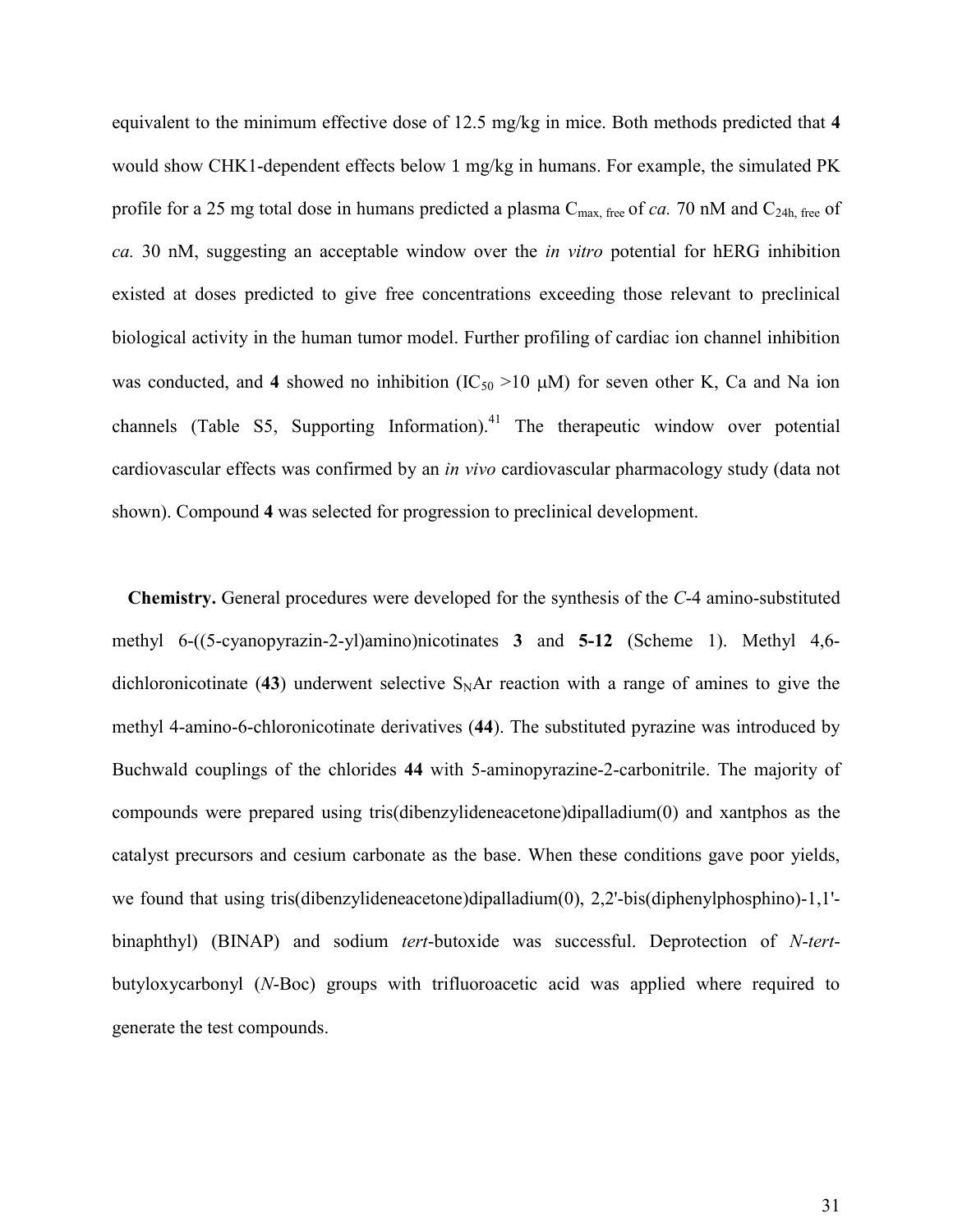

**Scheme 1**. Preparation of compounds **3**, **5-15** and **21**. a



.<br>CN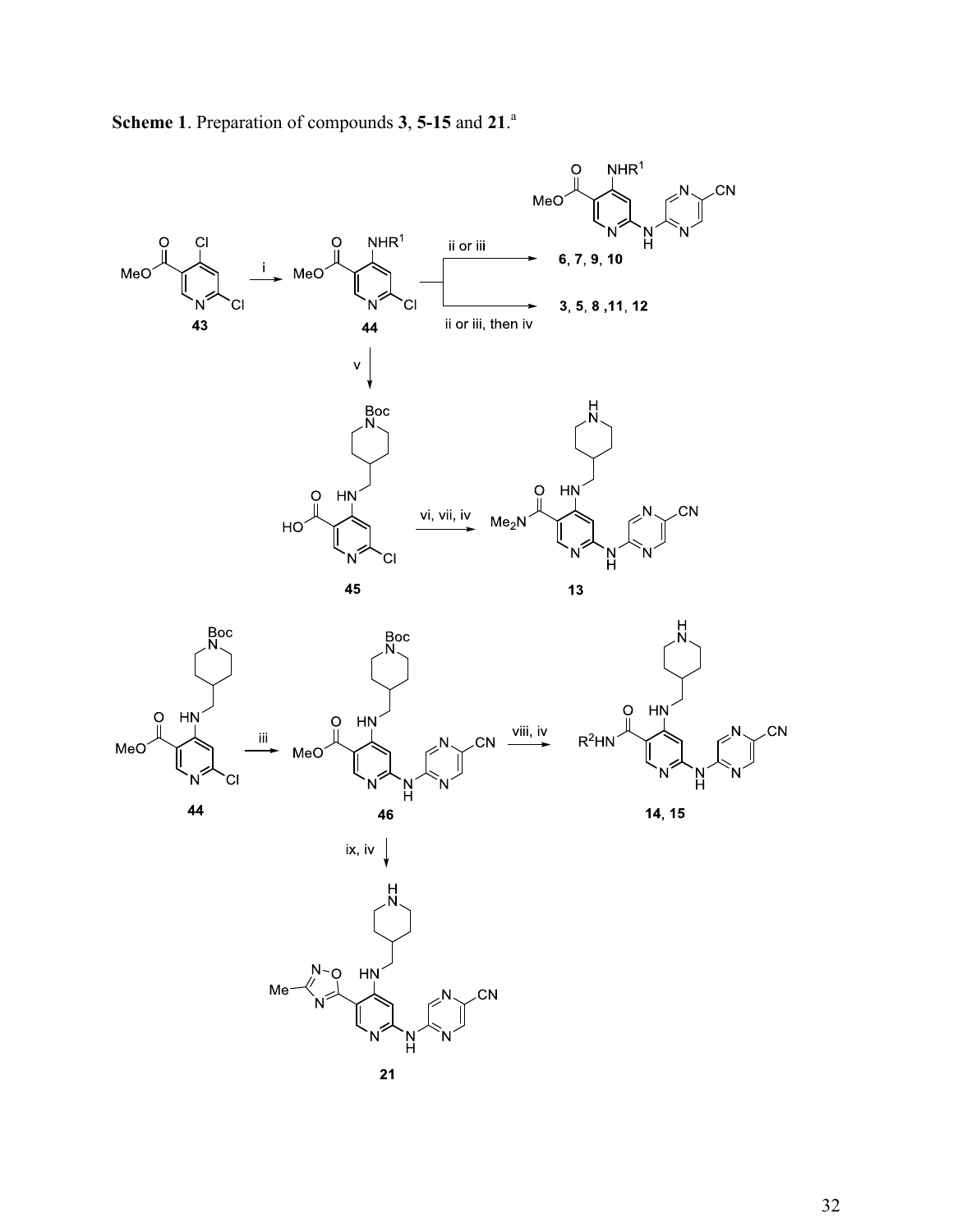<sup>a</sup> Reagents and conditions: (i)  $R^1NH_2$ , Et<sub>3</sub>N,  $^nBuOH$ , 120 °C (microwave irradiation), 1.5 h; (ii) 5-aminopyrazine-2-carbonitrile, Pd<sub>2</sub>(dba)<sub>3</sub>, BINAP, NaO<sup>t</sup>Bu, toluene, 130 °C (microwave irradiation), 30 min; (iii) 5-aminopyrazine-2-carbonitrile,  $Pd_2(dba)$ <sub>3</sub>, xantphos,  $Cs_2CO_3$ , toluene, 130 °C (microwave irradiation), 30 min; (iv)  $CF_3CO_2H$ ,  $CH_2Cl_2$ , r.t.; (v) NaOH, H<sub>2</sub>O, MeOH, r.t. 3 h; (vi) MeNH2 (2M, THF), HATU, *<sup>i</sup>* Pr2NEt, DMF, r.t., 18 h; (vii) 5-aminopyrazine-2 carbonitrile, Pd<sub>2</sub>(dba)<sub>3</sub>, xantphos, Cs<sub>2</sub>CO<sub>3</sub>, toluene/DMF (1:1), 130 °C (microwave irradiation), 120 min; (viii) (a) LiOH, H2O, *<sup>t</sup>*BuOH, r.t, 4 d, (b) R<sup>2</sup>NH2, TBTU, r.t., 18 h; (ix) (a) LiI, pyridine, 150 °C (microwave irradiation), 2.5 h, (b) *N*'-hydroxyacetimidamide, HATU, <sup>*i*</sup>Pr<sub>2</sub>NEt, DMF, r.t. 18 h, (c) pyridine,  $120^{\circ}$ C (microwave irradiation), 1 h.

The above procedures were adapted for the synthesis of the *C*-5 amide substituted analogues **13-15** and the *C*-5 1,2,4-oxadiazole substituted analogue **21** (Scheme 1). The appropriate methyl 4-amino-6-chloronicotinate (44;  $R^1 = N$ -Boc-piperidin-4-ylmethyl) was hydrolysed to the acid 45. The acid **45** was converted to the amide under standard conditions and the pyrazine introduced by Buchwald reaction as before, to give **13** after deprotection. Secondary amides **14** and **15** were prepared from the intermediate ester  $(44; R^1 = N-Boc-piperidin-4-ylmethyl)$  through conversion to **46** before hydrolysis and coupling of the crude acid to aniline or ethylamine. Deprotection gave **14** and **15**. Alternatively, the intermediate methyl ester **46** was converted to the acid by  $S_N2$ dealkylation with lithium iodide in pyridine. The crude acid was coupled with *N'* hydroxyacetimidamide and cyclized at high temperature to yield the 1,2,4-oxadiazole **21**.

General procedures were developed for the synthesis of the *C*-5 alkenyl, aryl and heteroaryl substituted analogues **17**, **19**, **20**, **22-34** (Scheme 2). 2-Chloropyridin-4-amine (**47**) was iodinated to give 2-chloro-5-iodopyridin-4-amine  $(48)$ .<sup>42</sup> Introduction of C-4 amine substituents was effected by alkylation of the sodium anion of **48** with either *tert*-butyl 4- (bromomethyl)piperidine-1-carboxylate or the appropriate enantiomerically pure *tert*-butyl 2- ((tosyloxy)methyl)morpholine-4-carboxylates to give the substituted iodopyridines **49**. Suzuki couplings to the iodides **49** using vinyl, aryl and heteroaryl boronic acids or boronate esters generated the chloropyridines **50**. In turn, these were subject to Buchwald coupling with 5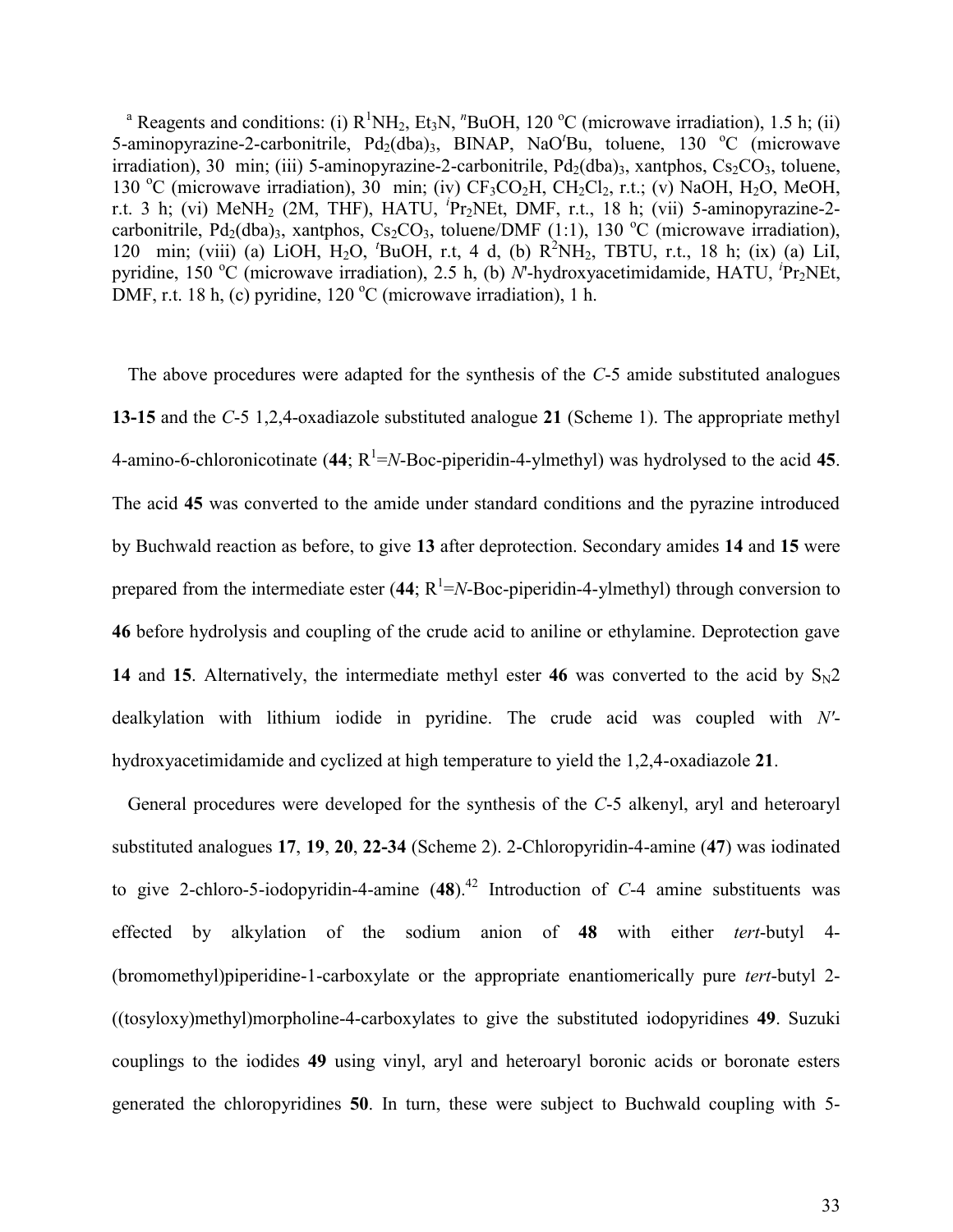aminopyrazine-2-carbonitrile followed by *N*-Boc deprotection to give the test compounds. For the thiazole analogue **30**, the Suzuki coupling step was replaced with a Stille coupling using 5 methyl-2-(tributylstannyl)thiazole.



**Scheme 2**. Preparation of compounds **16-20** and **22-38**. a

<sup>a</sup> Reagents and conditions: (i) ICl, KOAc, AcOH, 70 °C, 5 h; (ii)  $R$ <sup>1</sup>Br or  $R$ <sup>1</sup>OTs, NaH, DMF, 80 °C, 2 h; (iii)  $R^2B(OR)_2$ ,  $(Ph_3P)_4Pd$ ,  $Na_2CO_3$  (0.5M,  $H_2O$ ), MeCN, 100 °C (microwave irradiation), 20 min; (iv) 5-aminopyrazine-2-carbonitrile,  $Pd_2(dba)$ <sub>3</sub>, xantphos,  $Cs_2CO_3$ , toluene, 150 °C (microwave irradiation), 1 h; (v)  $CF_3CO_2H$ ,  $CH_2Cl_2$ , r.t.; (vi) 5-methyl-2-(tributylstannyl)thiazole,  $(Ph_3P)_4Pd$ , toluene, 90 °C, 18 h; (vii) HCl, dioxane, r.t., 1 h; (viii)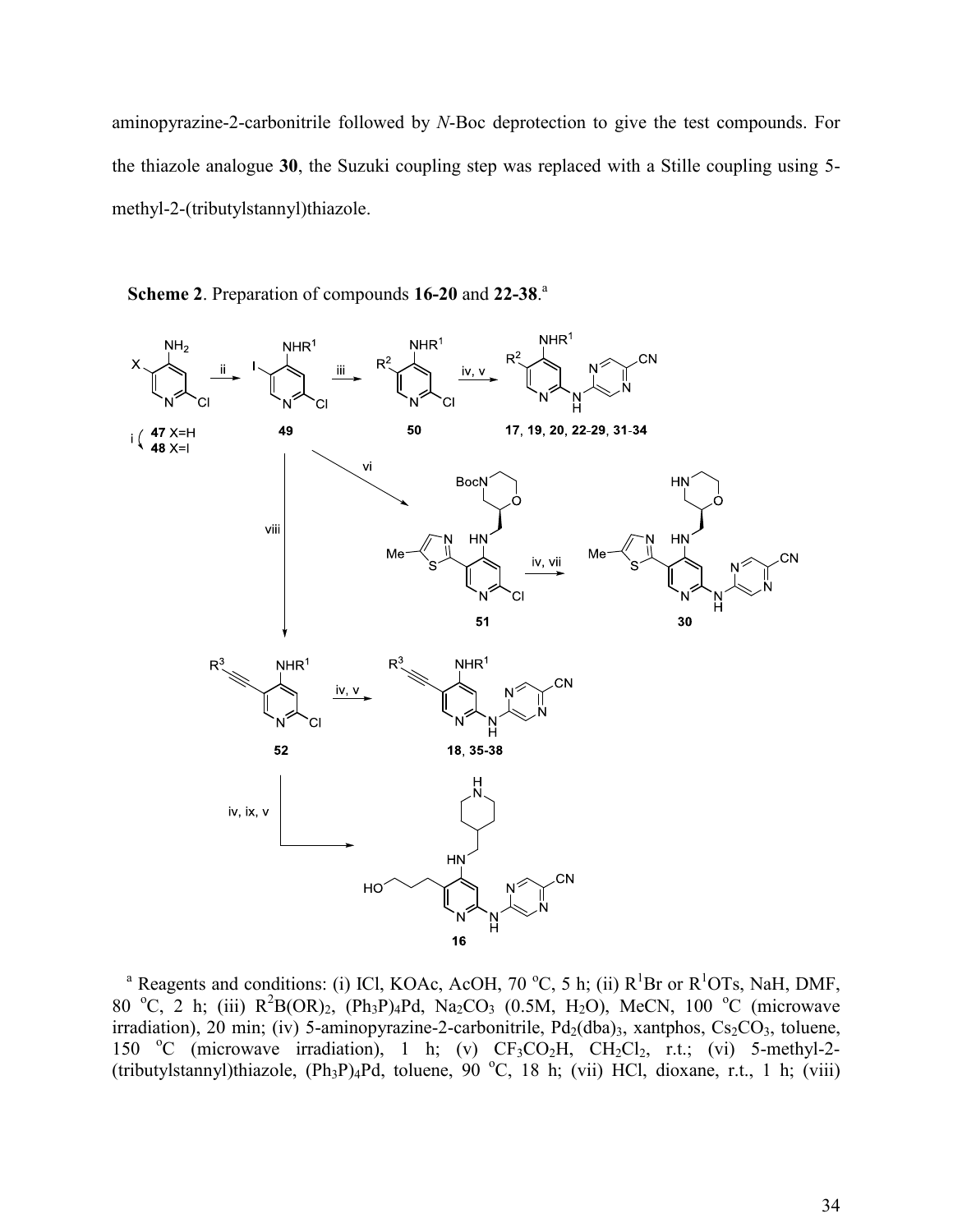$R^3$ CCH, CuI, Pd(Ph<sub>3</sub>P)<sub>2</sub>Cl<sub>2</sub>, Et<sub>3</sub>N, DMF, 120 °C (microwave irradiation), 10 min; (ix) H<sub>2</sub>, 10% Pd/C, EtOH, r.t., 18 h.

The above procedures were adapted for the synthesis of the *C*-5 alkynyl substituted analogues **18** and **35**-**38** (Scheme 2). The iodopyridines **49** were subject to Sonogashira couplings to give the alkynylpyridines **52**, followed by introduction of the pyrazine by Buchwald reaction and *N*deprotection. Synthesis of the *C*-5 alkyl substituted analogue **16** was achieved starting from the appropriate protected 5-alkynyl-2-chloropyridine  $(52; R^1 = N- Boc$ -piperidin-4-yl-methyl,  $R^3 =$  $t_{\text{BuMe}_2\text{SiOCH}_2}$ , which was coupled to 5-aminopyrazine-2-carbonitrile using Buchwald conditions, followed by hydrogenation of the alkyne to the saturated alkyl chain (Scheme 2). The *N*-Boc and *O*-*tert*-butyl-dimethylsilyl protecting groups were removed using trifluoroacetic acid.

**Scheme 3**. Preparation of compounds **39** and **40**. a

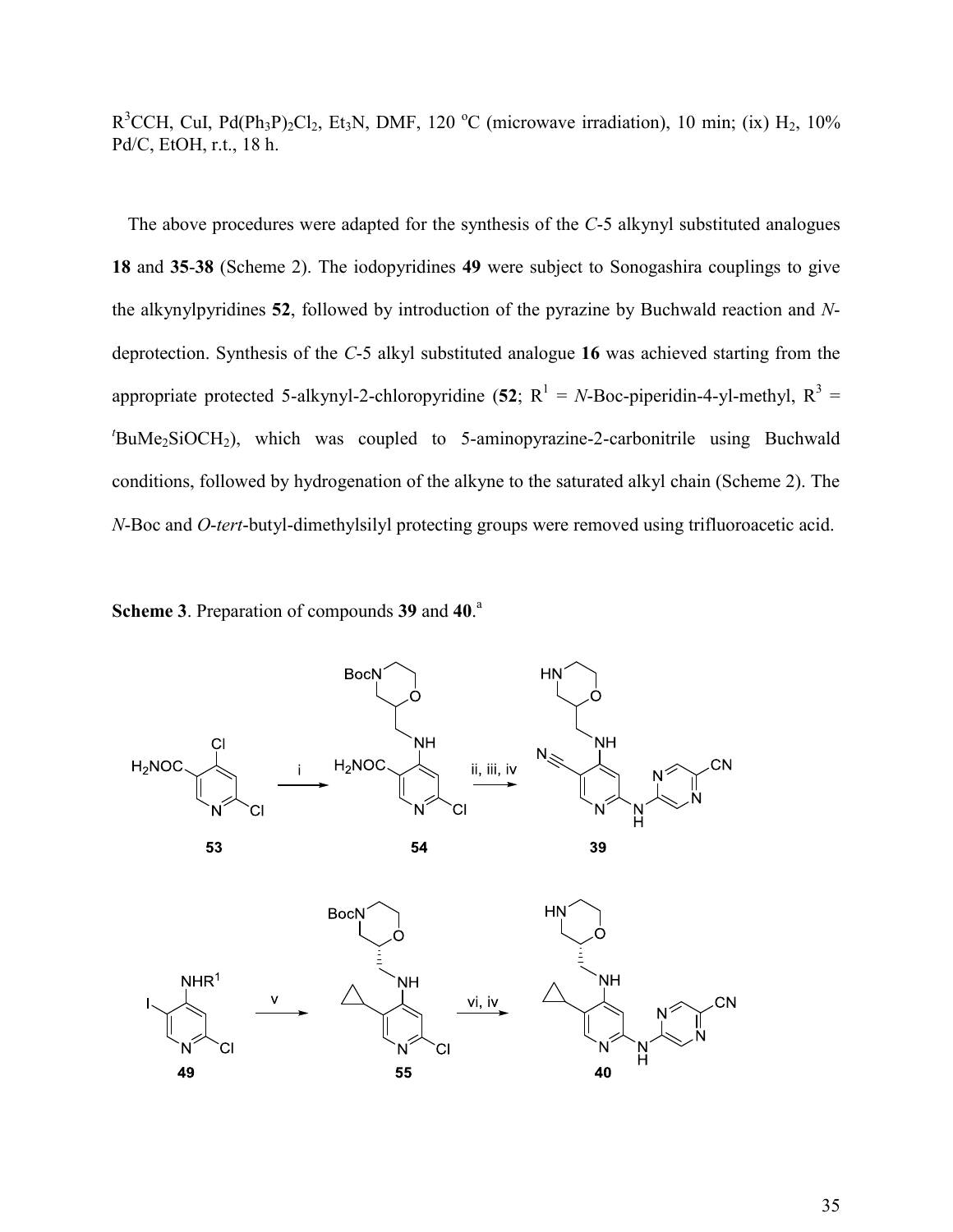<sup>a</sup> Reagents and conditions: (i) *tert*-Butyl (*rac*)-2-(aminomethyl)morpholine-4-carboxylate, Et<sub>3</sub>N, <sup>*n*</sup>BuOH, 120 <sup>o</sup>C (microwave irradiation), 1.5 h; (ii) (CF<sub>3</sub>CO)<sub>2</sub>, Et<sub>3</sub>N, CH<sub>2</sub>Cl<sub>2</sub>, 0 <sup>o</sup>C, 30 min; (iii) 5-aminopyrazine-2-carbonitrile,  $Pd_2(dba)_3$ , BINAP,  $K_3PO_4$ , dioxane, 150 °C (microwave irradiation), 1 h; (iv)  $CF_3CO_2H$ ,  $CH_2Cl_2$ , r.t.; (v) cyclopropylboronic acid pinacol ester,  $(Ph_3P)_4Pd$ , Na<sub>2</sub>CO<sub>3</sub> (0.5M, H<sub>2</sub>O), MeCN, 130 <sup>o</sup>C (microwave irradiation), 1.5 h; (vi) 5aminopyrazine-2-carbonitrile, Pd<sub>2</sub>(dba)<sub>3</sub>, xantphos, Cs<sub>2</sub>CO<sub>3</sub>, dioxane, 130 °C (microwave irradiation), 45 min.

Synthesis of the  $C$ -5 nitrile analogue 39 was begun by selective  $S<sub>N</sub>Ar$  displacement of 4,6dichloronicotinamide **53** using *tert*-butyl (*rac*)-2-(aminomethyl)morpholine-4-carboxylate to yield the chloropyridine **54** (Scheme 3). The nitrile was then introduced by dehydration of the primary amide using trifluoroacetic anhydride. Buchwald coupling to install the pyrazine and *N*deprotection followed as before.

Synthesis of the *C*-5 cyclopropyl analogue **40** was achieved by reacting the appropriate 5 iodopyridine (49;  $R^1 = (R)$ -*N*-Boc-morpholin-2-yl-methyl) with cyclopropylboronic acid pinacol ester under Suzuki coupling conditions to give **55**, followed by Buchwald coupling of the pyrazine and *N*-deprotection (Scheme 3).

General procedures were developed for the synthesis of the *C*-5 chloro- and fluoro-substituted Aanalogues **41** and **42** (Scheme 4). Commercially available pyridines **56** and **57** were *N*alkylated with *tert*-butyl (*R*)-2-((tosyloxy)methyl)morpholine-4-carboxylate to give the chloropyridines **58** and **59**, respectively, which were subject to Buchwald coupling and *N*deprotection to generate **41** and **42**.

Synthesis of the *C*-5 trifluoromethyl substituted analogue **4** was begun by conversion of the commercially available 2-chloro-5-(trifluoromethyl)isonicotinic acid (**60**) to the 4-aminopyridine **61** by a Curtius-Hoffman reaction sequence<sup>43</sup> (Scheme 4). *N*-Alkylation using *tert*-butyl  $(R)$ -2-((tosyloxy)methyl)morpholine-4-carboxylate, followed by Buchwald coupling of 5 aminopyrazine-2-carbonitrile and morpholine *N*-deprotection completed the synthesis of **4**.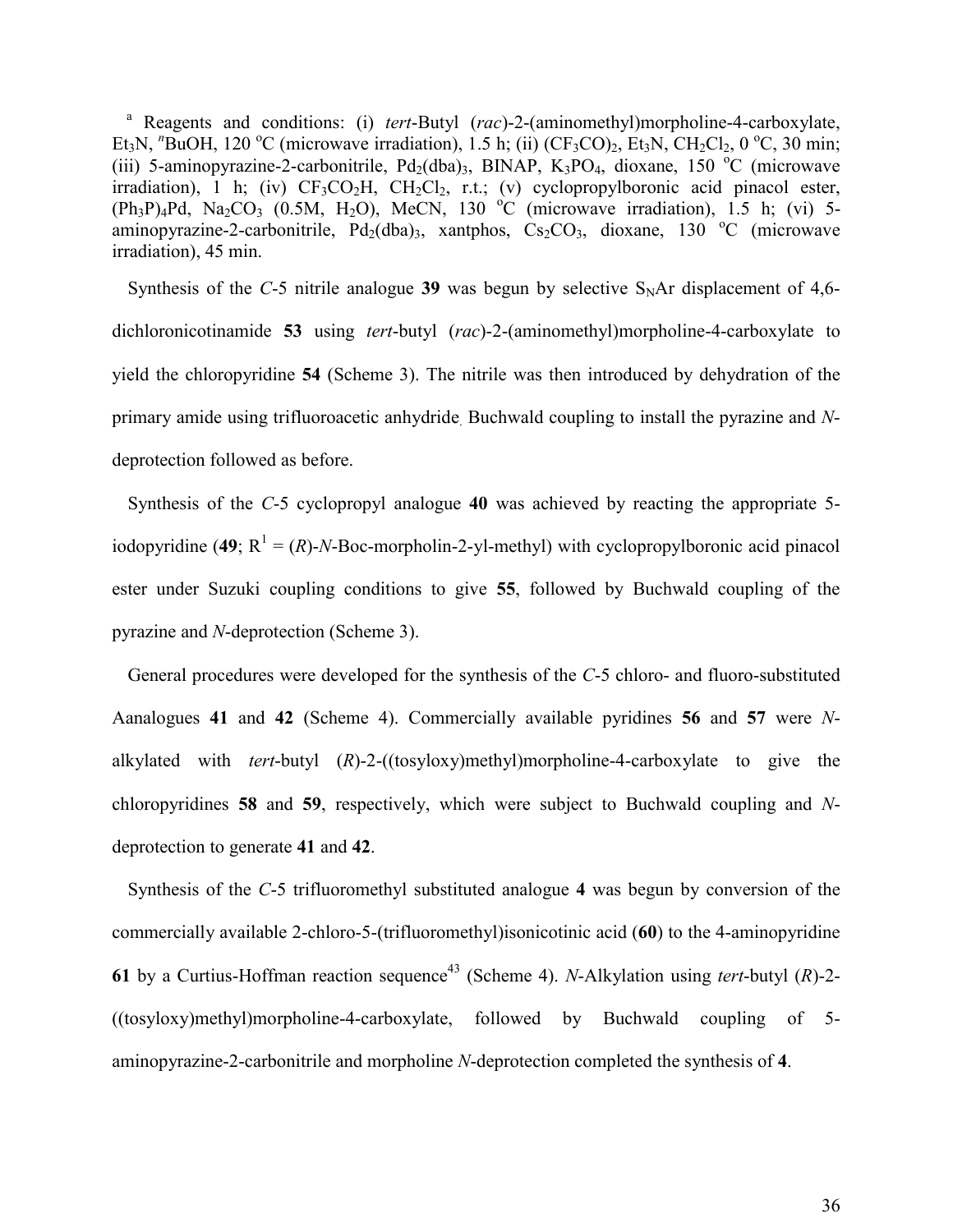



<sup>a</sup> Reagents and conditions: (i) *tert*-Butyl (*R*)-2-((tosyloxy)methyl)morpholine-4-carboxylate, NaH, DMF, 80  $^{\circ}$ C, 2.5 h; (ii) 5-aminopyrazine-2-carbonitrile, Pd<sub>2</sub>(dba)<sub>3</sub>, xantphos, Cs<sub>2</sub>CO<sub>3</sub>, dioxane, 150 °C (microwave irradiation), 60 min; (iii)  $CF<sub>3</sub>CO<sub>2</sub>H$ ,  $CH<sub>2</sub>Cl<sub>2</sub>$ , r.t.; (iv) diphenyl phosphorazidate, Et<sub>3</sub>N, <sup>*t*</sup>BuOH, toluene, 105 °C, 5 h; (v) 5-aminopyrazine-2-carbonitrile, Pd<sub>2</sub>(dba)<sub>3</sub>, BINAP, Cs<sub>2</sub>CO<sub>3</sub>, dioxane, 150 °C (microwave irradiation), 1 h; (vi) CF<sub>3</sub>CO<sub>2</sub>H, <sup>*i*</sup>Pr<sub>3</sub>SiH, CH<sub>2</sub>Cl<sub>2</sub>, r.t., 1 h.

#### CONCLUSION

Multi-parameter lead optimization of a series of 5-((4-aminopyridin-2-yl)amino)pyrazine-2 carbonitriles was conducted to identify potent and selective CHK1 inhibitors that potentiated the efficacy of genotoxic agents *in vitro* and *in vivo*. The use of cellular mechanism of action assays to give an integrated assessment of compound selectivity was critical to drive the *in vitro* optimization of the series and resulted in a highly CHK1 selective, ATP-competitive inhibitor. In particular, selective effects in cells were dependent on the size of a substituent directed away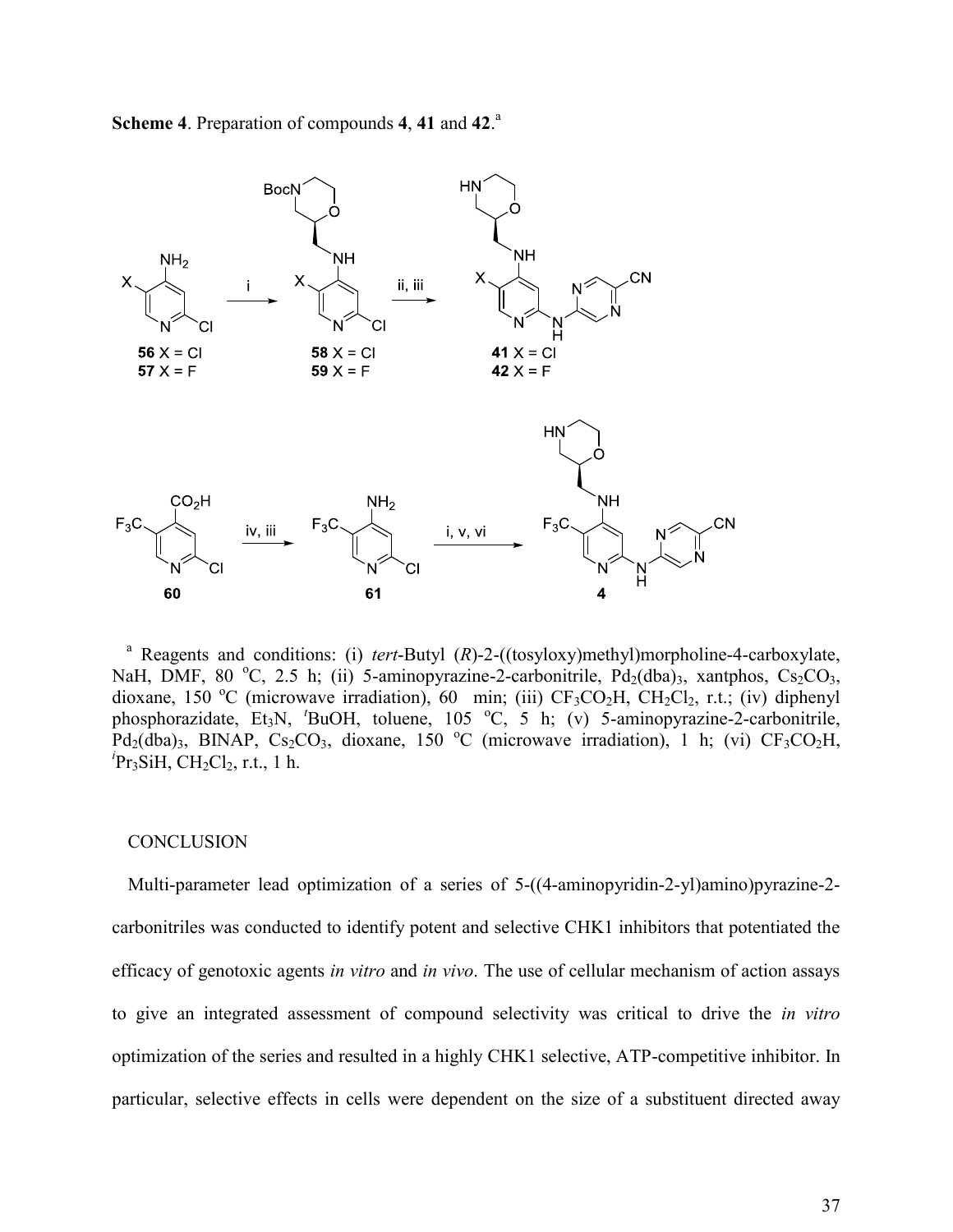from the CHK1 kinase active site. Lipophilicity and basicity were observed to drive both CHK1 potency and off-target hERG ion channel activity with some overlapping structure-activity relationships. An acceptable therapeutic window over hERG inhibition was achieved by identifying molecules which gave potent CHK1 affinity and cellular activity through minimizing the size of the *C*-5 substituent.

Augmenting *in vitro* assays with an efficient *in vivo* PK screening strategy was important to select compounds with favorable oral PK properties from this series. In tandem, *in vivo* PD studies identified compounds giving prolonged target engagement following single oral dose, which is anticipated as important for the clinical success of CHK1 inhibition in combination with genotoxic drugs. Compounds with the desired PK-PD profile demonstrated efficacy *in vivo* in this setting. Compound **4** was profiled in depth and showed a favorable physicochemical, PK and PD-efficacy profile. The high affinity and low predicted human clearance of the compound supported predictions of low doses to humans. This mitigated the residual *in vitro* hERG activity, confirmed by an *in vivo* cardiovascular pharmacology study (data not shown). Compound **4** (CCT245737) was selected for progression to preclinical development.

#### EXPERIMENTAL SECTION

**Chemistry: General Information.** Reactions were carried out under N<sub>2</sub>. Organic solutions were dried over magnesium sulfate or sodium sulfate. Starting materials and solvents were purchased from commercial suppliers and were used without further purification. Reactions heated by microwave irradiation were carried out using a Biotage Initiator microwave reactor. Flash silica column chromatography was performed using Merck silica gel 60 (0.025-0.04 mm). Gradient silica column chromatography was performed with a Biotage SP1 medium pressure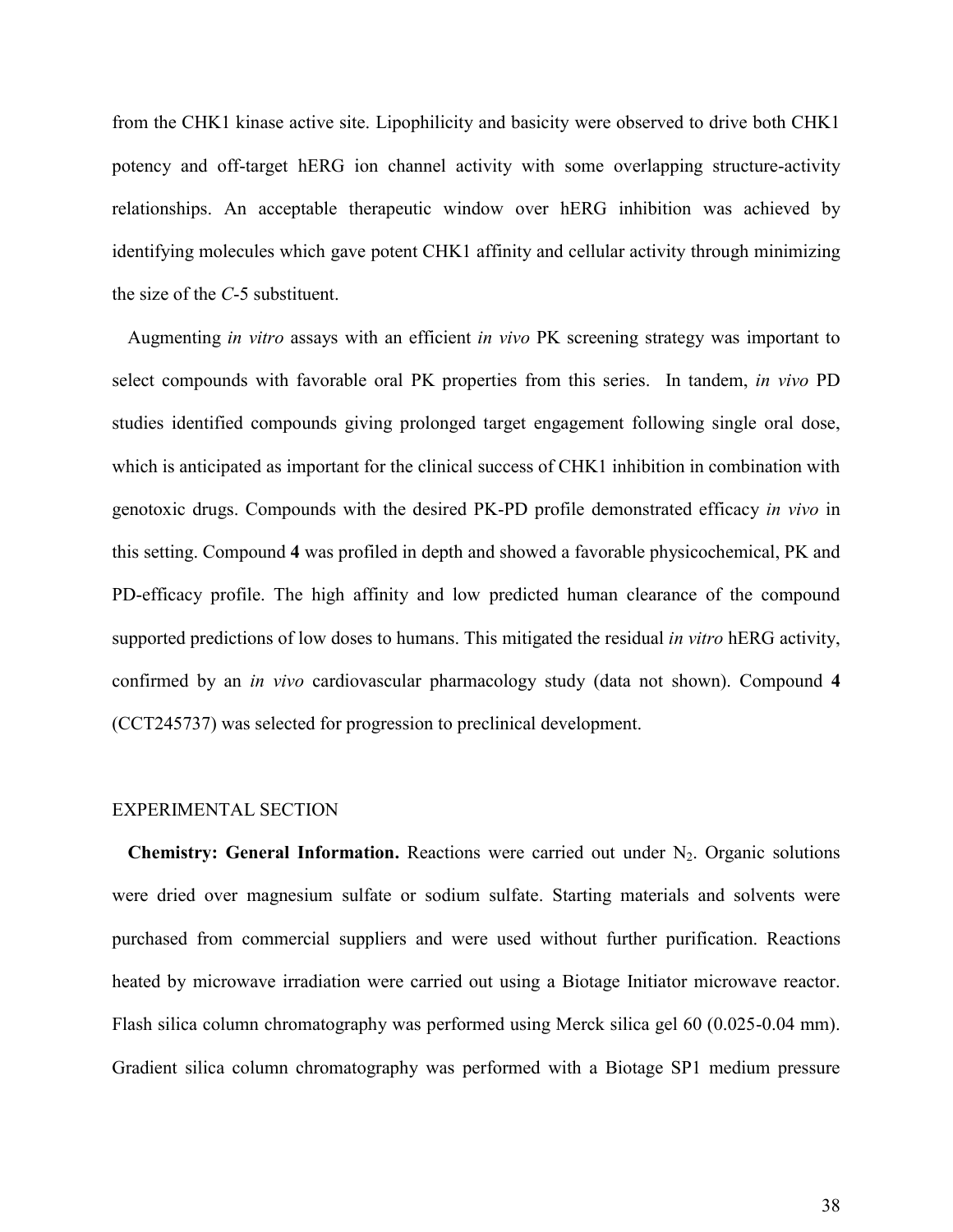chromatography system, using prepacked silica gel cartridges. Ion exchange chromatography was performed using Isolute Flash SCX-II (acidic) or Flash NH2 (basic) resin cartridges. <sup>1</sup>H NMR spectra were recorded on a Bruker AMX500 instrument at 500 MHz or on a Bruker Avance instrument at 400MHz using internal deuterium locks. Chemical shifts  $(\delta)$  are reported relative to TMS ( $\delta$ =0) and/or referenced to the solvent in which they were measured. Compounds were assessed for purity by tandem HPLC-MS. Combined HPLC-MS analyses were recorded using a Waters Alliance 2795 separations module and Waters/Micromass LCT mass detector with HPLC performed using Supelco DISCOVERY C18, 50 mm x 4.6 mm or 30 mm x 4.6 mm i.d. columns, or using an Agilent 6210 TOF HPLC-MS with a Phenomenex Gemini  $3 \mu m C18$  (3) cm x 4.6 mm i.d.) column. Both HPLC systems were run at a temperature of 22  $^{\circ}$ C with gradient elution of 10-90% MeOH/0.1% aqueous formic acid at a flow rate of 1 mL/min and a run time of 3.5, 4 or 6 min. UV detection was at 254 nm and ionisation was by positive or negative ion electrospray. The molecular weight scan range was 50-1000 amu. Biologically evaluated compounds gave >95% purity as determined by these methods.

**Synthesis of compound 4.** *(R)-5-(4-(Morpholin-2-ylmethylamino)-5-(trifluoromethyl)pyridin-2-ylamino)pyrazine-2-carbonitrile* (**4**). NaH (60% in oil, 33 mg, 0.81 mmol) was added to a solution of 2-chloro-5-(trifluoromethyl)pyridin-4-amine (**61**) (80 mg, 0.41 mmol) in DMF (4 mL) and the mixture was stirred at rt for 10 min. The temperature was raised to 80 °C and (*R*) *tert*-butyl 2-(tosyloxymethyl)morpholine-4-carboxylate (181 mg, 0.488 mmol) was added portion wise. The reaction mixture was stirred at 80 °C for 2 h, then cooled to rt. The mixture was partitioned between saturated aqueous  $NaHCO<sub>3</sub>$  and EtOAc. The combined organic layers were washed with brine, dried, filtered and concentrated. Flash column chromatography, eluting with a gradient of 10–20% EtOAc–hexanes, gave (*S*)-*tert*-butyl 2-((2-chloro-5-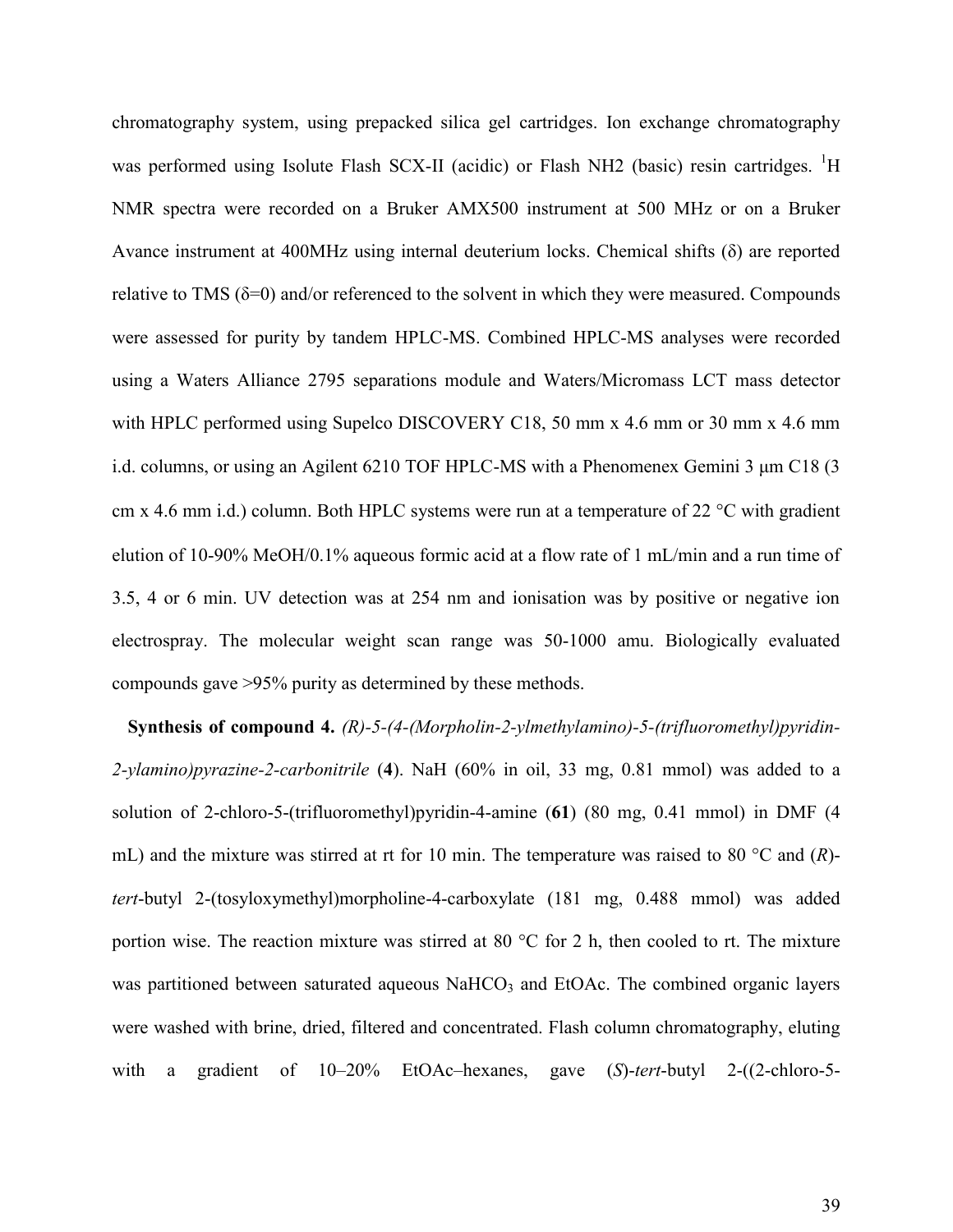(trifluoromethyl)pyridin-4-ylamino)methyl)morpholine-4-carboxylate (118 mg, 0.30 mmol, 73%). <sup>1</sup>H NMR (CDCl<sub>3</sub>, 500 MHz)  $\delta$  8.24 (s, 1H), 6.61 (s, 1H), 5.32 (br s, 1H), 3.96 – 3.94 (m, 3H), 3.70 – 3.65 (m, 1H), 3.58 (ddd, *J* = 11.5, 11.5 and 2.6 Hz, 1H), 3.37 – 3.32 (m, 1H), 3.21 – 3.18 (m, 1H), 2.99 (br s, 1H), 2.77 (br s, 1H), 1.49 (s, 9H); <sup>13</sup>C NMR (CD<sub>3</sub>OD, 125 MHz)  $\delta$ 155.4, 154.3, 152.6, 147.4 (q,  $J_{CF}$  = 6.1 Hz), 124.7 (q,  $J_{CF}$  = 269.8 Hz), 108.6 (q,  $J_{CF}$  = 30.2 Hz), 106.0, 79.6, 73.8, 66.2, 46.2 (br), 44.5, 45.0 (br), 28.4 (3C); LCMS (3.5 min) tR = 2.62 min; *m/z* (ESI<sup>+</sup>) 396 (M+H<sup>+</sup>); HRMS  $m/z$  calcd for C<sub>16</sub>H<sub>22</sub>ClF<sub>3</sub>N<sub>3</sub>O<sub>3</sub> (M + H) 396.1296, found 396.1292. Dioxane (2.53 mL) was added to a mixture of (*S*)-*tert*-butyl 2-((2-chloro-5- (trifluoromethyl)pyridin-4-ylamino)methyl)morpholine-4-carboxylate (100 mg, 0.25 mmol), 5 aminopyrazine-2-carbonitrile (42.5 mg, 0.35 mmol), Pd<sub>2</sub>dba<sub>3</sub> (19 mg, 0.02 mmol), Cs<sub>2</sub>CO<sub>3</sub> (165 mg, 0.50 mmol) and BINAP (25 mg, 0.04 mmol). Argon was bubbled through the suspension for 5 min. The mixture was heated by microwave irradiation at 150 °C for 1 h. The reaction mixture was cooled to rt and purified by ion exchange chromatography on SCX-II acidic resin, eluting with MeOH then 2M NH<sub>3</sub> in MeOH. The basic fractions were combined and concentrated. Preparative thin layer chromatography, eluting with 2% MeOH–CH<sub>2</sub>Cl<sub>2</sub>, gave (*S*)-*tert*-butyl 2-((2-(5-cyanopyrazin-2-ylamino)-5-(trifluoromethyl)pyridin-4-ylamino)methyl)morpholine-4 carboxylate (69 mg, 0.144 mmol, 57%). <sup>1</sup>H NMR (CD<sub>3</sub>OD, 500 MHz)  $\delta$  8.97 (br s, 1H), 8.66 (br s, 1H), 8.19 (s, 1H), 7.34 (br s, 1H), 4.04 (br d, *J* = 12.9 Hz, 1H), 3.94 (br d, *J* = 10.5 Hz, 1H), 3.86 (ddd, *J* = 13.4, 1.3 and 1.3 Hz, 1H), 3.72 – 3.71 (m, 1H), 3.54 (ddd, *J* = 11.7, 11.7 and 2.5 Hz, 1H), 3.46 – 3.39 (m, 2H), 3.00 (br s, 1H), 2.77 (br s, 1H), 1.47 (s, 9H); <sup>13</sup>C NMR ((CD<sub>3</sub>)<sub>2</sub>SO, 125 MHz) h 156.2, 154.3, 152.3, 152.0, 147.6, 146.4 (q, *JCF* = 5.2 Hz) , 137.3, 125.2 (q, *JCF* = 271.8 Hz), 119.2, 117.5, 104.9 (q, *J<sub>CF</sub>* = 21.0 Hz), 93.9, 79.6, 73.0, 66.3, 46.7 (br), 44.9 (br), 43.7 (br), 28.4 (3C); LCMS (3.5 min)  $t_R = 2.51$  min;  $m/z$  (ESI<sup>+</sup>) 480 (M+H<sup>+</sup>); HRMS calcd for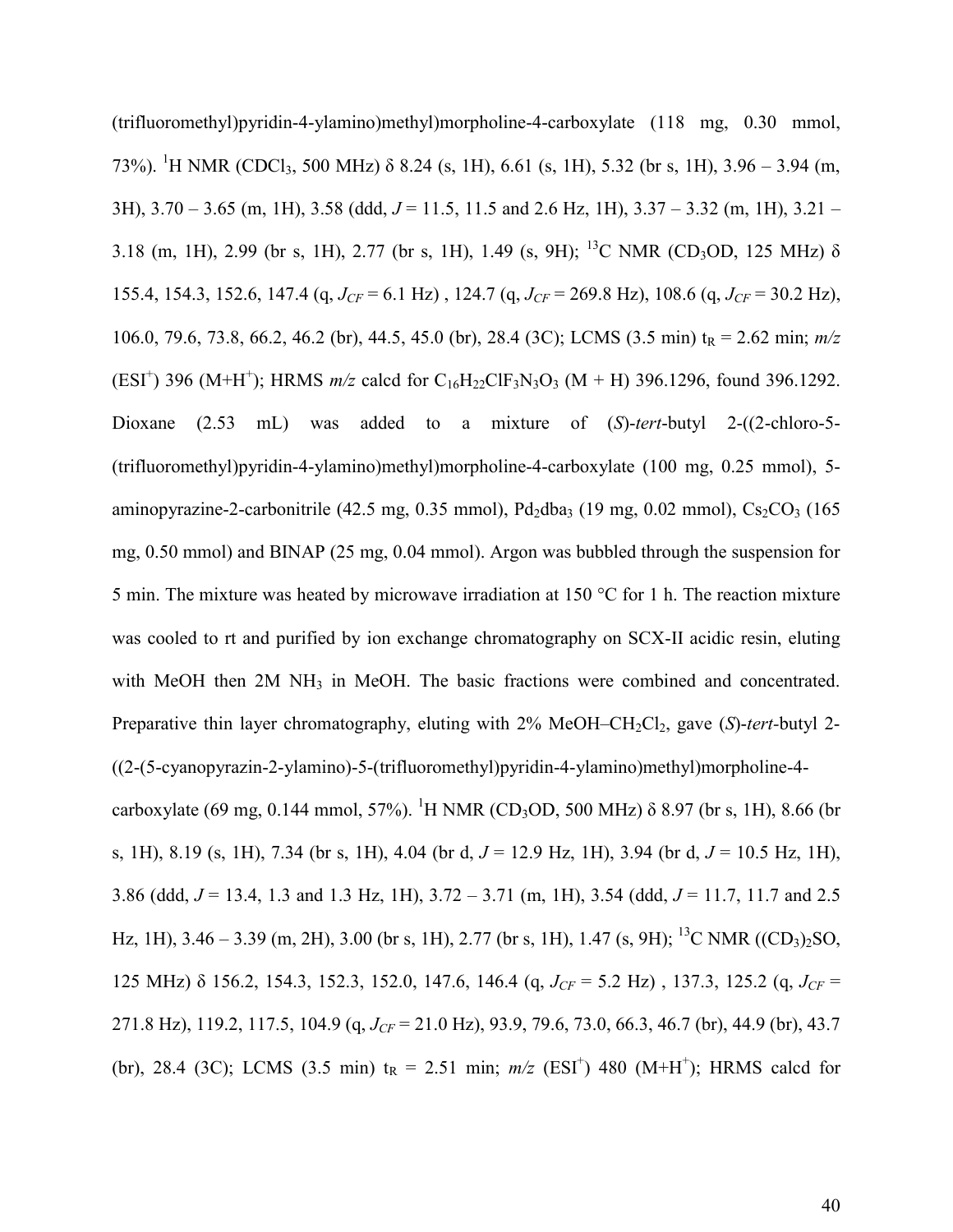$C_{21}H_{25}F_3N_7O_3$  (M + H) 480.1966, found 480.1971. The above procedures were repeated to produce additional starting material for the next stage:  $CF_3CO_2H$  (4.7 mL, 61 mmol) was added to a solution of (*S*)-*tert-*butyl 2-((2-(5-cyanopyrazin-2-ylamino)-5-(trifluoromethyl)pyridin-4 ylamino)methyl)-morpholine-4-carboxylate (206 mg, 0.4 mmol) and (*<sup>i</sup>* Pr)3SiH (0.56 mL, 2.8 mmol) in  $CH_2Cl_2$  (50 mL). The solution was stirred at rt for 1 h then solvents were removed by evaporation. The residue was purified by ion exchange chromatography on SCX-II acidic resin, eluting with MeOH then 2M NH<sub>3</sub> in MeOH. The basic fractions were combined and concentrated. Trituration with  $10\%$  MeOH–CH<sub>2</sub>Cl<sub>2</sub> gave 4 (116 mg) as an amorphous solid. Purification of the mother liquids by preparative thin layer chromatography, eluting with 5% MeOH–CH<sub>2</sub>Cl<sub>2</sub>, gave additional material (22 mg) of similar purity. The two batches of material obtained were combined, re-dissolved in MeOH, and solvent was removed by evaporation to give 4 (138 mg, 0.364 mmol, 85%) as a pale yellow amorphous solid. <sup>1</sup>H NMR ((CD<sub>3</sub>)<sub>2</sub>SO, 500 MHz) δ 10.7 (br s, 1H), 9.10 (d, *J* = 1.4 Hz, 1H), 8.77 (d, *J* = 1.4 Hz, 1H), 8.20 (s, 1H), 7.19 (s, 1H), 6.32 (br t, *J* = 5.5 Hz, 1H), 3.75 (br d, *J* = 11.0 Hz, 1H), 3.64 – 3.59 (m, 1H), 3.43 (ddd, *J* = 10.7, 10.7 and 3.4 Hz, 1H), 3.22 (m, 2H), 2.82 (dd, *J* = 12.1 and 2.1 Hz, 1H), 2.67 – 2.59 (m, 2H), 2.42 (dd,  $J = 12.1$  and 10.0 Hz, 1H); <sup>13</sup>C NMR ((CD<sub>3</sub>)<sub>2</sub>SO, 125 MHz)  $\delta$  155.7, 151.9, 151.6, 147.2, 145.9 (q, *JCF* = 6.3 Hz), 136.8, 124.8 (q, *JCF* = 270.9 Hz), 118.9, 117.1, 104.4 (q, *JCF* = 30.0 Hz), 93.2, 73.6, 67.2, 48.9, 45.4, 44.9; LCMS (3.5 min) t<sub>R</sub> = 1.17 min;  $m/z$  (ESI<sup>+</sup>) 380  $(M+H^+)$ ; HRMS  $m/z$  calcd for C<sub>16</sub>H<sub>17</sub>F<sub>3</sub>N<sub>7</sub>O (M + H) 380.1441, found 380.1438.

2-Chloro-5-(trifluoromethyl)pyridin-4-amine (61). Et<sub>3</sub>N (2.80 mL, 20 mmol) was added to a solution of 2-chloro-5-(trifluoromethyl)isonicotinic acid (**60**; 1.5 g, 6.6 mmol) and diphenyl phosphorazidate (2.14 mL, 9.9 mmol) in *<sup>t</sup>*BuOH (12 mL) and toluene (13.5 mL). The solution was stirred at 105<sup>o</sup>C for 5 h. The reaction mixture was cooled to rt and solvents were evaporated.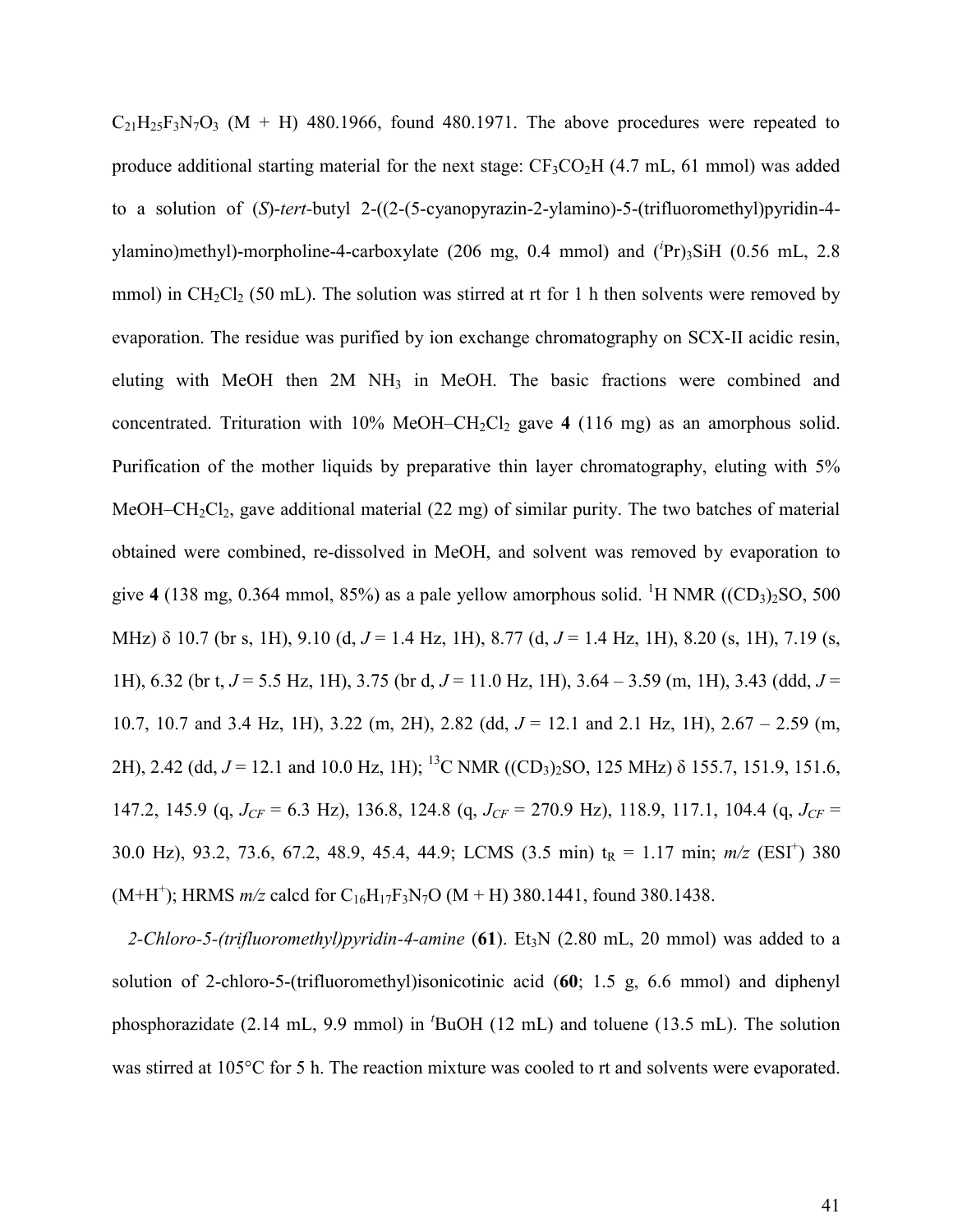The residue was partitioned between water and EtOAc. The combined organic layers were washed with brine, dried, filtered and concentrated. Flash column chromatography, eluting with 10% EtOAc–hexanes, gave *tert*-butyl (2-chloro-5-(trifluoromethyl)pyridin-4-yl)carbamate (1.24 g, 4.2 mmol, 63%). <sup>1</sup>H NMR (CDCl<sub>3</sub>, 500MHz)  $\delta$  8.50 (s, 1H), 8.45 (s, 1H), 7.00 (br s, 1H), 1.57 (s, 9H); <sup>13</sup>C NMR (CDCl<sub>3</sub>, 125 MHz)  $\delta$  156.3, 150.4, 146.8 (q, *J<sub>CF</sub>* = 7.1 Hz), 144.9, 123.0 (q,  $J_{CF}$  = 275.8 Hz), 112.7, 111.5 (q,  $J_{CF}$  = 31.2 Hz), 82.9, 27.6 (3C); LCMS (3.5 min) t<sub>R</sub> = 2.77 min;  $m/z$  (ESI+) 297 (M+H+); HRMS calcd for C<sub>11</sub>H<sub>13</sub>ClF<sub>3</sub>N<sub>2</sub>O<sub>2</sub> (M + H) 297.0612, found 297.0627. CF3CO2H (6.44 mL, 84 mmol) was added to a solution of *tert*-butyl (2-chloro-5- (trifluoromethyl)pyridin-4-yl)carbamate (1.24 g, 4.2 mmol) in  $CH_2Cl_2$  (16.5 mL). The solution was stirred at rt for 5 h. Solvents were removed by evaporation and the residue was purified by ion exchange chromatography on SCX-II acidic resin, eluting with MeOH then 2M NH<sub>3</sub> in MeOH. The basic fractions were combined to give 2-chloro-5-(trifluoromethyl)pyridin-4-amine (**61**; 0.736 g, 3.8 mmol, 90%). <sup>1</sup>H NMR (CDCl<sub>3</sub>, 500MHz)  $\delta$  8.30 (s, 1H), 6.66 (s, 1H), 4.77 (br s, 2H); <sup>13</sup>C NMR (CD<sub>3</sub>OD, 125 MHz)  $\delta$  154.0, 146.8 (q,  $J_{CF} = 6.2$  Hz), 124.2 (q,  $J_{CF} = 268.0$ Hz), 108.9, 108.7 (q,  $J_{CF}$  = 30.8 Hz), (one quaternary carbon not observed); LCMS (3.5 min) t<sub>R</sub> = 1.82 min;  $m/z$  (ESI<sup>+</sup>) 197 (M+H<sup>+</sup>); HRMS  $m/z$  calcd for C<sub>6</sub>H<sub>5</sub>ClF<sub>3</sub>N<sub>2</sub> (M + H) 197.0088, found 197.0082.

**Biochemical assays.** *In vitro* assays for inhibition of CHK1 and CHK2 were carried out as described previously.<sup>18,19</sup>

**Cellular assays.** Assays for the determination of checkpoint abrogation, antiproliferative activity, and potentiation of genotoxic drug efficacy in cancer cell lines were carried out as described previously.<sup>19,21</sup>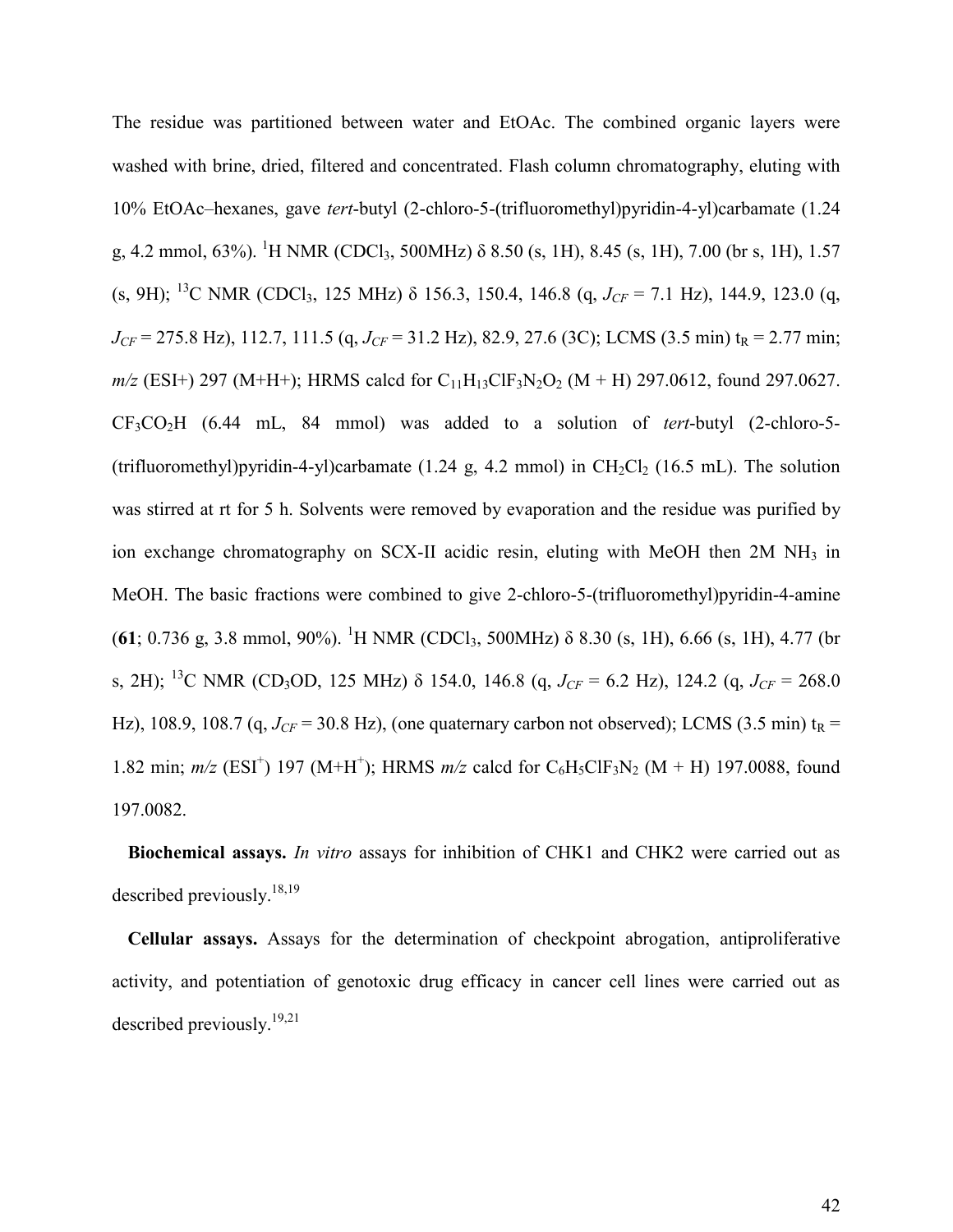**Crystallography.** Crystallography of CHK1 kinase domain was carried out as described previously.<sup>20</sup> Data were integrated with  $XDS^{44}$ , imported with POINTLESS<sup>S2</sup>, then scaled and merged with  $\text{AIMLESS}^{45}$ . Following molecular replacement as previously described, the structure was refined with  $COOT^{46}$  and  $BUSTER^{47}$ . TLS parameters were generated with PHENIX<sup>48</sup>. Ligand geometry restraints were generated with GRADE<sup>49</sup>/MOGUL<sup>50</sup>.

**In vivo assays.** All experiments using animals were performed in accordance with the local Animal Welfare and Ethical Review Board, the UK Home Office Animals Scientific Procedures Act 1986 and with the United Kingdom National Cancer Research Institute guidelines for the welfare of animals in cancer research.<sup>51</sup> The ICR does not undertake research in non-rodent species and requires internal ethical review when such studies are sponsored by organizations with whom we collaborate. Collaborator-sponsored non-rodent pharmacology studies of compound **4** necessary for the prediction of therapeutic window were approved by the ICR Animal Welfare and Ethics Review Board and were conducted in full compliance with national regulations at AAALAC accredited R&D sites. Detailed experimental procedures are reported in the Supporting Information.

#### ASSOCIATED CONTENT

**Supporting Information**. Mouse liver microsome stability of selected compounds; Kinase inhibition profile of **4**; Potentiation of genotoxic efficacy in cancer cell lines by **4**; Cardiac ion channel inhibition profile of **4**; Experimental methods for the synthesis of compounds **3** and **5**- **42**; Experimental methods for *in silico* classification model; Experimental methods for *in vivo* procedures; Experimental methods for MRI; Data collection and refinement statistics for the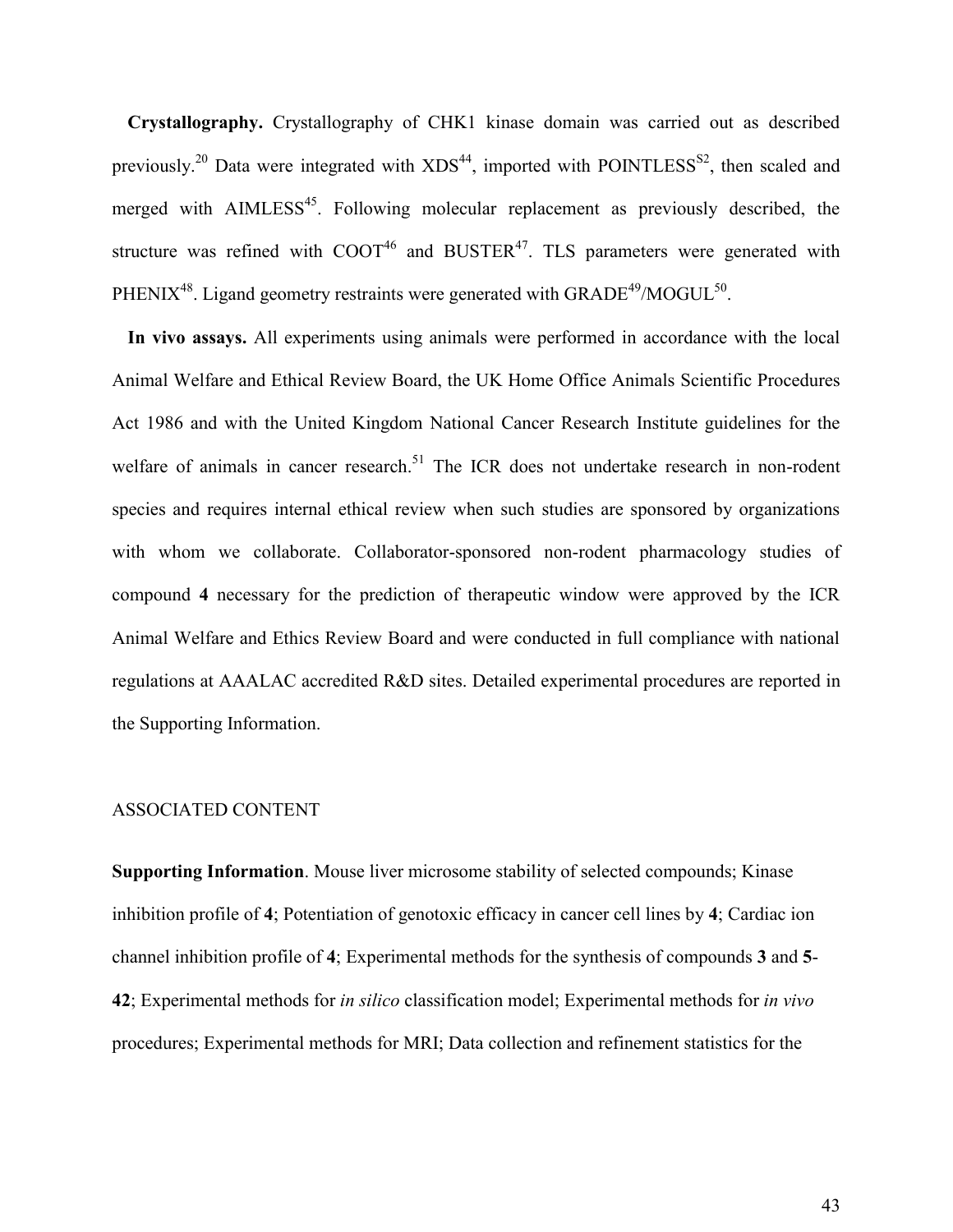crystal structure of CHK1 with 12; HPLC data for key compounds; <sup>1</sup>H and <sup>13</sup>C NMR spectra for compounds **3**-**42**.

This material is available free of charge via the Internet at http://pubs.acs.org.

**PDB ID Codes:** 5F4N

#### AUTHOR INFORMATION

#### **Corresponding Author**

\* E-mail: [ian.collins@icr.ac.uk.](mailto:ian.collins@icr.ac.uk) Tel: +44 2087224000.

#### **Author Contributions**

The manuscript was written through contributions of all authors. All authors have given approval to the final version of the manuscript.

#### **Funding Sources**

This work was supported by Cancer Research UK [CUK] grant numbers C309/A8274 and C309/A11566, the Cancer Research UK and EPSRC Cancer Imaging Centre, in association with the MRC and Department of Health (England) grant number C1060/A10334, the Institute of Cancer Research, and Sareum Ltd.

#### ACKNOWLEDGMENTS

The authors thank Dr Amin Mirza, Dr Maggie Liu and Mr Meirion Richards for assistance in analytical chemistry and spectroscopy, Professor Owen Samson for the provision of KPC1 GEMM pancreatic tumor cells, and Professor Louis Chesler for provision of TH-MYCN mice. We acknowledge Simcyp Ltd for license to use the Simcyp population-based ADME Simulator.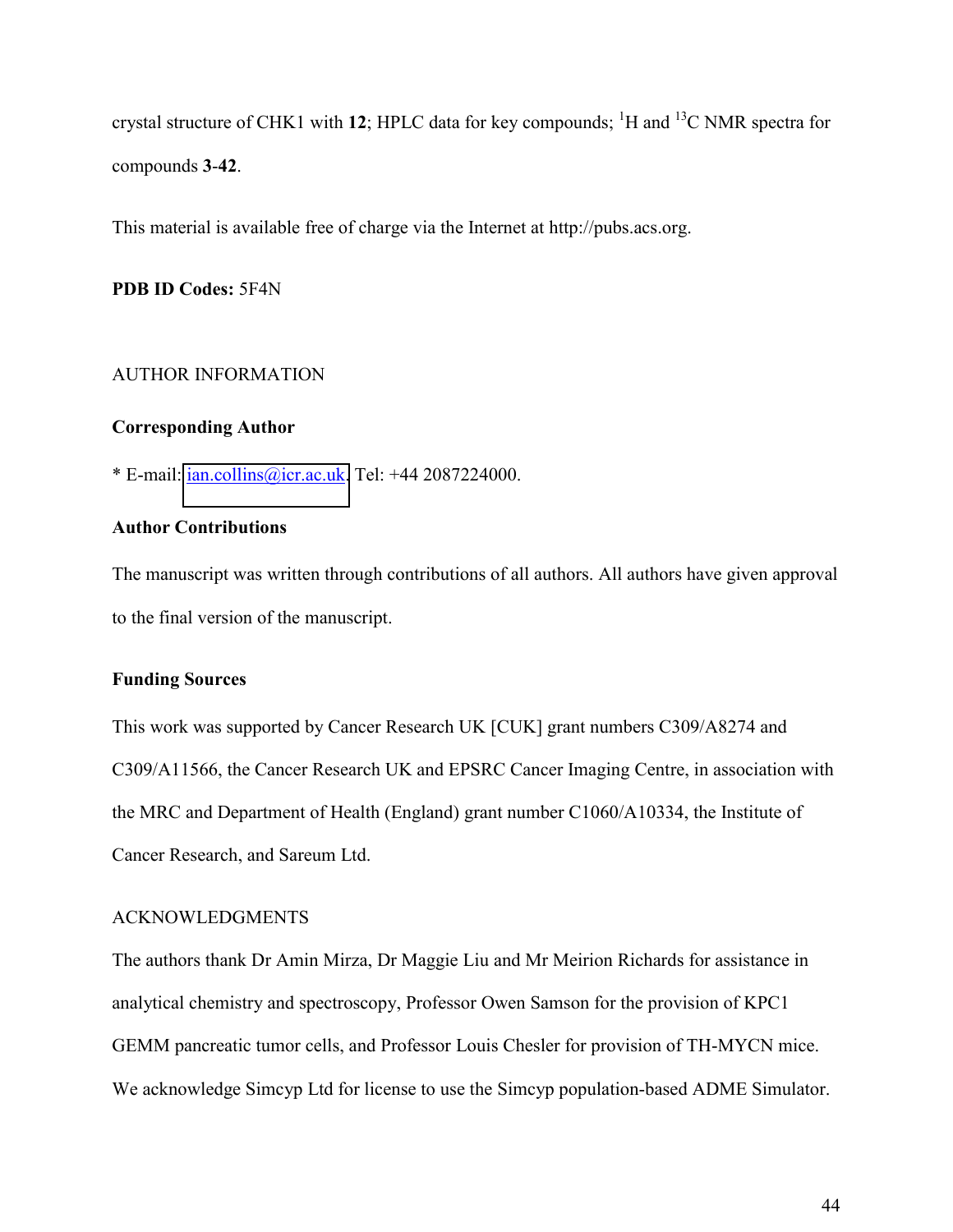#### ABBREVIATIONS USED

AMPK, 5'-AMP-activated protein kinase ATM; ataxia telangiectasia mutated; ATR, ataxia telangiectasia and Rad3-related; BINAP, 2,2'-bis(diphenylphosphino)-1,1'-binaphthyl); CDC25, cell division cycle 25; CHK1, checkpoint kinase 1; CHK2, checkpoint kinase 2; CDK1, cyclin dependent kinase 1; CLint, intrinsic clearance; DDR, DNA damage response; DELFIA, Dissociation-Enhanced Lanthanide Fluorescent Immunoassay; DNA, deoxyribonucleic acid; G1, Gap1 phase; G2, Gap 2 phase; GEMM, genetically engineered mouse model; HBD, hydrogen bond donors; hERG, human ether-a-go-go-related gene; KRAS, V-Ki-ras2 Kirsten rat sarcoma viral oncogene homolog; MLM, mouse liver microsomes; MRI, magnetic resonance imaging; MTD, maximum tolerated dose; MYC, v-myc avian myelocytomatosis viral oncogene homolog; MYCN, v-myc avian myelocytomatosis viral oncogene neuroblastoma derived homolog; *N*-Boc, *N*-*tert*-butyloxycarbonyl; NSCLC, non-small cell lung cancer; PBPK, physiological-based pharmacokinetic; PD, pharmacodynamic; PK, pharmacokinetic; RNA, ribonucleic acid; S, Synthesis phase; SRB, sulforhodamine B.

#### REFERENCES

- 1. Dai, Y.; Grant, S. New insights into checkpoint kinase 1 in the DNA damage response signalling network. *Clin. Cancer Res.* **2010**, *16*, 376-383.
- 2. Smith, J.; Tho, L. M.; Xu, N.; Gillespie, D. A. The ATM-Chk2 and ATR-Chk1 pathways in DNA damage signaling and cancer. *Adv. Cancer Res.* **2010**, *108*, 73-112.
- 3. Clarke, C.A.; Clarke, P. R. DNA-dependent phosphorylation of CHK1 and claspin in human cell-free system. *Biochem. J.* **2005**, *388*, 705-712.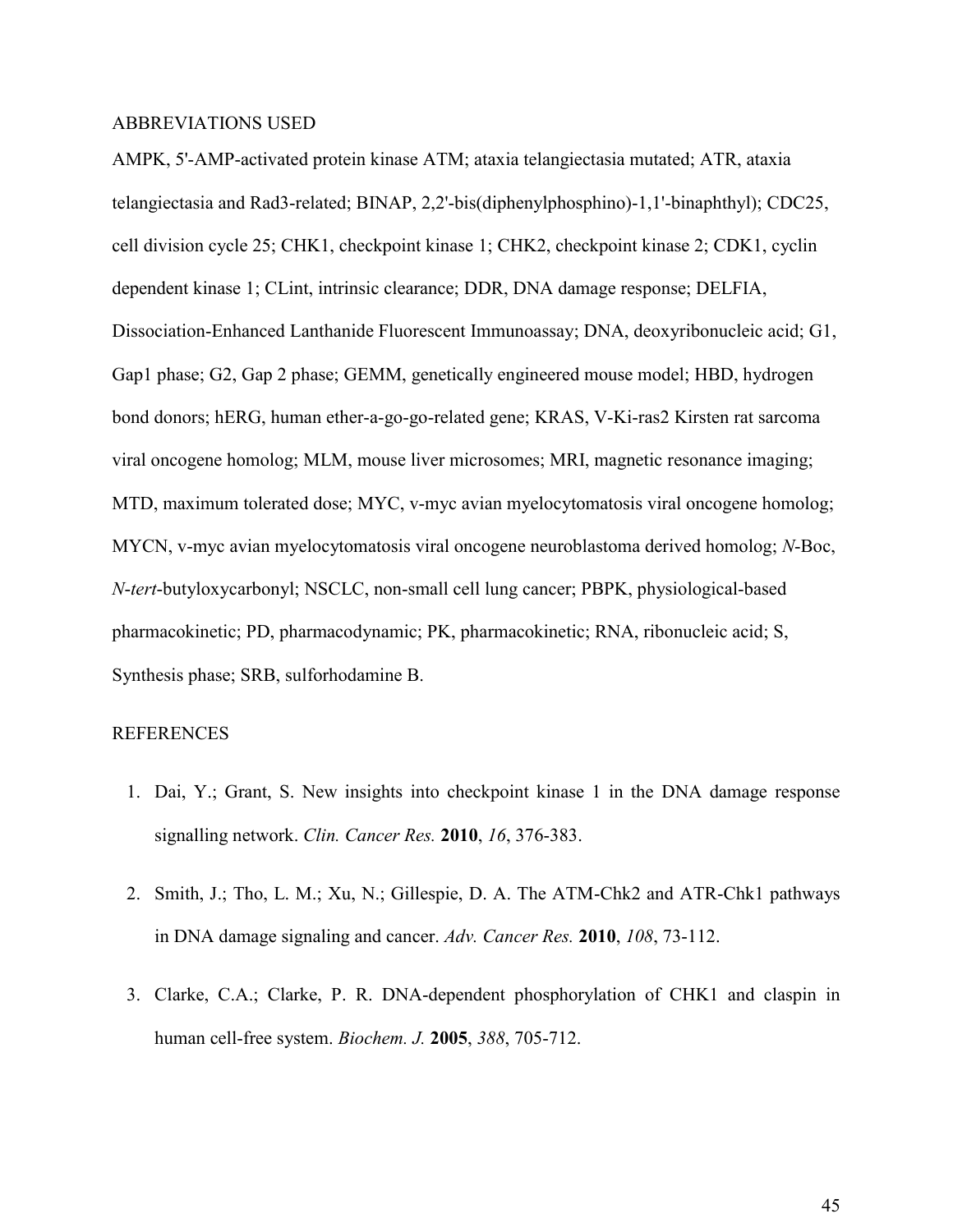- 4. Xiao, Z.; Chen, Z.; Gunasekera, A. H.; Sowin, T. J.; Rosenberg, S. H.; Fesik, S.; Zhang, H. Chk1 mediates S and G2 arrests through Cdc25A degradation in response to DNAdamaging agents. *J. Biol. Chem.* **2003**, *278*, 21767-21773.
- 5. Sorensen, C. S.; Hansen, L. T.; Dziegielewski, J.; Syljuasen, R. G.; Lundin, C.; Bartek, J.; Helleday, T. The cell-cycle checkpoint kinase chk1 is required for mammalian homologous recombination repair. *Nat. Cell Biol.* **2005**, *7*, 195-201.
- 6. Chen, T.; Stephens, P. A.; Middleton, F. K.; Curtin, N. J. Targeting the S and G2 checkpoint to treat cancer. *Drug Discov. Today* **2012**, *17*, 194-202.
- 7. Garrett, M. D.; Collins, I. Anticancer therapy with checkpoint inhibitors: what, when and where? *Trends Pharmacol. Sci.* **2011**, *32*, 308-316.
- 8. Ma, C. X.; Janetka, J. W.; Piwnica-Worms, H. Death by releasing the breaks: Chk1 inhibitors as cancer therapeutics. *Trends Mol. Med.* **2011**, *17*, 88-96.
- 9. Cole, K. A.; Huggins, J.; Laquaglia, M.; Hulderman, C. E.; Russell, M. R.; Bosse, K.; Diskin, S. J.; Attiyeh, E. F.; Sennett, R.; Norris, G.; Laudenslager, M.; Wood, A. C.; Mayes, P. A.; Jagannathan, J.; Winter, C.; Mosse, Y. P.; Maris, J. M. RNAi screen of the protein kinome identifies checkpoint kinase 1 (CHK1) as a therapeutic target in neuroblastoma. *Proc. Natl. Acad. Sci. U.S.A*. **2011**, *108*, 3336-3341.
- 10. Höglund, A.; Nilsson, L. M.; Muralidharan, S. V.; Hasvold, L. A.; Merta, P.; Rudelius, M.; Nikolova, V.; Keller, U.; Nilsson, J. A. Therapeutic implications for the induced levels of Chk1 in Myc expressing cancer cells. *Clin. Cancer Res.* **2011**, *17*, 7067-7079.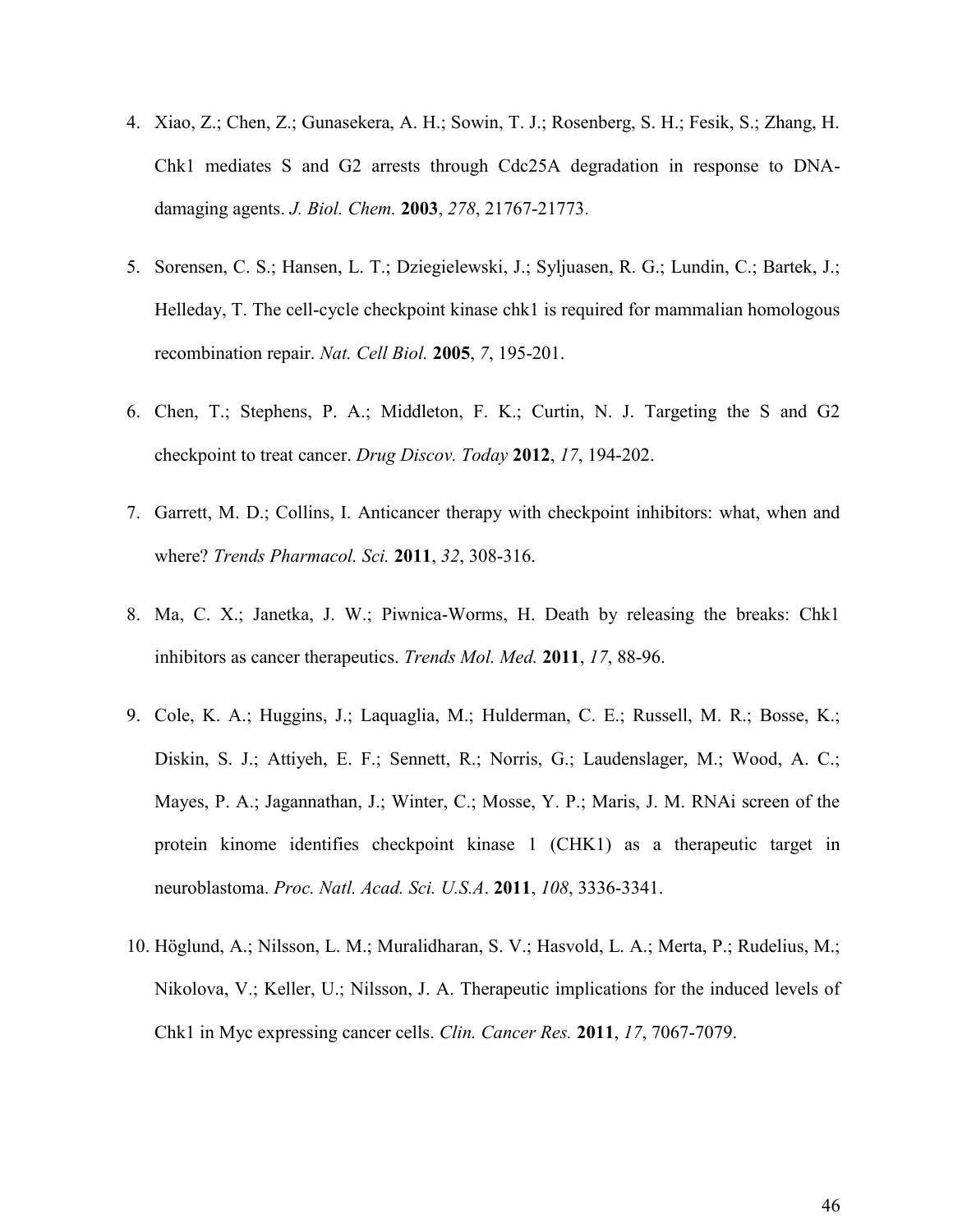- 11. Brooks, K.; Oakes, V.; Edwards, B.; Ranall, M.; Leo, P.; Pavey, S.; Pinder, A.; Beamish, H.; Mukhopadhyay, P.; Lambie, D.; Gabrielli, B. A potent Chk1 inhibitor is selectively cytotoxic in melanomas with high levels of replicative stress. *Oncogene* **2013**, *32*, 788-796.
- 12. Albiges, L.; Goubar, A.; Scott, V.; Vicier, C.; LefËbvre, C.; Alsafadi, S.; Commo, F.; Saghatchian, M.; Lazar, V.; Dessen, P.; Delaloge, S.; André, F.; Quidville, V. Chk1 as a new therapeutic target in triple-negative breast cancer. *Breast* **2014**, *23*, 250-258.
- 13. McNeely, S.; Beckmann, R.; Bence Lin, A. K. CHEK again: revisiting the development of CHK1 inhibitors for cancer therapy. *Pharmacol. Ther.* **2014**, *142*, 1-10.
- 14. Walton, M. I.; Eve, P. D.; Hayes, A.; Valenti, M. R.; De Haven Brandon, A. K.; Box, G.; Hallsworth, A.; Smith, E. L.; Boxall, K. J.; Lainchbury, M.; Matthews, T. P.; Jamin, Y.; Robinson, S. P.; Aherne, G. W.; Reader, J. C.; Chesler, L.; Raynaud, F. I.; Eccles, S. A.; Collins, I.; Garrett, M. D. CCT244747 is a novel, potent and selective CHK1 inhibitor with oral efficacy alone and in combination with genotoxic anticancer drugs. *Clin. Cancer Res.* **2012**, *18*, 5650-5661.
- 15. Blackwood, E.; Epler, J.; Yen, I.; Flagella, M.; O'Brien, T.; Evangelista, M.; Schmidt, S.; Xiao, Y.; Choi, J.; Kowanetz, K.; Ramiscal. J.; Wong, K.; Jakubiak, D.; Yee, S.; Cain, G.; Gazzard, L.; Williams, K.; Halladay, J.; Jackson, P. K.; Malek, S. Combination drug scheduling defines a "window of opportunity" for chemopotentiation of gemcitabine by an orally bioavailable, selective ChK1 inhibitor, GNE-900. *Mol. Cancer Ther.* **2013**, *12*, 1968- 1980
- 16. Infante, J. R.; Hollebecque, A.; Postel-Vinay, S.; Bauer, T.; Blackwood, B.; Evangelista, M.; Mahrus, S.; Peale, F.; Lu, X.; Sahasranaman, S.; Zhu, R.; Chen, Y.; Ding, X.; Murray,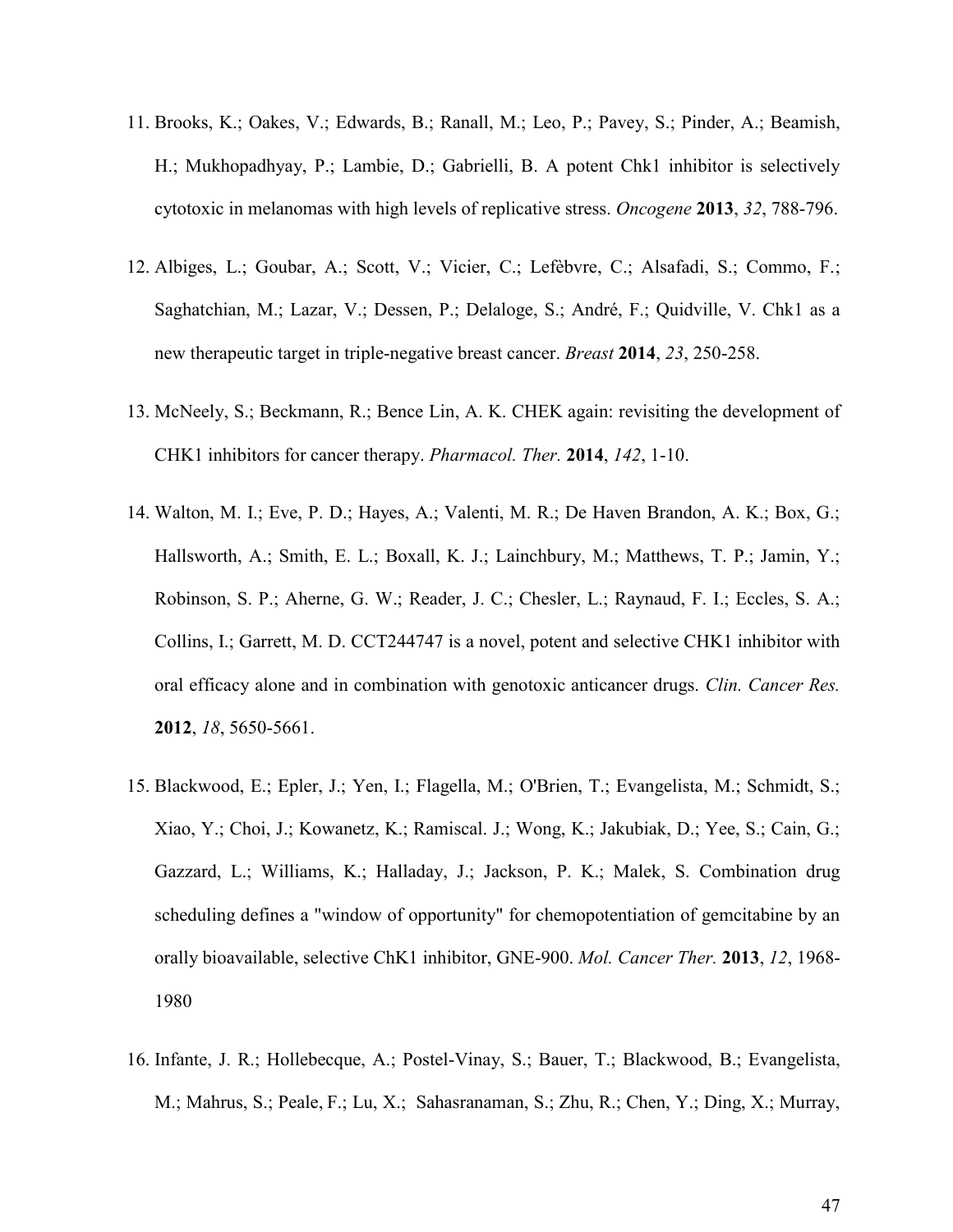E.; Schutzman, J.; Lauchle, J.; Soria, J.; LoRusso, P. Phase I study of GDC-0425, a checkpoint kinase 1 inhibitor, in combination with gemcitabine in patients with refractory solid tumors. In: Proceedings of the 106th Annual Meeting of the American Association for Cancer Research; 2015 Apr 18-22; Philadelphia, PA. Philadelphia (PA): AACR; 2015. Abstract nr CT139.

- 17. Stumpf, A.; Cheng, Z. K.; Wong, B.; Reynolds, M.; Angelaud, R.; Girotti, J.; Deese, A.; Gu, C.; Gazzard, L. Development of an expedient process for the multi-kilogram synthesis of Chk1 inhibitor GDC-0425. *Org. Process Res. Dev.* **2015**, *19*, 661-672.
- 18. Lainchbury, M.; Matthews, T. P.; McHardy, T.; Boxall, K. J.; Walton, M. I.; Eve, P. D.; Hayes, A.; Valenti, M. R.; de Haven Brandon A. K.; Box, G.; Aherne, G. W.; Reader, J. C.; Raynaud, F. I.; Eccles, S. A.; Garrett, M. D.; Collins, I. Discovery of 3-alkoxyamino-5- (pyridin-2-ylamino)pyrazine-2-carbonitriles as selective, orally bioavailable CHK1 inhibitors. *J. Med. Chem.* **2012**, *55*, 10229-10240.
- 19. Reader, J. C.; Matthews, T. P.; Klair, S.; Cheung, K. J.; Scanlon, J.; Proisy, N.; Addison, G.; Ellard, J.; Piton, N.; Taylor, S.; Cherry, M.; Fisher, M.; Boxall, K.; Burns, S.; Walton, M, I.; Westwood, I. M.; Hayes, A.; Eve, P.; Valenti, M.; de Haven Brandon, A.; Box, G.; van Montfort, R. L.; Williams, D. H.; Aherne, G. W.; Raynaud, F. I.; Eccles, S. A.; Garrett, M. D.; Collins, I. Structure-guided evolution of potent and selective CHK1 inhibitors through scaffold morphing. *J. Med. Chem.* **2011**, *54*, 8328-8342.
- 20. Walton, M. I.; Eve, P. D.; Hayes, A.; Valenti, M.; De Haven-Brandon, A.; Box, G.; Boxall, K. J.; Aherne, G. W.; Eccles, S. A.; Raynaud, F. I.; Williams, D. H.; Reader, J. C.; Collins,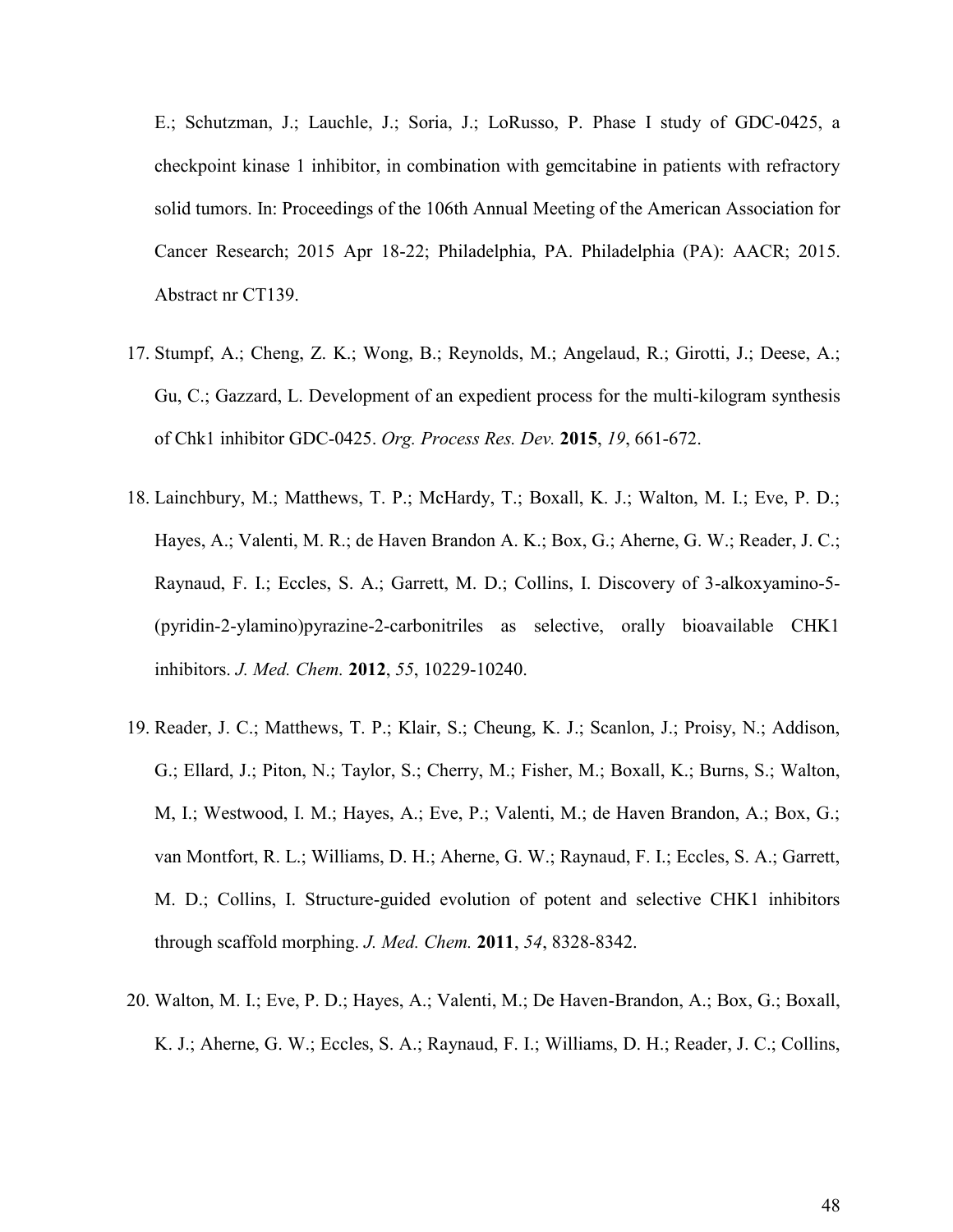I.; Garrett, M. D. The preclinical pharmacology and therapeutic activity of the novel CHK1 inhibitor SAR-020106. *Mol. Cancer Ther.* **2010**, *9*, 89-100.

- 21. Walton, M. I.; Eve, P. D.; Hayes, A.; Henley, A. T. M. R.; De Haven Brandon, A. K.; Box, G.; Boxall, K. J.; Tall, M.; Swales, K.; Matthews, T. P.; McHardy, T.; Lainchbury, M.; Osborne, J.; Hunter, J. E.; Perkins, N. D.; Aherne, G. W.; Reader, J. C.; Raynaud, F. I.; Eccles, S. A.; Collins, I.; Garrett, M. D. The clinical development candidate CCT245737 is an orally active CHK1 inhibitor with preclinical activity in RAS mutant NSCLC and Eµ-MYC driven B-cell lymphoma. *Oncotarget* **2015**, *7*, 2329-2342.
- 22. Guzi, T. J.; Paruch, K.; Dwyer, M. P.; Labroli, M.; Shanahan, F.; Davis, N.; Taricani, L.; Wiswell, D.; Seghezzi, W.; Penaflor, E.; Bhagwat, B.; Wang, W.; Gu, D.; Hsieh, Y.; Lee, S.; Liu, M.; Parry, D. Targeting the replication checkpoint using SCH 900776, a potent and functionally selective CHK1 inhibitor identified via high content screening. *Mol Cancer Ther.* **2011**, *10*, 591-602.
- 23. Anderson, V. E.; Walton, M. I.; Eve, P. D.; Boxall, K. J.; Antoni, L.; Caldwell, J. J.; Aherne, W.; Pearl, L. H.; Oliver, A. W.; Collins, I.; Garrett, M. D. CCT241533 is a potent and selective inhibitor of CHK2 that potentiates the cytotoxicity of PARP inhibitors. *Cancer Res.* **2011**, *71*, 463-472.
- 24. Carlessi, L.; Buscemi, G.; Larson, G.; Hong, Z.; Wu, J. Z.; Delia, D. Biochemical and cellular characterization of VRX0466617, a novel and selective inhibitor for the checkpoint kinase Chk2. *Mol. Cancer Ther.* **2007**, *6*, 935-944.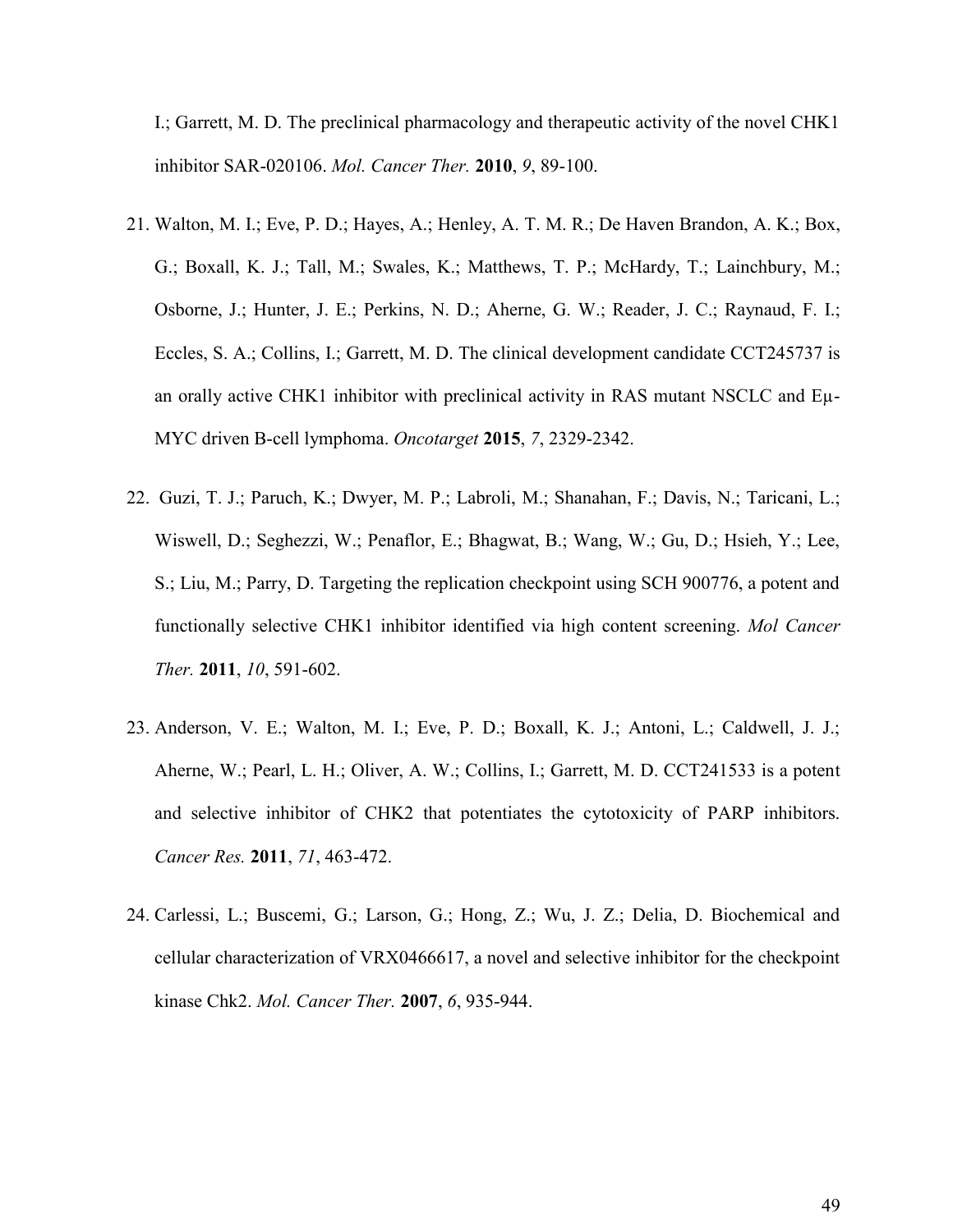- 25. Xiao, Y.; Ramiscal, J.; Kowanetz, K.; Del Nagro, C.; Malek, S.; Evangelista, M.; Blackwood, E.; Jackson, P. K.; O'Brien, T. Identification of preferred chemotherapeutics for combining with a CHK1 inhibitor. *Mol. Cancer Ther.* **2013**, *12*, 2285-2295.
- 26. Jamieson, C.; Moir, E. M.; Rankovic, Z.; Wishart, G. Medicinal chemistry of hERG optimizations: highlights and hang-ups. *J. Med. Chem.* **2006**, *49*, 5029-5046.
- 27. Matthews, T. P.; Jones, A. M.; Collins, I. Structure-based design, discovery and development of checkpoint kinase inhibitors as potential anticancer therapies. *Expert Opin. Drug Discov.* **2013**, *6*, 621-640.
- 28. Tao, Z. F.; Wang, L.; Stewart, K. D.; Chen, Z.; Gu, W.; Bui, M. H.; Merta, P.; Zhang, H.; Kovar, P.; Johnson, E.; Park, C.; Judge, R.; Rosenberg, S.; Sowin, T.; Lin, N. H. Structurebased design, synthesis, and biological evaluation of potent and selective macrocyclic checkpoint kinase 1 inhibitors. *J. Med. Chem*. **2007**, *50*, 1514-1527.
- 29. Jamei, M.; Marciniak, S.; Feng, K.; Barnett, A.; Tucker, G.; Rostami-Hodjegan, A. The Simcyp population-based ADME simulator. *Expert Opin. Drug Metab. Toxicol.* **2009**, *5*, 211-223.
- 30. Determined at Cyprotex; http://www.cyprotex.com.
- 31. Sinha, S.; Ahire, D.; Wagh, S.; Mullick, D.; Sistla, R.; Selvakumar, K.; Cortes, J. C.; Putlur, S. P.; Mandlekar, S.; Johnson, B. M. Electrophilicity of pyridazine-3-carbonitrile, pyrimidine-2-carbonitrile, and pyridine-carbonitrile derivatives: a chemical model to describe the formation of thiazoline derivatives in human liver microsomes. *Chem. Res. Toxicol*. **2014**, *27*, 2052-2061.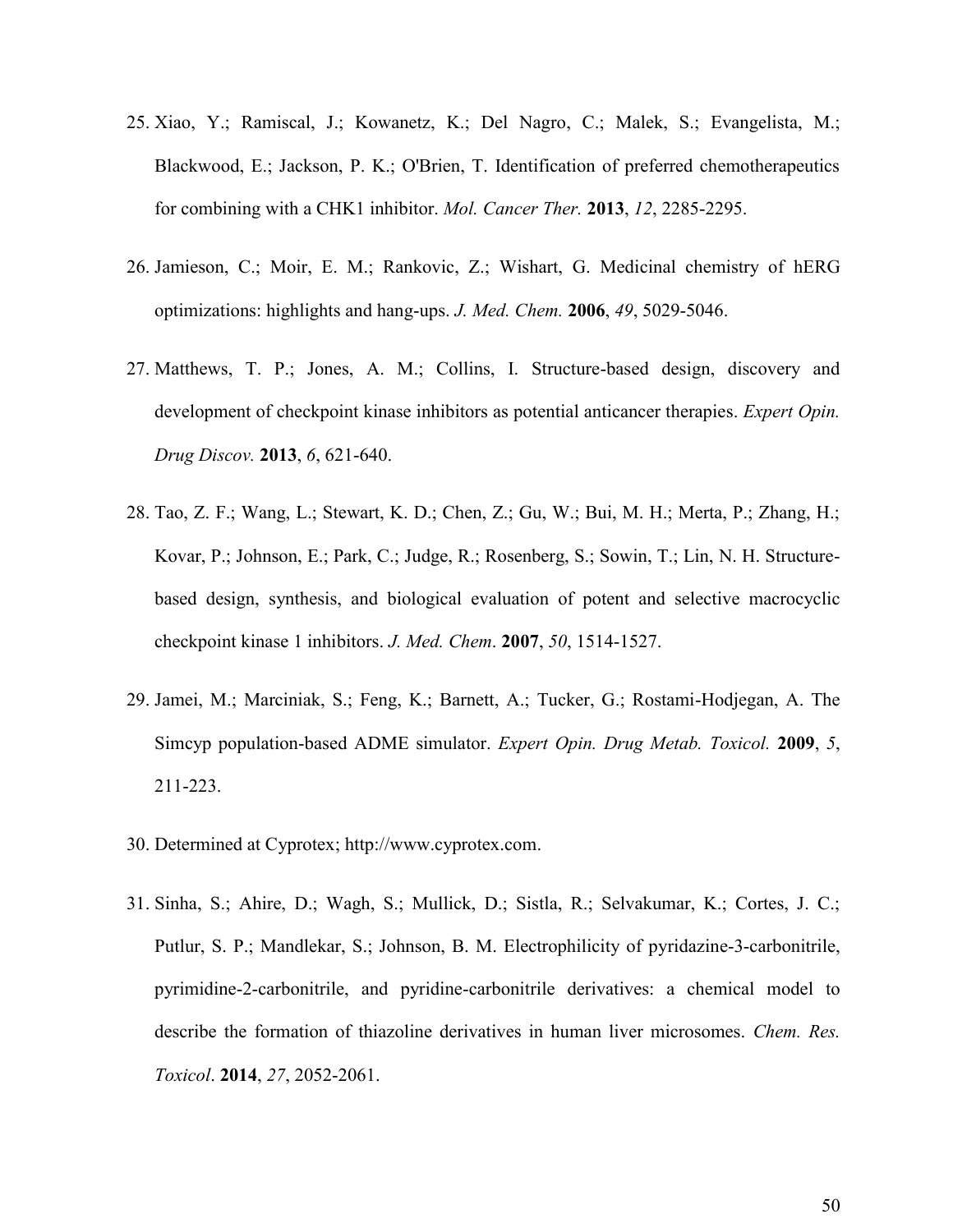- 32. Determined at The MRC Protein Phosphorylation and Ubiquitylation Unit, University of Dundee, U.K.; http://www.ppu.mrc.ac.uk.
- 33. Kerkela, R.; Woulfe, K. C.; Durand, J. B.; Vagnozzi, R.; Kramer, D.; Chu, T. F.; Beahm, C.; Chen, M. H.; Force, T. Sunitinib-induced cardiotoxicity is mediated by off-target inhibition of AMP-activated protein kinase. *Clin. Transl. Sci.* **2009**, *2*, 15-25.
- 34. Smyth, L. A.; Collins, I. Measuring and interpreting the selectivity of protein kinase inhibitors. *J. Chem. Biol.* **2009**, *2*, 131-151.
- 35. Schneider, G.; Schmid, R. M. Genetic alterations in pancreatic carcinoma. *Mol. Cancer.* **2003**, *2*, 15.
- 36. Mogi, A.; Kuwano, H. TP53 mutations in non-small cell lung cancer. *J. Biomed. Biotechnol.* **2011**, 583929.
- 37. Hingorani, S. R.; Wang, L.; Multani, A. S.; Combs, C.; Deramaudt, T. B.; Hruban, R. H.; Rustgi, A. K.; Chang, S.; Tuveson, D. A. Trp53R172H and KrasG12D cooperate to promote chromosomal instability and widely metastatic pancreatic ductal adenocarcinoma in mice. *Cancer Cell* **2005**, *7*, 469-483.
- 38. Weiss, W. A.; Aldape, K.; Mohapatra, G.; Feuerstein, B. G.; Bishop, J. M. Targeted expression of MYCN causes neuroblastoma in transgenic mice. *EMBO J.* **1997**, *16*, 2985- 2995.
- 39. Jamin, Y; Tucker, E. R.; Poon, E.; Popov, S.; Vaughan, L.; Boult, J. K.; Webber, H.; Hallsworth, A.; Baker, L. C.; Jones, C.; Koh, D. M.; Pearson, A. D.; Chesler, L.; Robinson, S. P. Evaluation of clinically translatable MR imaging biomarkers of therapeutic response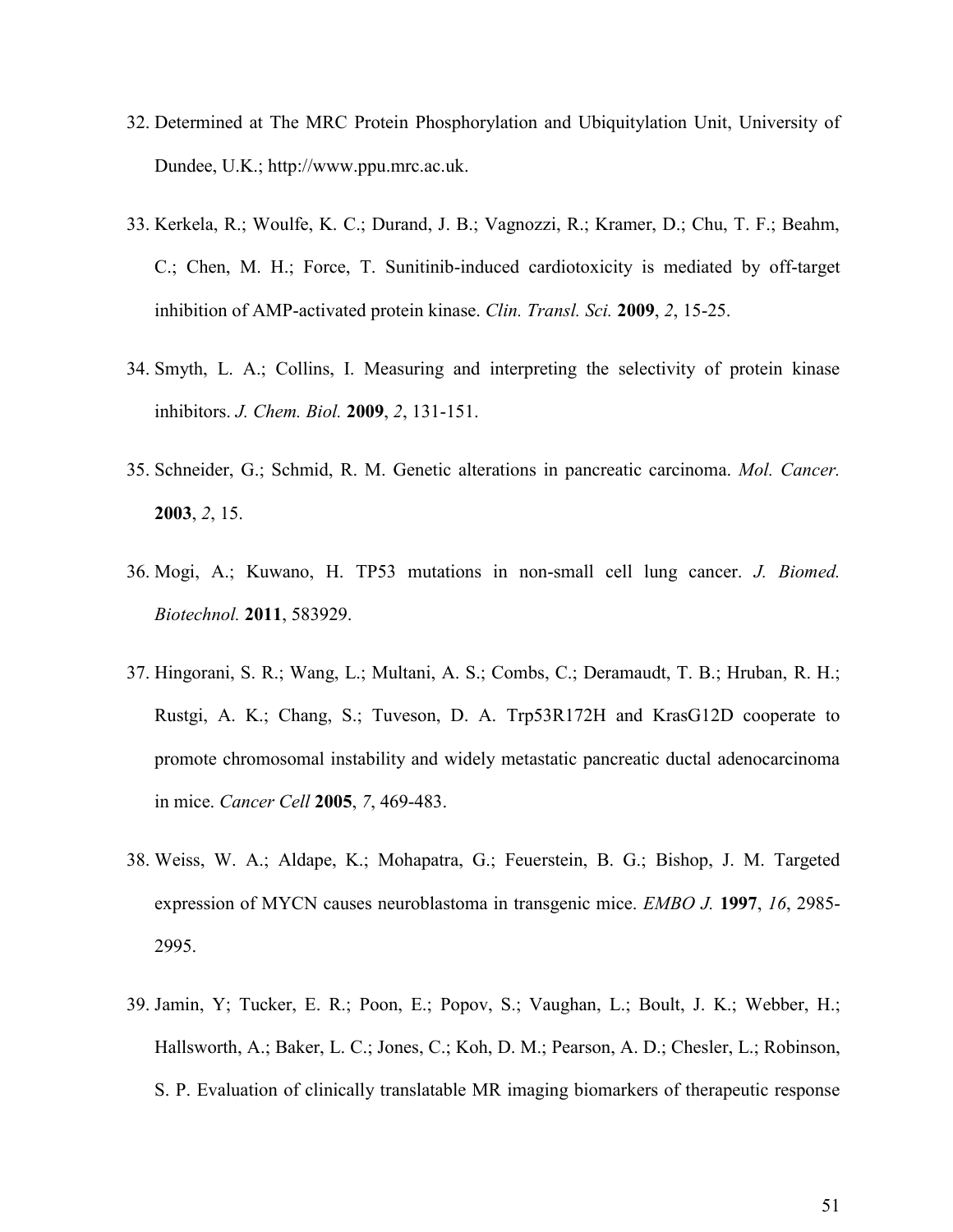in the TH-MYCN transgenic mouse model of neuroblastoma. *Radiology* **2013**, *266*, 130- 140.

- 40. Hosea, N. A,; Collard, W. T,; Cole, S.; Maurer, T. S.; Fang, R. X.; Jones, H.; Kakar, S. M.; Nakai, Y.; Smith, B. J.; Webster, R.; Beaumont, K. Prediction of human pharmacokinetics from preclinical information: comparative accuracy of quantitative prediction approaches. *J Clin. Pharmacol*. **2009**, *49*, 513-533.
- 41. CardiacProfiler, Eurofins Pharma Discovery Services. [http://www.eurofins.com/pharma](http://www.eurofins.com/pharma-services/pharma-discovery-services/services/in-vitro-pharmacology/ion-channels.aspx)[services/pharma-discovery-services/services/in-vitro-pharmacology/ion-channels.aspx.](http://www.eurofins.com/pharma-services/pharma-discovery-services/services/in-vitro-pharmacology/ion-channels.aspx)
- 42. Hu, H.; Kolesnikov, A.; Riggs, J. R.; Wesson, K. E.; Stephens, R.; Leahy, E. M.; Shrader, W. D.; Sprengeler, P. A.; Green, M. J.; Sanford, E.; Nguyen, M.; Gjerstad, E.; Cabuslay, R.; Young, W. B. Potent 4-amino-5-azaindole factor VIIa inhibitors. *Bioorg. Med. Chem. Lett.* **2006**, *16*, 4567-4570.
- 43. Mineno, T.; Kansui, H.; Yoshimitsu, H. A convergent synthesis of the imidazopyridine scaffold of fluorescent alkaloid ageladine A. *Tetrahedron Lett.* **2011**, *52*, 3131-3132.
- 44. Kabsch W. Xds. *Acta Cryst. D* **2010**, *66*, 125–132.
- 45. Evans, P. R. Scaling and assessment of data quality, *Acta Cryst. D* **2006**, *62*, 72–82.
- 46. Emsley P.; Cowtan K. COOT: Model-building tools for molecular graphics. *Acta Cryst. D* **2004**, *60*, 2126–2132.
- 47. Bricogne G.; Blanc E.; Brandl M.; Flensburg C.; Keller P.; Paciorek W.; Roversi P.; Sharff A.; Smart O. S.; Vonrhein C.; Womack T. O. BUSTER, version 2.10.1; Global Phasing Ltd.: Cambridge, United Kingdom, 2012.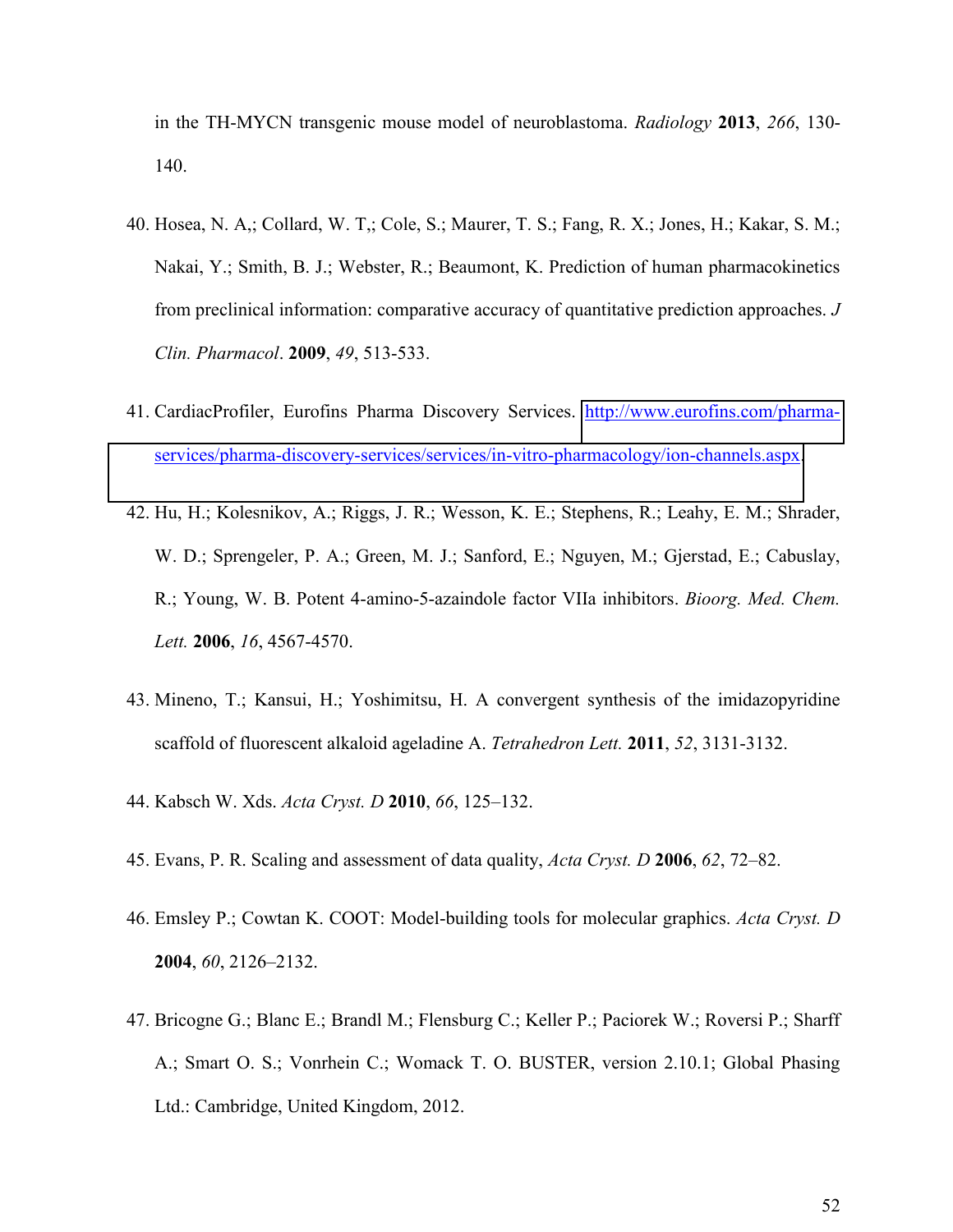- 48. Adams, P. D.; Afonine, P. V.; Bunkóczi, G.; Chen, V. B.; Davis, I. W.; Echoo ls, N.; Headd, J. J.; Hung, L.-W.; Kapral, G. J.; Grosse-Kunstleve, R. W.; McCoy, A. J.; Moriarty, N. W.; Oeffner, R.; Read, R. J.; Richardson, D. C.; Richardson, J. S.; Terwilliger T. C.; Zwart.; P. H. PHENIX: a comprehensive Python-based system for macromolecular structure solution. *Acta Cryst D* **2010**, *66*, 213–221.
- 49. Smart O. S.; Womack T. O.; Sharff A.; Flensburg C.; Keller P.; Paciorek W.; Vonrhein C.; Bricogne G. GRADE, version 1.2.1; Global Phasing Ltd.: Cambridge, United Kingdom, 2012.
- 50. Bruno, I. J.; Cole, J. C.; Kessler, M.; Luo, J.; Motherwell, W. D. S.; Purkis, L. H.; Smith, B. R.; Taylor, R.; Cooper, R. I.; Harris S. E.; Orpen, A. G. Retrieval of crystallographically-derived molecular geometry information, *J. Chem. Inf. Comput. Sci.* **2004**, *44*, 2133–2144.
- 51. Workman, P.; Aboagye, E. O.; Balkwill, F.; Balmain, A.; Bruder, G.; Chaplin, D. J.; Double, J. A.; Everitt, J.; Farningham, D. A.; Glennie, M. J.; Kelland, L. R.; Robinson, V.; Stratford, I. J.; Tozer, G. M.; Watson, S.; Wedge, S. R.; Eccles, S. A.; Committee of the National Cancer Research Institute. Guidelines for the welfare and use of animals in cancer research. *Br. J. Cancer* **2010** *102*, 1555-1577.